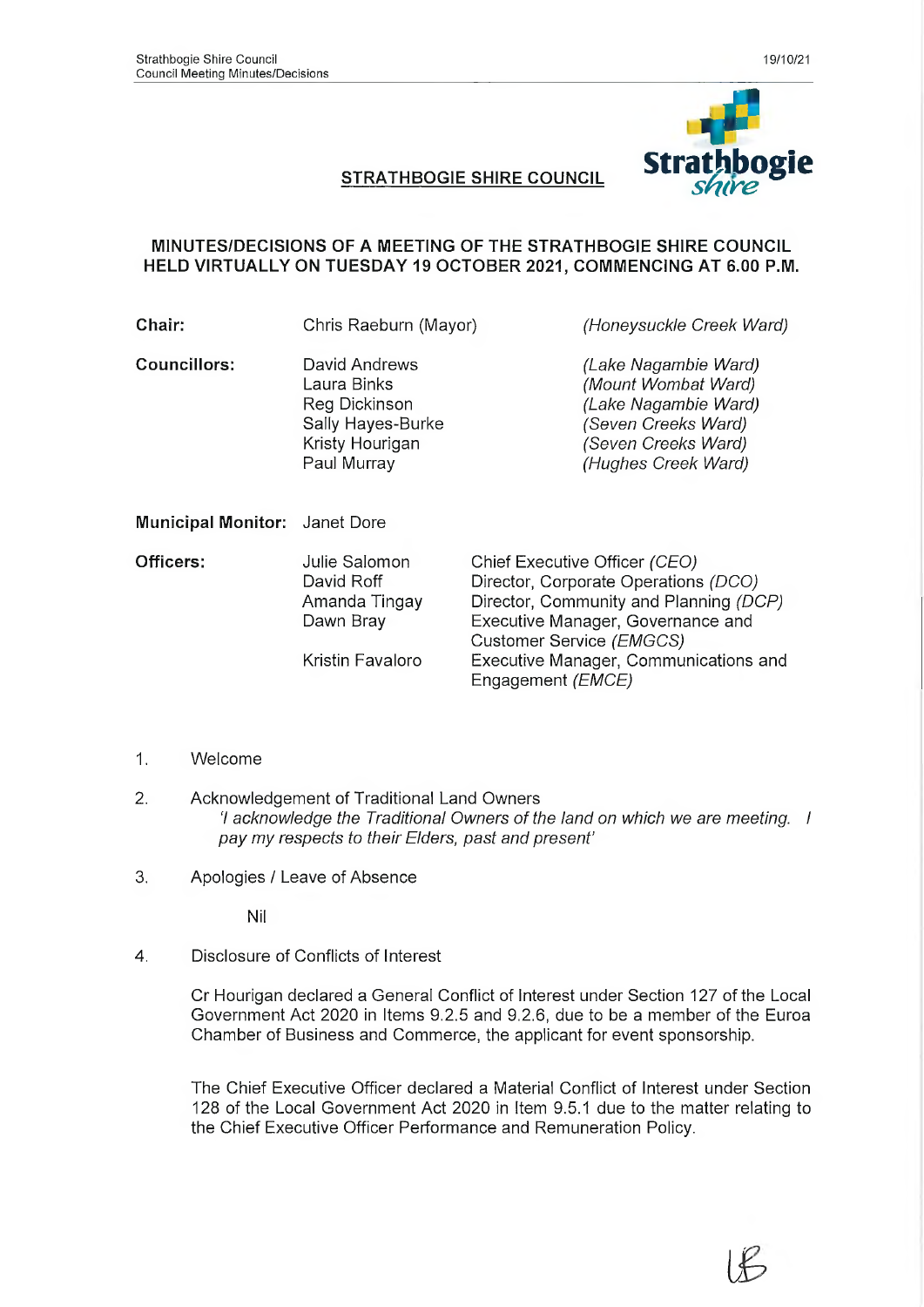- 5. Confirmation of Minutes of Previous Meetings
	- Council Meeting Tuesday 21 September 2021

*MOVED: COUNCILLOR HAYES-BURKE SECONDED: COUNCILLOR HOURIGAN*

*That the Minutes of the Council meeting held on Tuesday 21 September be confirmed.*

*208-20/21 CARRIED*

6. Petitions

A petition has been received by Council from Councillor Reg Dickinson on behalf of residents in Nagambie and district.

The petition reads  $-$ 

*Petition to Upgrade Nagambie's Footpaths (instigated by Elizabeth Branagan) Our footpaths are a disgrace and in some areas a tripping hazard. In the last couple of years there has been 4 such accidents of varying severity, with minimal response from Council. I urge all concerned residents to sign this petition to request a complete overhaul of the central footpaths in particular the older sections near Mechanics Institute and Historical Society precinct. Nagambie is the fastest growing town in our Shire and brings in substantial rates to Council's budget, they need to invest some of this back to the safety of our town.*

The petition has 241 signatories.

## *MOVED: COUNCILLOR DICKINSON SECONDED: COUNCILLOR BINKS*

- *1. That Council accept the petition to 'Upgrade Nagambie's Footpaths', which was submitted by the community through Councillor Dickinson.*
- *2. That the petition be referred to a relevant officer for response.*

*209-20/21 CARRIED*

#### *7.* Reports of Mayor and Councillors and Delegates

#### Cr Hayes-Burke

Request for report from officers for a future Council meeting to consider a range of options and activities that could be held within the Shire on 26 January 2022 that will promote understanding, respect and reconciliation of the first nations people, in light of the Memorandum of Understanding with the Taungurung Land and Waters Council being put before Councillors tonight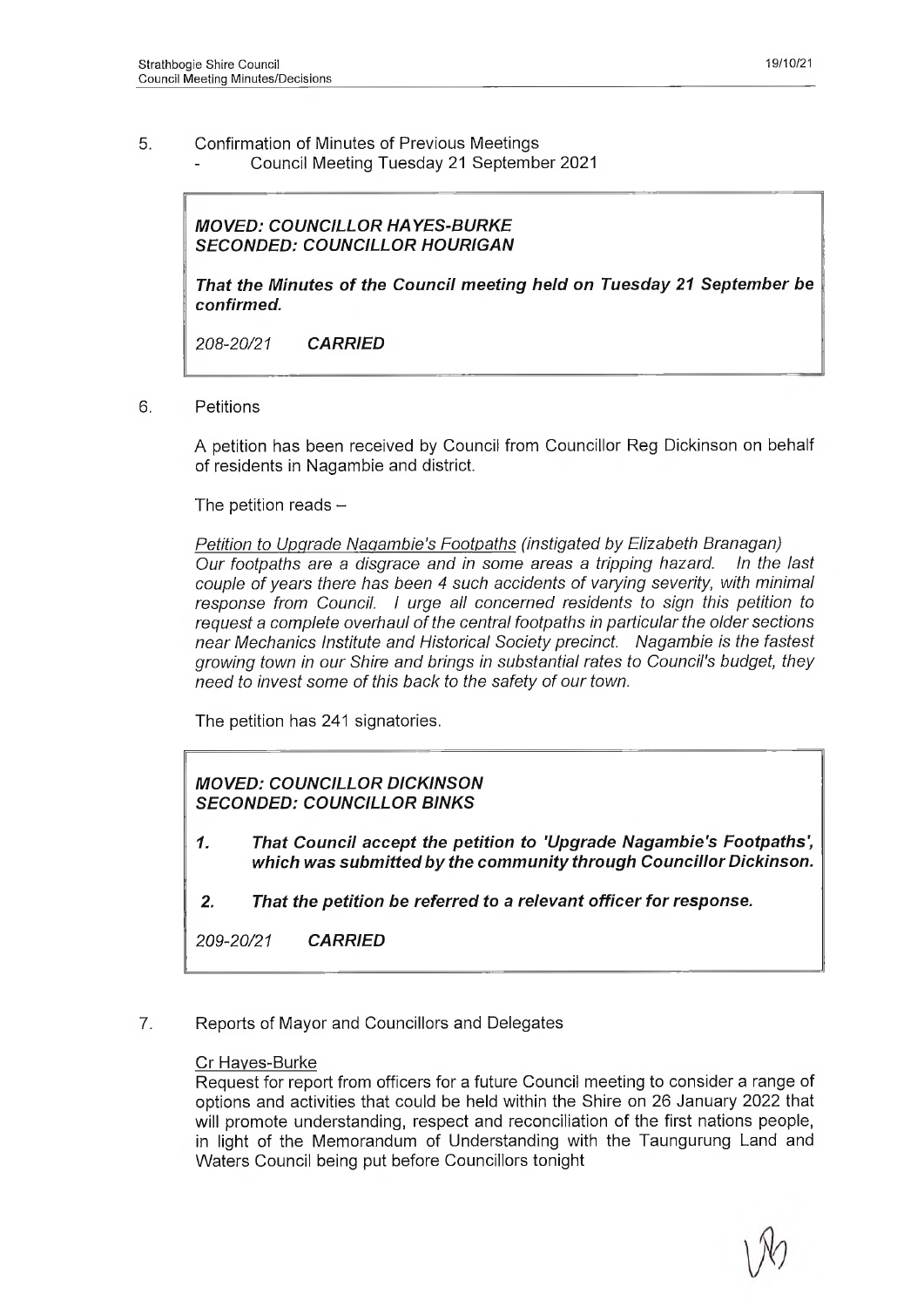#### Cr Binks

Attendance at events – Strathbogie Croquet Club event. Encouraging community members to visit Council's website to see what events will be taking place in the near future, e.g. Seniors Festival.

#### Cr Dickinson

Will be available to meet Lake Nagambie Ward residents again on Thursdays from 10.00 a.m. until 12.00 p.m. as soon as restrictions lift and the hotel opens.

#### Cr Hourigan

Meeting with ARTC this week. Would like suggestions on what community members like on each option, rather than just nominating an option. Will also be doing letter-drop for Euroa residents with survey.

Congratulations to Strathbogie Shire residents on high vaccination rates. Thanks to Euroa Health and Euroa Medical Clinic for action during outbreak last week.

#### Cr Murray

Looking forward to easing of COVID-19 restrictions. Continue to be available to meet Avenel residents every Friday from 1.00 p.m. to 3.00 p.m.

#### Cr Andrews

Thanks to officers for training support, and support of fellow Councillors, particularly fellow Ward Councillor Dickinson

Foreshore tenders close today. Looking forward to receiving updates.

The Mayor provided the following report for his term as Mayor Tonight, will be my final meeting as Mayor of Strathbogie Shire Council.

I want to take this opportunity to thank the community, my fellow Councillors, CEO Julie Salomon and all Council Officers.

You have inspired me to work harder, to do more and to do better.

I have taken great pride and satisfaction in being able to serve this wonderful community as Mayor and I am looking forward to returning to the role of Councillor and representing the Honeysuckle Creek Ward.

I want to take this opportunity to talk through some of the achievements we have made in the past year.

It has been an extremely difficult year as we have all continued to battle to effects of the coronavirus pandemic.

But our community has stood up to the ongoing challenges.

We've been champions of physical distancing, face masks, hand sanitisation, constant signing in with QR codes, staying at home during lockdowns, and booking in COVID vaccinations when eligible.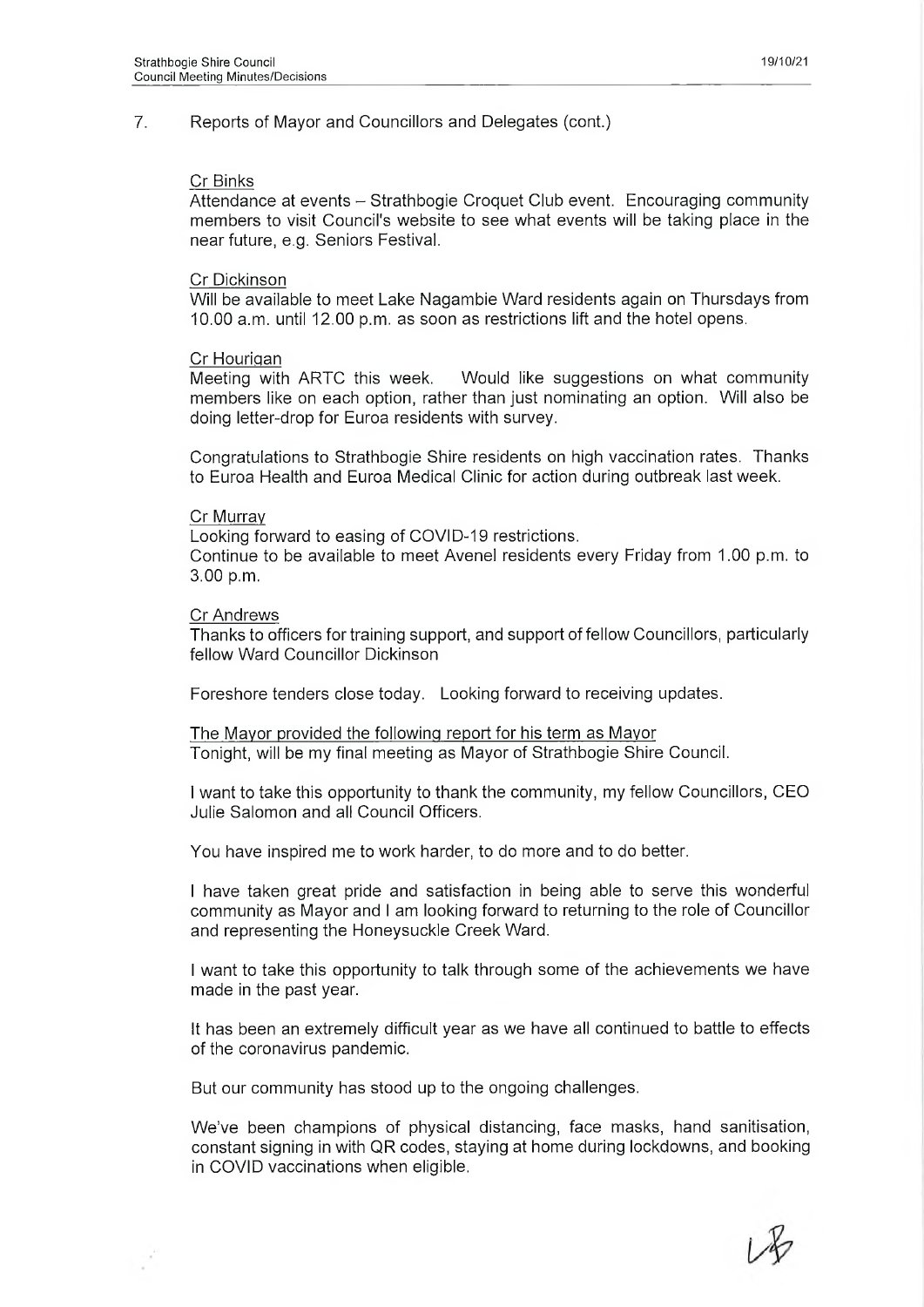We've come together as a community to look after our family, friends and neighbours. In the early days of the pandemic in 2020, Council launched The Strathbogie Story.

The project's aim was to help us overcome feelings of isolation and loneliness. We linked members of our community via video storytelling, sharing local children's story books, and helping many connect to loved ones outside our region via our free Strathbogie Story postcards.

I would like to remind you these stories are still relevant today and encourage you to visit [www.strathbogiestory.com.au](http://www.strathbogiestory.com.au) to revisit them.

As part of the Victorian Government's Working for Victoria program, our Council was given funding to employ 43 staff for six months.

The outdoor staff carried out many extra activities including painting at the saleyards in Euroa, revitalising community gardens, cleaning community halls and so much more.

We have also been able to support local businesses by providing Go Nagambie and Euroa Chamber of Business and Commerce with \$30,000 each to help businesses that have struggled as a result of the coronavirus pandemic.

The funds were used to provide free membership for 12 months to all registered businesses in the Shire and their surrounding localities. It allowed businesses to seek support and assistance from within their own business community.

Another area I'm proud of, that may not be as visible to the community, are the changes to our approach to project management.

In the 2020/21 year, we have delivered 84 per cent of our capital works program.

Highlights include the installation of a new pedestrian bridge from the Memorial Oval to the Friendlies Oval in Euroa, the expansion of the Euroa RSL Clubrooms, upgrades to the netball and multi-purpose court at the Violet Town Football Netball Club.

We've seen the completion of the Violet Town Skate Park and Violet Town Recreation Reserve Toilet Facilities.

We've also ensured added safety to our communities with the addition of a Kiss & Go Bus Stop at St John's Primary School in Euroa, the major culvert renewal on Upton Road, upgrades to various tracks and trails and the completion of Stage 1 of the Fixing Country Roads project.

In May this year, we officially opened the Euroa Off-Leash Dog Park at the Euroa Showgrounds.

The park was great news for the community who had strongly advocated for an offleash area.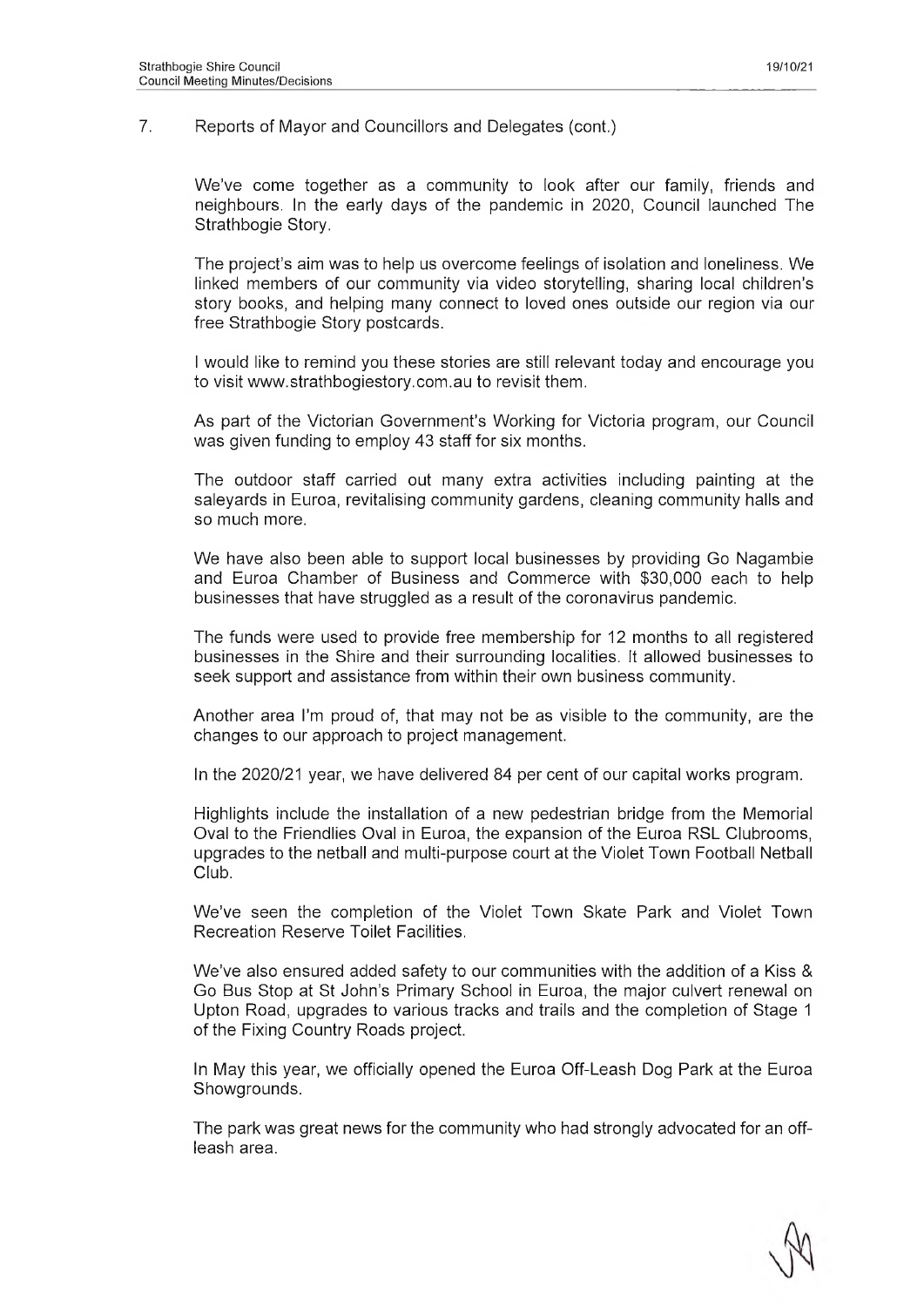In the past 12 months, Council has made a strong commitment to community engagement.

We've implemented best practice community engagement planning that ensures our community's thoughts, feedback, advice and expectations are reflected in the decisions we make.

Highlights of the 2020/21 year include:

- ® A series of eight face-to-face sessions called Share Strathbogie, in which we visited townships throughout the Shire.
- The launch of our dedicated online community engagement platform [www.share.strathbogie.vic.gov.au.](http://www.share.strathbogie.vic.gov.au) Here our community is contributing ideas, providing feedback and exchanging views with others on key decisions and priorities for our community.
- The adoption of a Community Engagement Policy that ensure deliberative engagement methods are used to develop the Community Vision, Council Plan and Financial Plan.
- An innovative Pitch My Project initiative that resulted in more than 10 community led projects included in the 2021/22 Budget.

This new approach to community engagement is working.

Council received its highest rating overall performance in 10 years' participating in the Local Government Community Satisfaction Survey.

Finally, I wanted to speak about our advocacy program, which has also achieved strong results.

We have advocated strongly for the Australian Rail Track Corporation (ARTC) to involve the community in the decision-making process on the future solution of the Anderson Street Bridge in Euroa.

As a Council, we asked for our community to be involved in a meaningful way and for the ARTC to take a step back in the process, which has already identified an overpass as the preferred solution.

We achieved both these goals.

I also attended the Joint Standing Committee inquiry into the National Broadband Network (NBN) to say the struggle for internet speed and reliability in our region was unacceptable.

I appealed to the committee to consult and collaborate with the Strathbogie Shire region.

We also achieved this goal.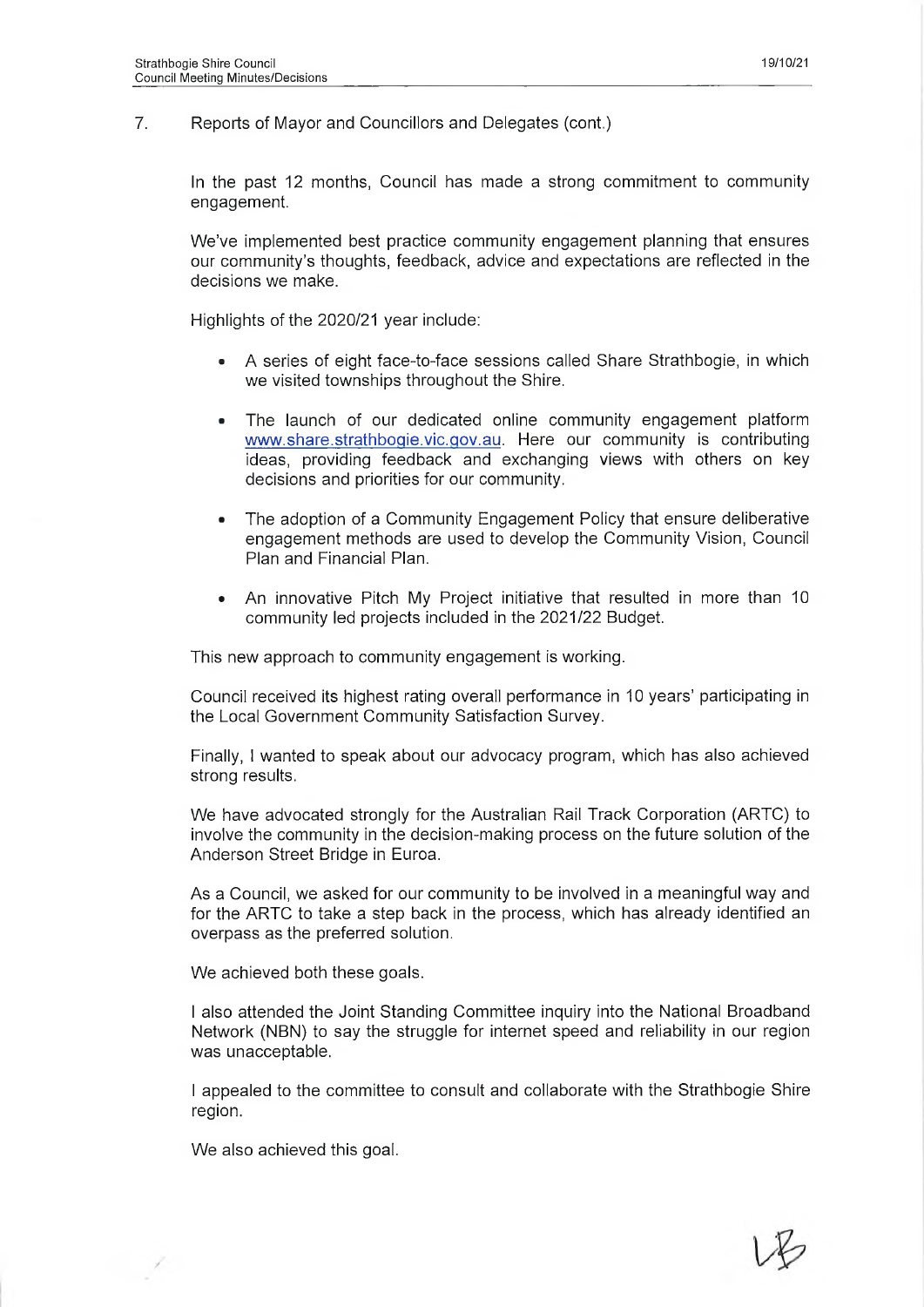Our advocacy also achieved a \$3 million grant for the completion of the Nagambie Foreshore Walk.

It has ensured enhanced mobile telecommunication coverage at Graytown, Ruffy, Creighton's Creek, Avenel, Avenel South and Euroa North and work is ongoing in this field and further improvements being pursued.

As you can see, I'm very proud of the achievements our small rural shire has made in the past 12 months.

I'd like to thank everybody for all their help over this past year, and as I won't be standing for Mayor at the November Statutory Meeting, I also pass on best wishes to the new Mayor for the future.

Thank you.

8. Public Question Time

Nil

- 9. Officer Reports
	- 9.1 Strategic and Statutory
	- 9.2 Community
	- 9.3 Infrastructure
	- 9.4 Corporate
	- 9.5 Governance and Customer Service
	- 9.6 Executive
- 10. Notices of Motion
- 11. Notices of Rescission
- 12. Urgent Business
- 13. Confidential Business

#### **NEXT MEETING**

The next Meeting of the Strathbogie Shire Council will be the Annual Statutory Meeting, which is scheduled to be held on Tuesday 16 November 2021, commencing at 6.00 p.m.

The next monthly Meeting of the Strathbogie Shire Council is also scheduled to be held on Tuesday 16 November 2021, and will commence at the conclusion of the Annual Statutory Meeting.

Unless COVID-19 restrictions ease by that time, these meetings will be held virtually and the public gallery will remain closed.

Please Note: The December Meeting of the Strathbogie Shire Council will be held on Tuesday 14 December 2021, a week earlier than the usual schedule for Council meetings.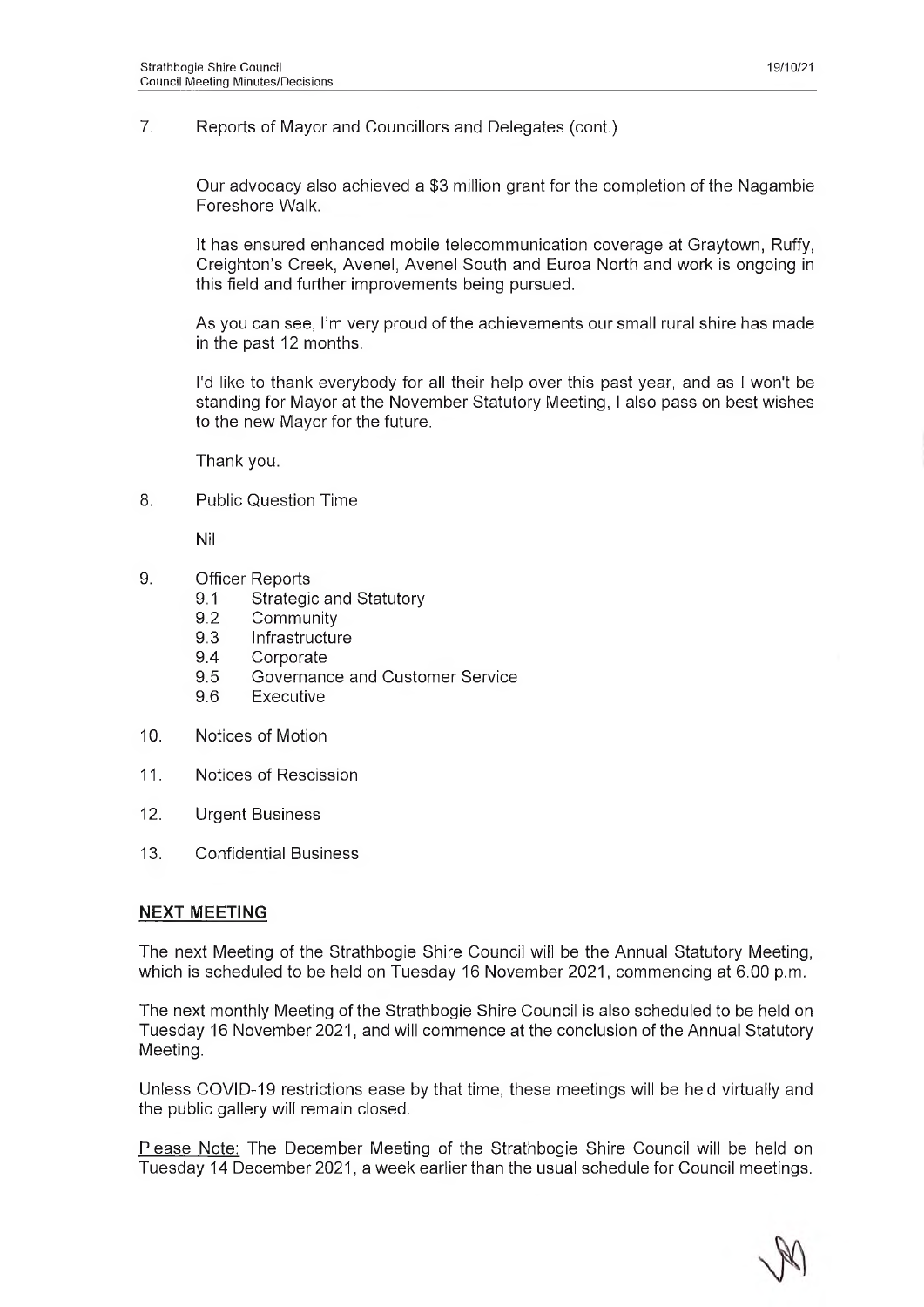# **REPORTS INDEX**

|        |                                                                                   | Page No.       |
|--------|-----------------------------------------------------------------------------------|----------------|
| 9.     | <b>OFFICER REPORTS</b>                                                            |                |
|        |                                                                                   |                |
| 9.1    | <b>Strategic and Statutory Planning</b>                                           |                |
|        |                                                                                   |                |
| 9.1.1  | Planning Permit Application No. P2021-091                                         | 1              |
|        | - Use and Development of land for a dwelling and access (for Crown                |                |
|        | Allotment 7 Section G) ~ 7 Hill Close, Ruffy VIC 3666                             |                |
| 9.1.2  | Proposed Planning Scheme Amendment C085                                           | $\overline{7}$ |
| 9.1.3  | State Government Planning System Reforms - Advocacy                               | 8              |
| 9.1.4  | Planning Applications Received and Planning Applications                          | 9              |
|        | Determined                                                                        |                |
|        | - 1 to 30 September 2021                                                          |                |
|        |                                                                                   |                |
| 9.2    | Community                                                                         |                |
|        |                                                                                   |                |
|        |                                                                                   | 10             |
| 9.2.1  | Domestic Animal Management Plan                                                   | 11             |
| 9.2.2  | Euroa Golf Club Inc - Application for Small Projects Grant                        | 12             |
| 9.2.3  | Memorandum of Understanding with the Taungurung Land and<br><b>Waters Council</b> |                |
| 9.2.4  | Application for Sponsorship - Avenel Museum and Courthouse                        | 14             |
|        | Public Recreation and Playground Reserve Inc. ~ Roaming                           |                |
|        | <b>Rhythms Event</b>                                                              |                |
| 9.2.5  | Application for Sponsorship - Euroa Chamber of Business and                       | 16             |
|        | Commerce Inc ~ Euroa Music Festival Prelude Event                                 |                |
| 9.2.6  | Application for Sponsorship - Euroa Chamber of Business and                       | 18             |
|        | Commerce Inc. ~ Euroa Twilight Christmas Shopping Event                           |                |
| 9.2.7  | Application for Sponsorship - GoFish Nagambie Pty Ltd. ~ GoFish                   | 20             |
|        | Nagambie 2022 Event                                                               |                |
| 9.2.8  | Application for Sponsorship - Nagambie Community Christmas                        | 22             |
|        | Carols Committee ~ Nagambie Christmas Carols Event                                |                |
| 9.2.9  | EveryAGE Counts Campaign                                                          | 24             |
| 9.2.10 | Events Management Framework                                                       | 25             |
| 9.2.11 | Mangalore Airport Inland Rail - Freight Intermodal Business Case                  | 26             |
| 9.2.12 | Regional Co-investment Fund                                                       | 28             |
| 9.2.13 | Regional Telecommunications Advocacy                                              | 30             |
| 9.2.14 | Goulburn Broken Regional Catchment Strategy - Declaration of                      | 32             |
|        | Support                                                                           |                |
|        |                                                                                   |                |
| 9.3    | Infrastructure                                                                    |                |
|        |                                                                                   |                |
| 9.3.1  | Tender for Contract No. 21/22-05: Major Culverts Renewal Program                  | 33             |
| 9.3.2  | Tender for Contract No 21/22-06: 2021-22 Roads Reseal Program                     | 34             |
| 9.3.3  | Tender for Contract No. 21/22-13: Design and Construction of                      | 35             |
|        | Nagambie Water Splash Park                                                        |                |
| 9.3.4  | Contracts Awarded Under Delegation (as approved in Council's                      | 36             |
|        | 2020/21 Budget)                                                                   |                |
|        |                                                                                   |                |
| 9.4    | Corporate                                                                         |                |
| 9.4.1  | Municipal Association of Victoria Workcare                                        | 37             |
|        |                                                                                   |                |

**Up**7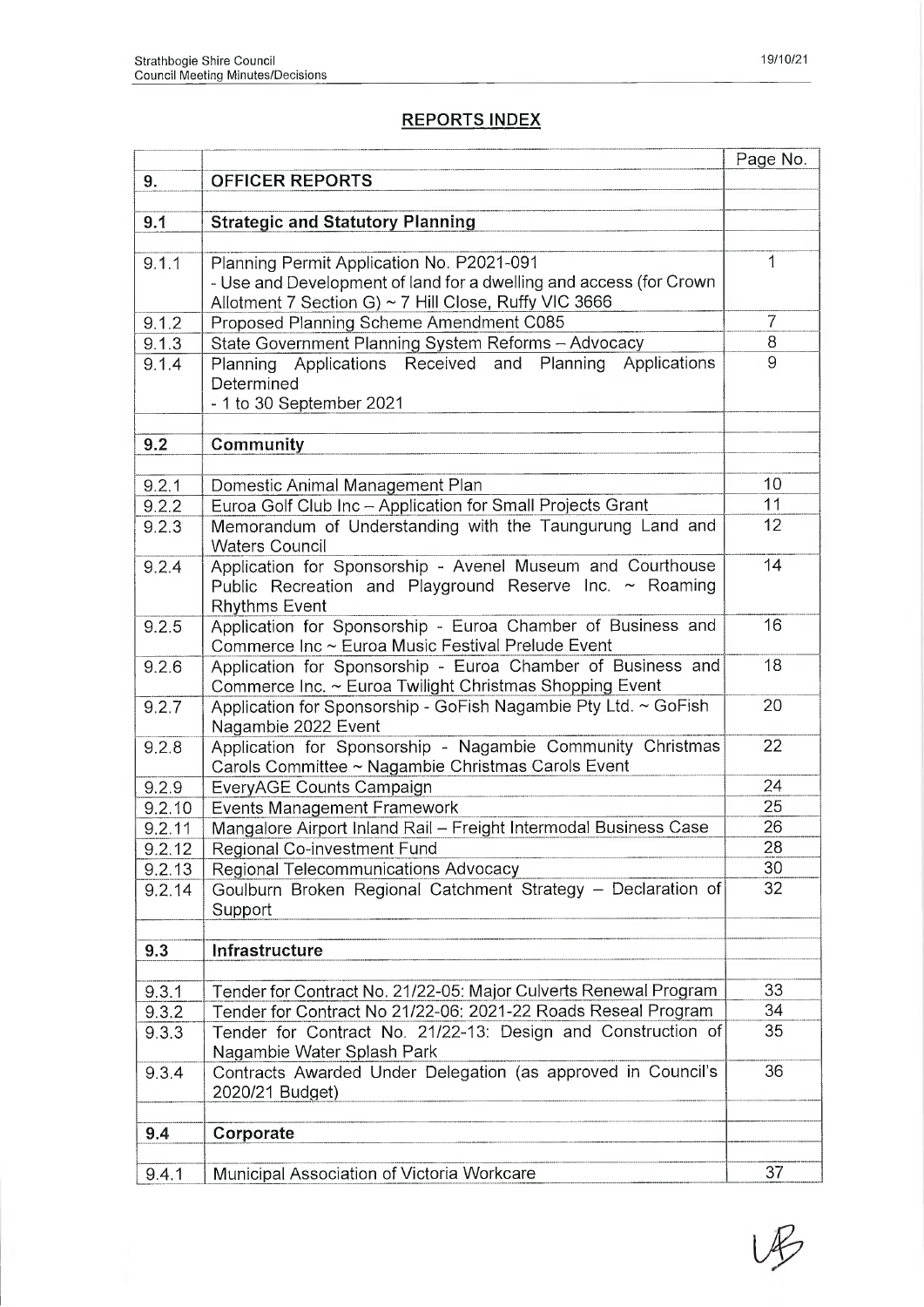| <b>Governance and Customer Service</b> |                                                                                                                                                |
|----------------------------------------|------------------------------------------------------------------------------------------------------------------------------------------------|
|                                        | 38                                                                                                                                             |
| Monthly Performance Report             | 40                                                                                                                                             |
| <b>Executive</b>                       |                                                                                                                                                |
| <b>NOTICES OF MOTION</b>               | 41                                                                                                                                             |
| Nil                                    | 41                                                                                                                                             |
| Nil                                    |                                                                                                                                                |
| <b>URGENT BUSINESS</b>                 | 41                                                                                                                                             |
|                                        |                                                                                                                                                |
|                                        | 41                                                                                                                                             |
|                                        | Draft Chief Executive Officer Employment and Remuneration Policy<br><b>NOTICES OF RESCISSION</b><br>Nil<br><b>CONFIDENTIAL BUSINESS</b><br>Nil |

٦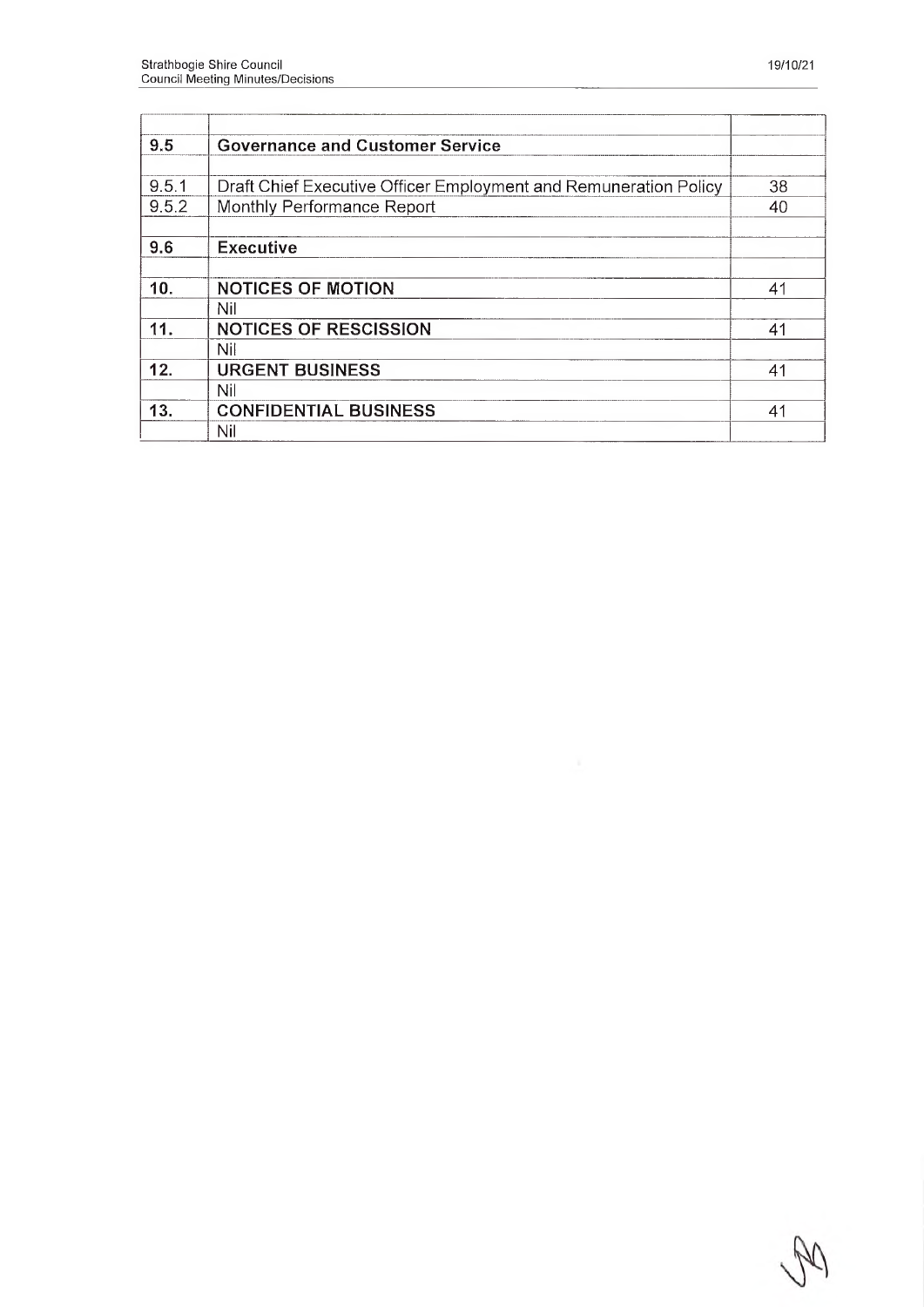# **9. OFFICER REPORTS**

## **9.1 Strategic and Statutory Planning**

#### **9.1.1 Planning Permit Application No. P2021-091 - Use and Development of land for a dwelling and access (for Crown Allotment 7 Section G) ~ 7 Hill Close, Ruffy VIC 3666**

Author: Town Planner

Responsible Director: Director Community and Planning

#### *EXECUTIVE SUMMARY*

- The proposal is for the use and development of land for a dwelling at Crown Allotment 7 Section G ~ 7 Hill Close, Ruffy VIC 3666.
- The application was advertised, and three (3) objections were received. Further detail is contained within this Delegate Report attached.
- The application has not been assessed within the 60-day statutory timeframe (36 days outside of the statutory timeframe) due to Covid restrictions and time taken in working with objectors to try and resolve their concerns.
- The proposal meets the objectives of the Planning Policy Framework, Local Planning Policy Framework, and the Farming Zone.

## *MOVED: COUNCILLOR BINKS SECONDED: COUNCILLOR MURRAY*

*That Council:*

- *1. Resolve to issue a Notice of Decision to Grant a Permit in accordance with the Officer's recommendation in the attached Delegate's report; and*
- *2. Note the Delegate's Report, including the following conditions:-*

#### **Amended Plans:**

- **1. Prior to the commencement of any buildings or works a plan or plans must be submitted to and approved by, the Responsible Authority. When approved these plans shall be endorsed and form part of this permit. The plans must show** 
	- **a) A finalised set of floor plans and elevations for the dwelling.**

# **Endorsed Plans:**

2. **The use and development must be sited and constructed in accordance with the endorsed plans. These endorsed plans can only be altered or modified with the prior written approval of the Responsible Authority, or to comply with statutory requirements.**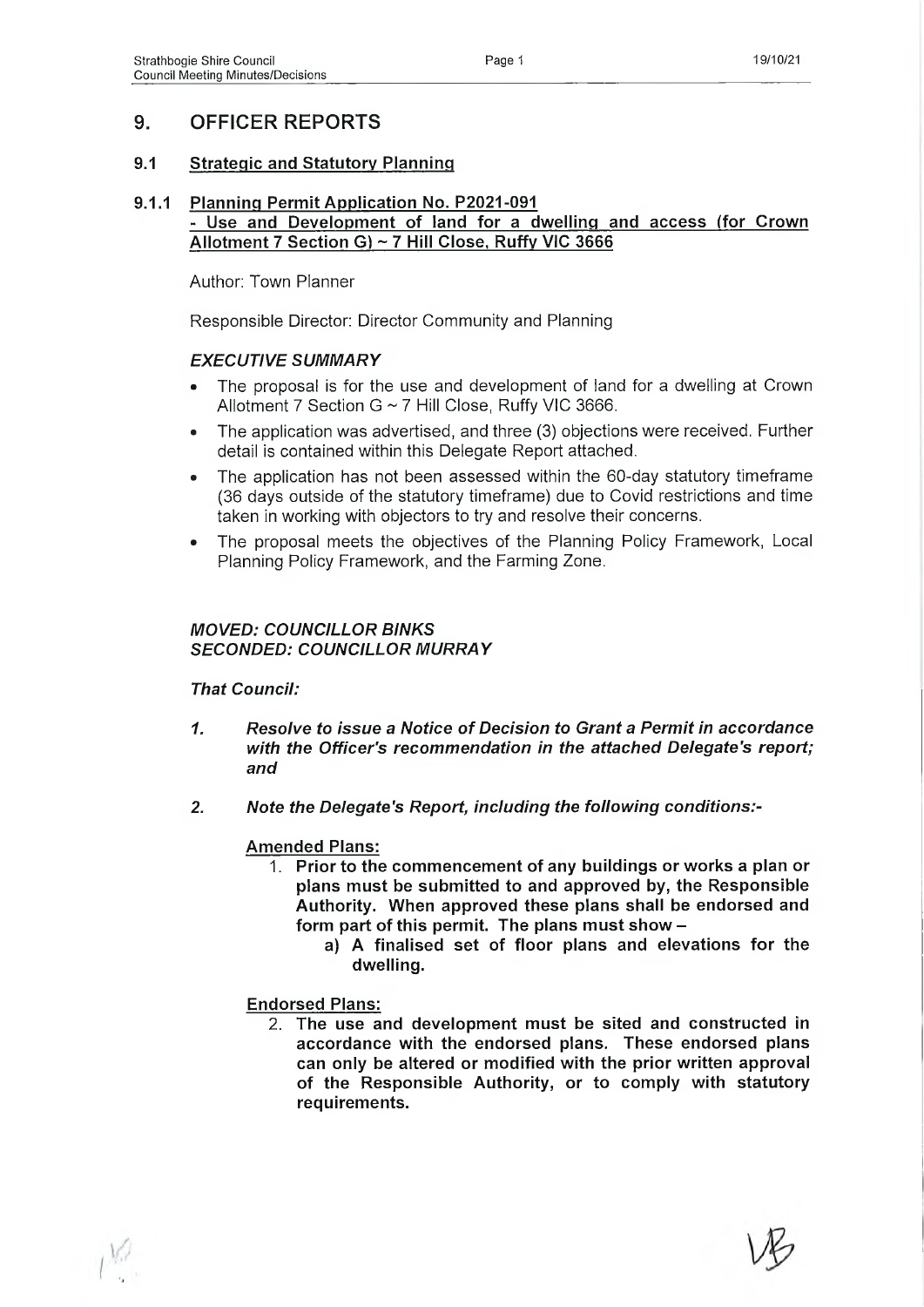- Use and Development of land for a dwelling and access (for Crown Allotment 7 Section G) ~ 7 Hill Close. Ruffy VIC 3666 (cont.)

## **Environmental Health Conditions:**

*Septic Tanks Code of Practice*

- 3. **All sewage and sullage waters shall be treated in accordance with the requirements of the Environment Protection Act 1970 and the Guidelines for Environmental Management: Code of Practice - Onsite Wastewater Management 891. 4 (2016) and the Responsible Authority.**
- **4. All wastewater shall be disposed of within the curtilage of the land and sufficient area shall be kept available for the purpose of wastewater disposal to the satisfaction of the Responsible Authority.**
- 5. **No wastewater shall drain directly or indirectly onto an adjoining property, street or any watercourse or drain to the satisfaction of the Responsible Authority.**

#### *Approval of wastewater disposal*

**6. Prior to installation/alterations works commencing on the septic tank system, a Permit to Install/Alter must be obtained from Council.**

#### *Area of wastewater disposal*

7. **No buildings or works shall occur over any part of the approved waste disposal system including the septic tank in accordance with the requirements of the Environment Protection Act 1970, the Guidelines for Environmental Management: Code of Practice - Onsite Wastewater Management 891.4 (2016).**

#### **Engineering Conditions:**

*Rural Vehicle Crossing Location*

- 8 . **Prior to the commencement of works on site, any new, relocated, alteration or replacement of required vehicular entrances to the subject land from the road shall be constructed at a location and of a size and standard in accordance with the requirements of the relevant Authority and shall be at the applicant's expense. The final location of the crossing is to be approved by the Responsible Authority via a Vehicle Crossing Permit. Reference should be made to Clause 12.9.2 "Rural Vehicle Crossings" of the Infrastructure Design Manual. Refer to standard drawing SD255 for small vehicles or SD265 for large vehicles.**
- 9. **The vehicular crossing shall have satisfactory clearance to any power or Telecommunications pole, manhole cover or marker, or street tree and have a minimum of 50mm of gravel from the shoulder to the property boundary.**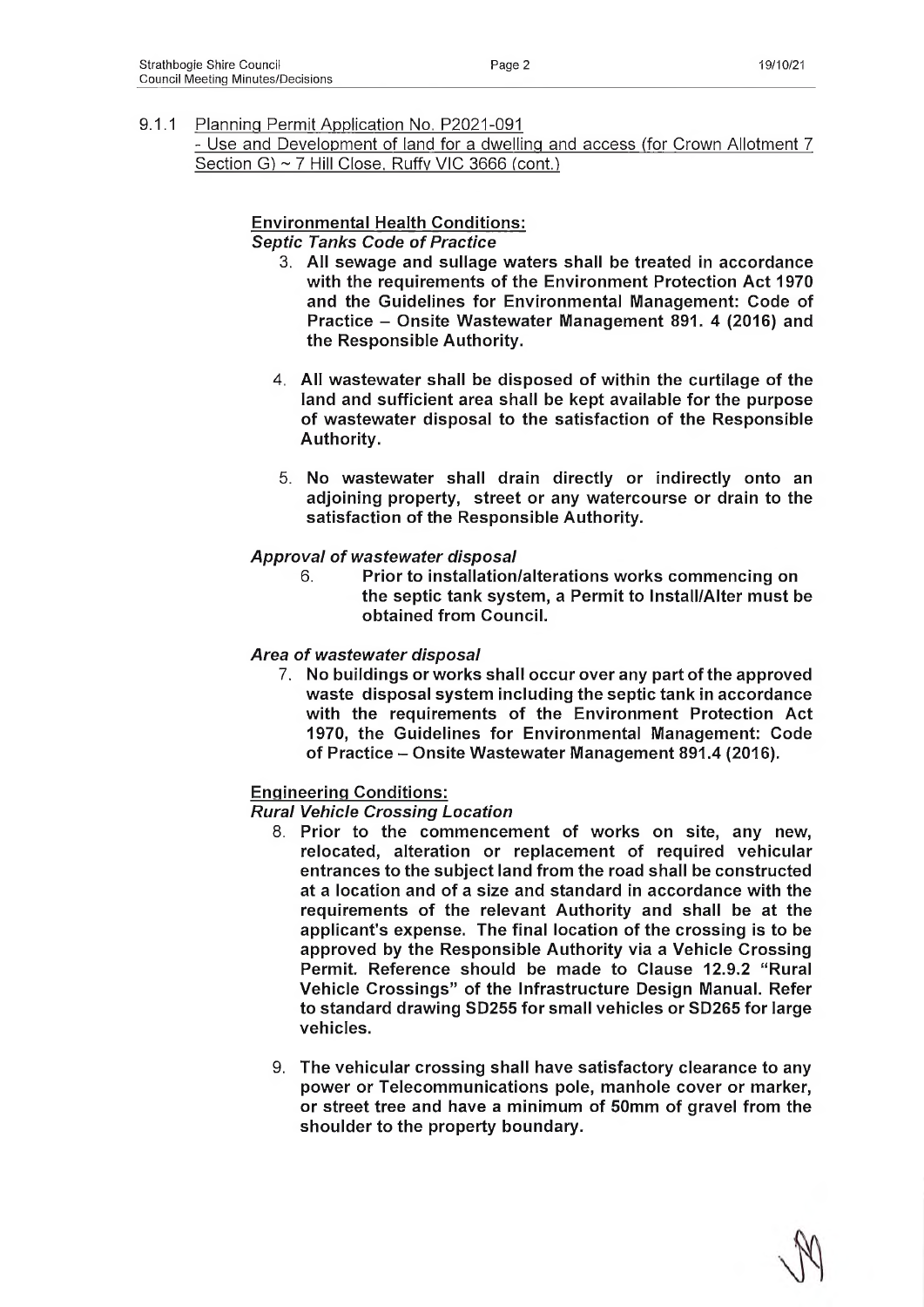$\mathcal{P}^{\mathsf{F}}_{r_{-1}}$ 

9.1.1 Planning Permit Application No. P2021-091

- Use and Development of land for a dwelling and access (for Crown Allotment 7 Section G) ~ 7 Hill Close, Ruffy VIC 3666 (cont.)

#### *Internal Access Roads*

**10. Prior to the occupation of the dwelling all internal access roads must be constructed, formed and drained to avoid erosion and to minimise disturbance to natural topography of the land to the satisfaction of the Responsible Authority. Internal access, including the turn-around areas for emergency vehicles, must be all weather construction with a minimum trafficable width of 4m.**

#### *Rural Drainage - Works*

11. **Prior to the occupation of the dwelling, all stormwater and surface water discharging from the site, buildings and works must be conveyed to the legal point of discharge drains to the satisfaction of the Responsible Authority/Goulburn Murray Water or dissipated within the site boundaries. No effluent or polluted water of any type may be allowed to enter the stormwater drainage system.**

#### *Drainage Discharge Plan*

12. **Before any of the development starts, a properly prepared drainage discharge plan with computations to the satisfaction of the responsible authority must be submitted to and approved by the Responsible Authority. When approved, the plans will be endorsed and will then form part of the permit. The plans must be drawn to scale with dimensions.** *The information submitted must show the details listed in the council's Infrastructure Design Manual and be designed in accordance with the requirements of that manual.*

**The information and plan must include:**

- **a) details of how the works on the land are to be drained** *and/or* **retarded.**
- **b) computations including total energy line and hydraulic grade line for the existing and proposed drainage as directed by Responsible Authority**
- **c) underground pipe drains conveying stormwater to the legal point of discharge for each allotment**
- **d) a maximum discharge rate from the site is to be determined by computation to the satisfaction of Council.**
- **e) documentation demonstrating approval from the relevant authority for the legal point of discharge.**
- **f) the details of the incorporation of water sensitive urban design designed in accordance either "Urban Stormwater Best Practice Environmental Management Guidelines" 1999.**
- **g) maintenance schedules for treatment elements.**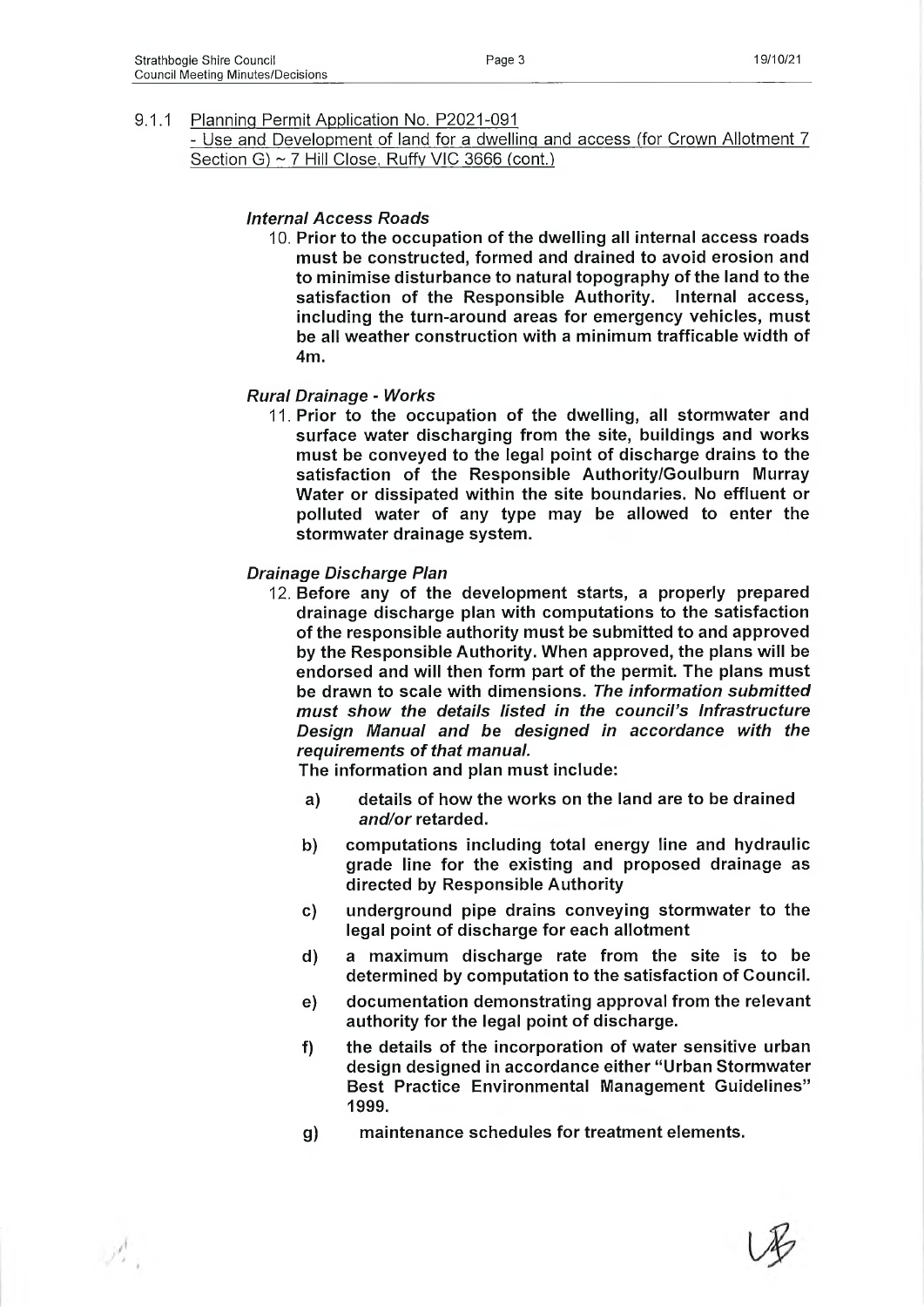- Use and Development of land for a dwelling and access (for Crown Allotment 7 Section G) ~ 7 Hill Close, Ruffy VIC 3666 (cont.)

> **Prior to the occupation of the dwelling all works constructed or carried out must be in accordance with those plans, to the satisfaction of the Responsible Authority.**

- **13. Appropriate steps must be taken to retain all silt and sediment on site during the construction phase to the satisfaction of the Responsible Authority and must be carried out in accordance with the following EPA guidelines and policies: -**
	- **Environmental Guidelines for Major Construction Sites (EPA publication No. 480, December 19985); and**
	- **Construction Techniques for Sedimentation Pollution Control (EPA publication No. 275, May 1991)**
- 14. **Prior to the commencement of any works, the design parameters for any defined watercourse crossing(s), both structural and hydraulic design, shall be approved by the Responsible Authority (GBCMA - Works on Waterways Permit).**
- *Council's Assets*
	- 15. **Before the development starts, the owner or developer must submit to the Responsible Authority a written report and photos of any prior damage to public infrastructure. Listed in the report must be the condition of kerb & channel, footpath, seal, street lights, signs and other public infrastructure fronting the property and abutting at least two properties either side of the development. Unless identified with the written report, any damage to infrastructure post construction will be attributed to the development. The owner or developer of the subject land must pay for any damage caused to the Councils assets/Public infrastructure caused as a result of the development or use permitted by this permit.**

**DELWP Conditions:**

*Access and Encroachment*

- **16. No access is permitted to the subject land via the Crown land.**
- 17. **Adjoining Crown land must not be used for truck turning areas, entry points, parking areas or temporary stack sites during the construction of buildings or works.**
- **18. No polluted and/or sediment laden run-off is to be discharged directly or indirectly into or watercourses on Crown land. Overland flows must be maintained at the same rate post development as on the undeveloped land.**
- **19. No native vegetation is to be removed.**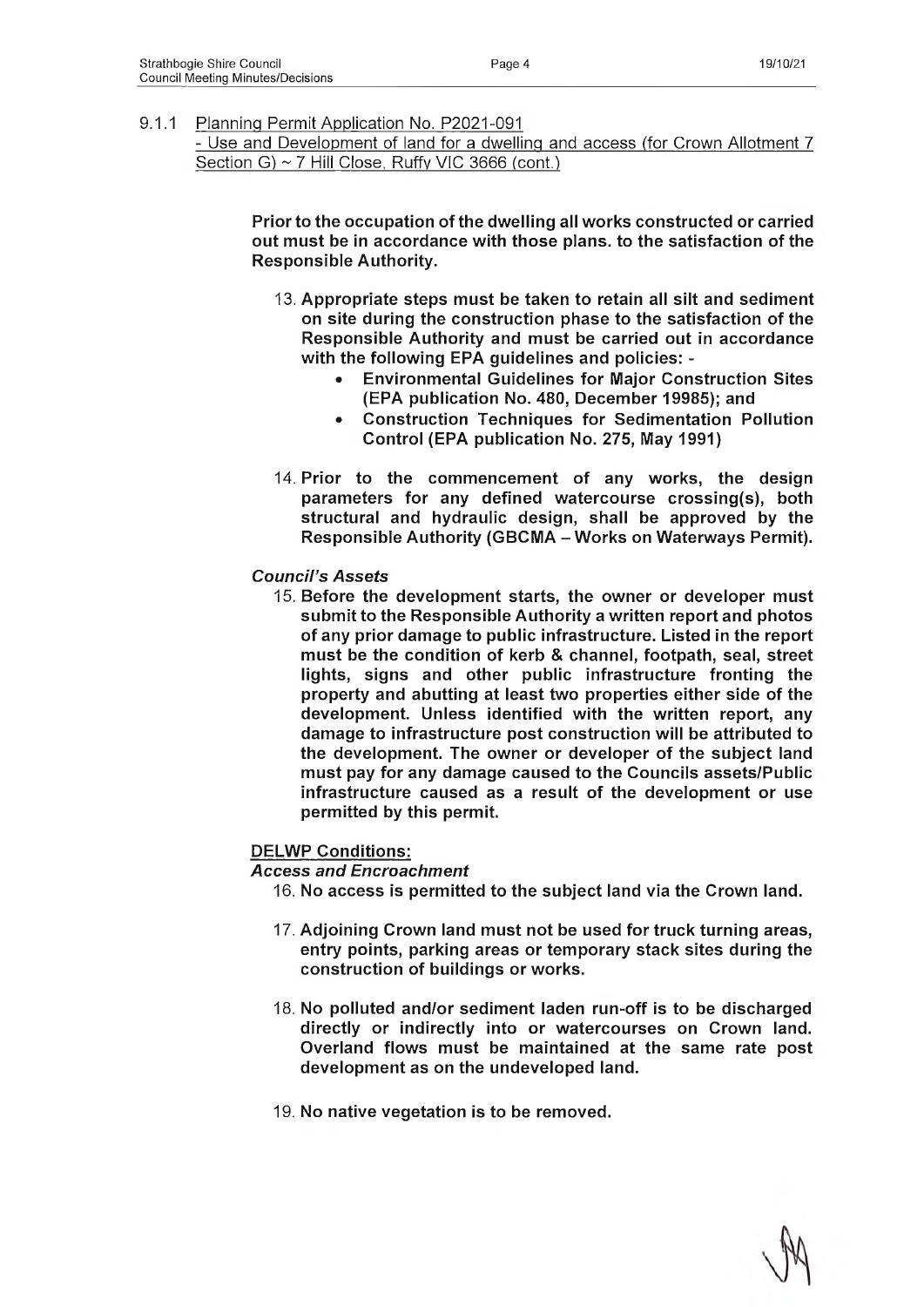- Use and Development of land for a dwelling and access (for Crown Allotment 7 Section G) ~ 7 Hill Close, Ruffy VIC 3666 (cont.)

#### **General Conditions:**

- 20. **The external cladding of the proposed buildings, including the roof, must be constructed of materials in good order and condition, be non-reflective and be of muted colours to enhance the aesthetic amenity of the area.**
- 21. **The amenity of the area must not be detrimentally affected by the use, through the:**
	- **(a) Appearance of any building, works or materials;**
	- **(b) Transport of materials, goods or commodities to or from the land;**
	- **(c) Emission of noise, artificial light, vibration, smell, fumes, smoke, vapour, steam, soot, ash, dust, wastewater, waste products, grit or oil;**
	- **(d) Presence of vermin, and;**
	- **(e) Others as appropriate.**

#### **Dwelling Conditions:**

- 22. **The dwelling must be connected to a reticulated potable water supply or have an alternative potable water supply with adequate storage for domestic use as well as for fire fighting purposes.**
- 23. **The dwelling must be connected to a reticulated electricity supply or have an alternative energy source.**

#### **Permit Expiry:**

- 24. **This permit will expire if one of the following circumstances applies:**
	- **(a) The use and development has not started within two years of the date of this Permit.**
	- **(b) The development is not completed within four years of the date of this Permit.**
	- **(c) The use ceases for a period of two years or more.**

**The Responsible Authority may extend the periods referred to if a request is made in writing:**

- **before the permit expires; or**
- **within six months afterwards if the use or development has not yet started; or**
- **within 12 months after the permit expiry date, where the development allowed by the permit has lawfully started before the permit expires.**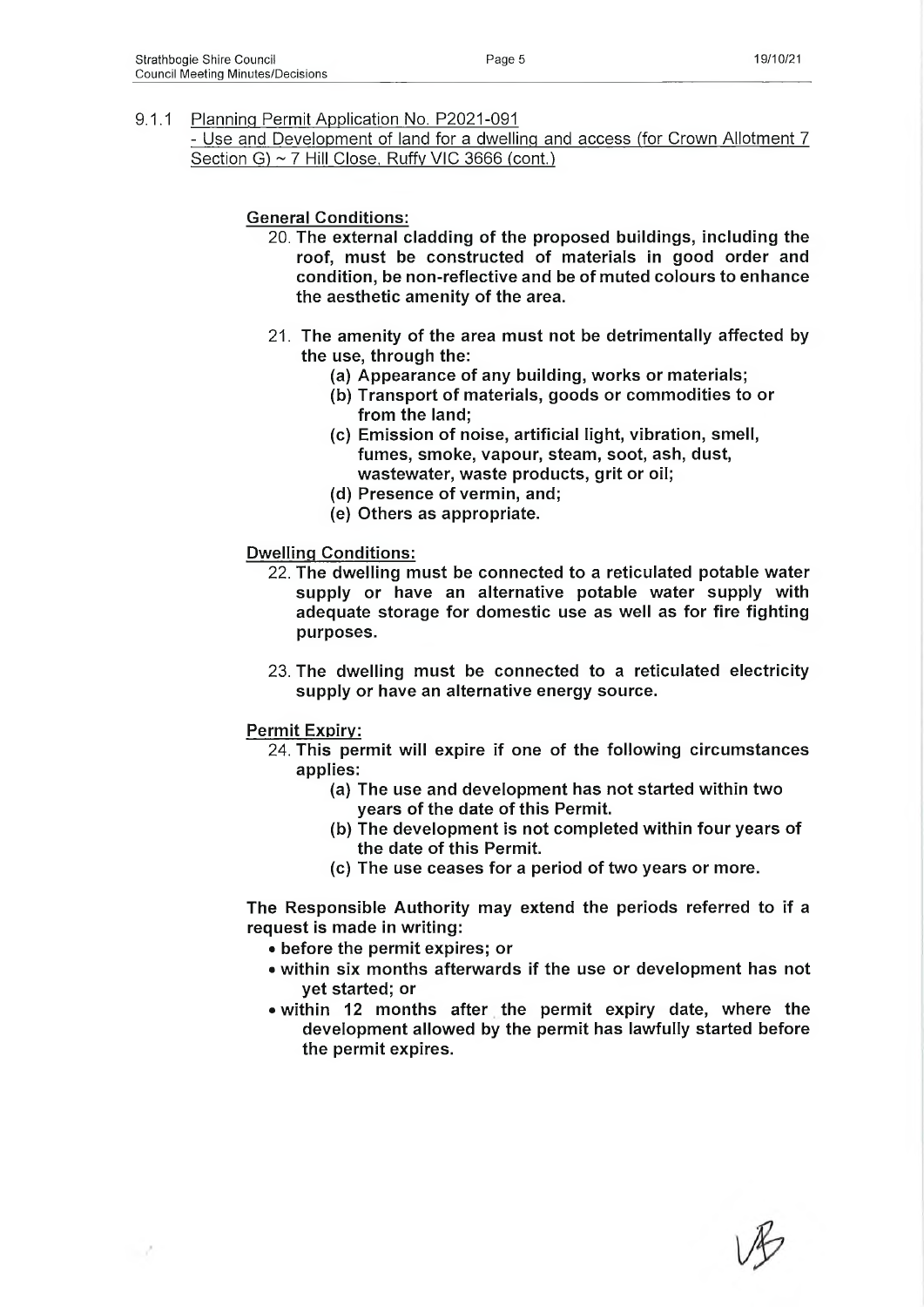- Use and Development of land for a dwelling and access (for Crown Allotment 7 Section G) ~ 7 Hill Close, Ruffy VIC 3666 (cont.)

**Planning Notes:**

- **This Permit does not authorise the commencement of any building construction works. Before any such development may commence, the Applicant must apply for and obtain appropriate Building approval.**
- **This Permit does not authorise the creation of a new access way/crossover. Before any such development may commence, the Applicant must apply for and obtain appropriate approval from Council.**
- **This Permit does not authorise the removal of any native vegetation including for access. Before any such works may commence, the Applicant must apply for and obtain appropriate Planning approval.**

**Environmental Health Notes:**

- **® The system must be at least 300 metres from potable water supply.**
- **The system must be at least 60 metres from any watercourse and/or dam (non-potable water supply) for primary sewage and 30 metres for secondary sewage, on the subject or neighbouring properties.**
- **The property has been identified as a Medium Risk Area (Minor**

**Catchment Area).**

**• A Medium Risk Template - Land Capability Assessment has been provided by Porta Environmental Pty Ltd and prepared in December 2020.**

**DELWP Notes:**

**• The adjoining Crown land is not to be used for access, storage of materials or rubbish. Any private use of Crown land requires consent and/or licensing from the Department of Environment, Land, Water and Planning.**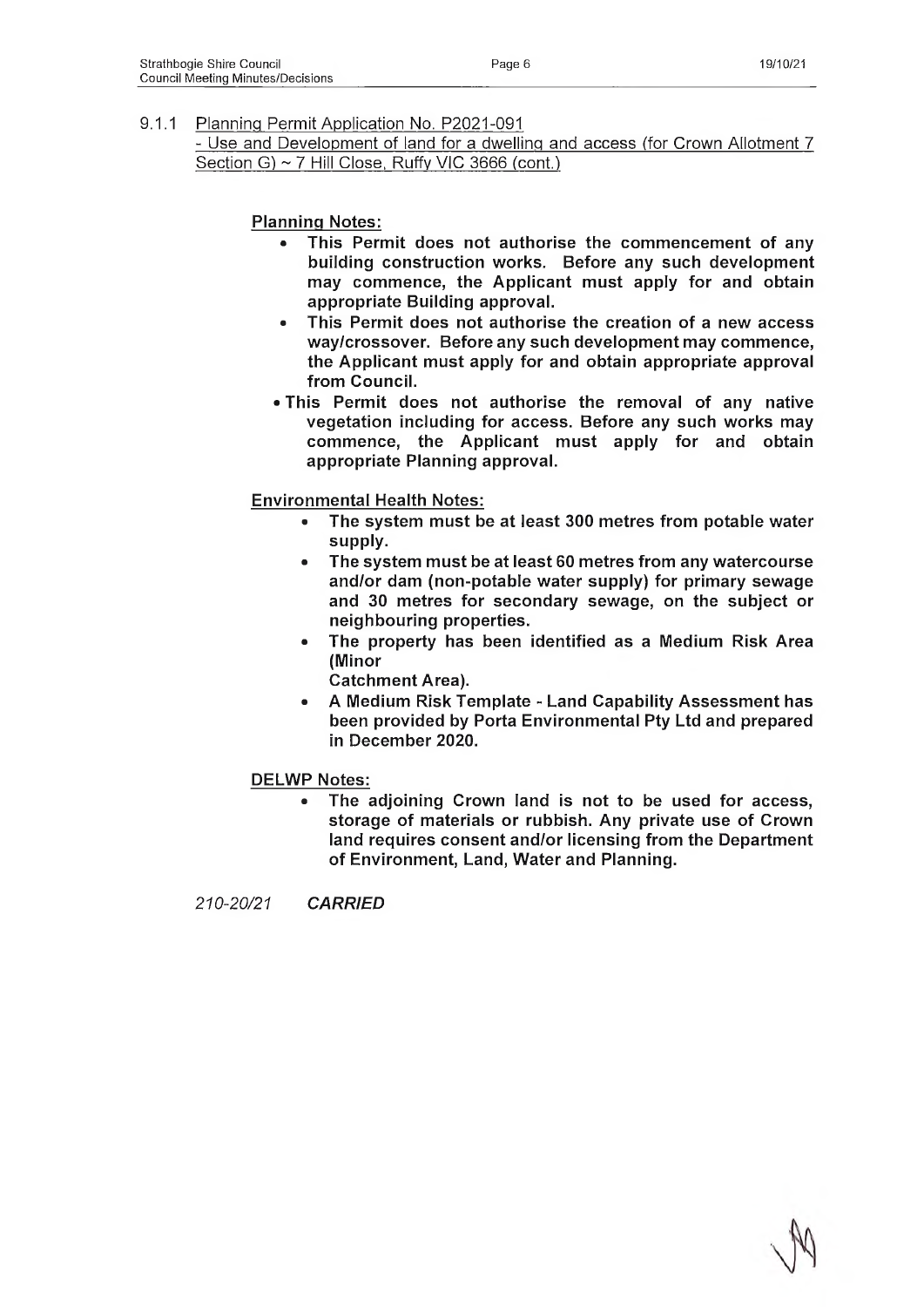## **9.1.2 Proposed Planning Scheme Amendment C085, for the Rezoning of Land - Murray Street, Nagambie**

Author: Town Planner

Responsible Director: Director Community & Planning

#### *EXECUTIVE SUMMARY*

The purpose of this report is for Council to consider a request to be made to the Minister for Planning to authorise the preparation and exhibition of a proposed amendment to the Strathbogie Planning Scheme. Proposed Planning Scheme Amendment C085 has been prepared by the proponent to change the zoning and overlays that apply to the land known as Lot A on Plan of Subdivision 215264G (future Lot B, PS 815393J), which will be a continuation of Murray Street, Nagambie.

The amendment includes rezoning of the subject land from Farming Zone to General Residential Zone and proposes to implement a new schedule to Development Plan Overlay to guide the future development of the site. The amendment seeks to amend Planning Scheme Zoning Maps 22 and Overlays Maps 22DPO.

# *MOVED: COUNCILLOR DICKINSON SECONDED: COUNCILLOR BINKS*

*That Council:*

- *1. Request under section 8A (2) and (3) of the Planning and Environment Act 1987 that the Minister for Planning authorise Strathbogie Shire Council to prepare amendment C085 to the Strathbogie Planning Scheme for the land known formally as Lot A on Plan of Subdivision 215264G (future Lot B, PS 815393J) in accordance with Section 17 of the Planning and Environment Act 1987;*
- *2. Notify the Minister for Planning that when it exhibits Amendment C085, Strathbogie Shire Council intends to give full notification of the amendment under Section 17 of the Planning and Environment Act 1987 for the minimum statutory period of one month; and*
- *3. When authorised by the Minister for Planning, exhibit Amendment C085 to the Strathbogie Planning Scheme under Sections 18 and 19 of the Planning and Environment Act 1987.*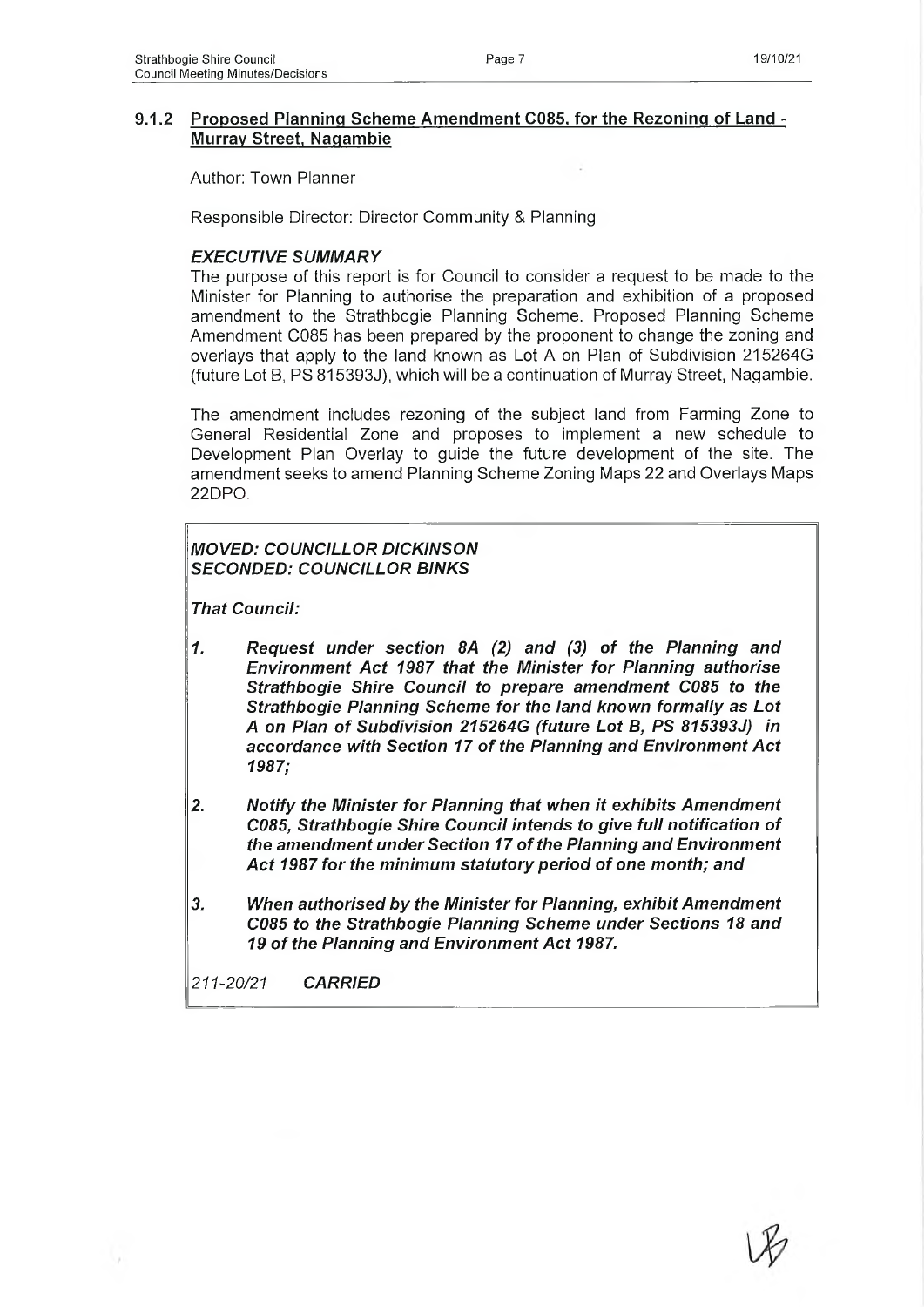## **9.1.3 State Government Planning System Reforms - Advocacy**

Author: Manager Planning and Investment

Responsible Director: Director Community and Planning

## *EXECUTIVE SUMMARY*

Council is a Responsible Authority under the *Planning and Environment Act 1987.* In this role, Council administers the Strathbogie Planning Scheme and, among other things, determines planning permit applications made for the use and development of the land in the municipality.

Council Officers have recently attended a workshop outlining potential changes to the Victorian Government Planning System. Detailed within this workshop was information on the five focus areas of the reform:

- Update and simplify planning rules and processes
- Partner with Local Government Planning Departments
- Focus on major projects and attracting investment
- Planning for priority projects and growth areas
- Prioritising infrastructure delivery.

Following this workshop there has been very limited information on the detail of these system reforms or any information on the timing of any community consultation. Therefore, the impact on local government (if any) as a planning authority and the broader community as a result of these reforms is unknown.

The purpose of this report is to join with other Local Government Authorities by advocating to the Minister for Planning regarding the urgent need for consultation with local government and the broader community before the implementation of any changes to current planning processes.

*MOVED: COUNCILLOR BINKS SECONDED: COUNCILLOR HOURIGAN*

*That Council note the letter written to the Minister for Planning seeking further information on the proposed planning system reforms as soon as possible and to ensure that there is an opportunity for meaningful consultation with Council and the community prior to the implementation of any reforms.*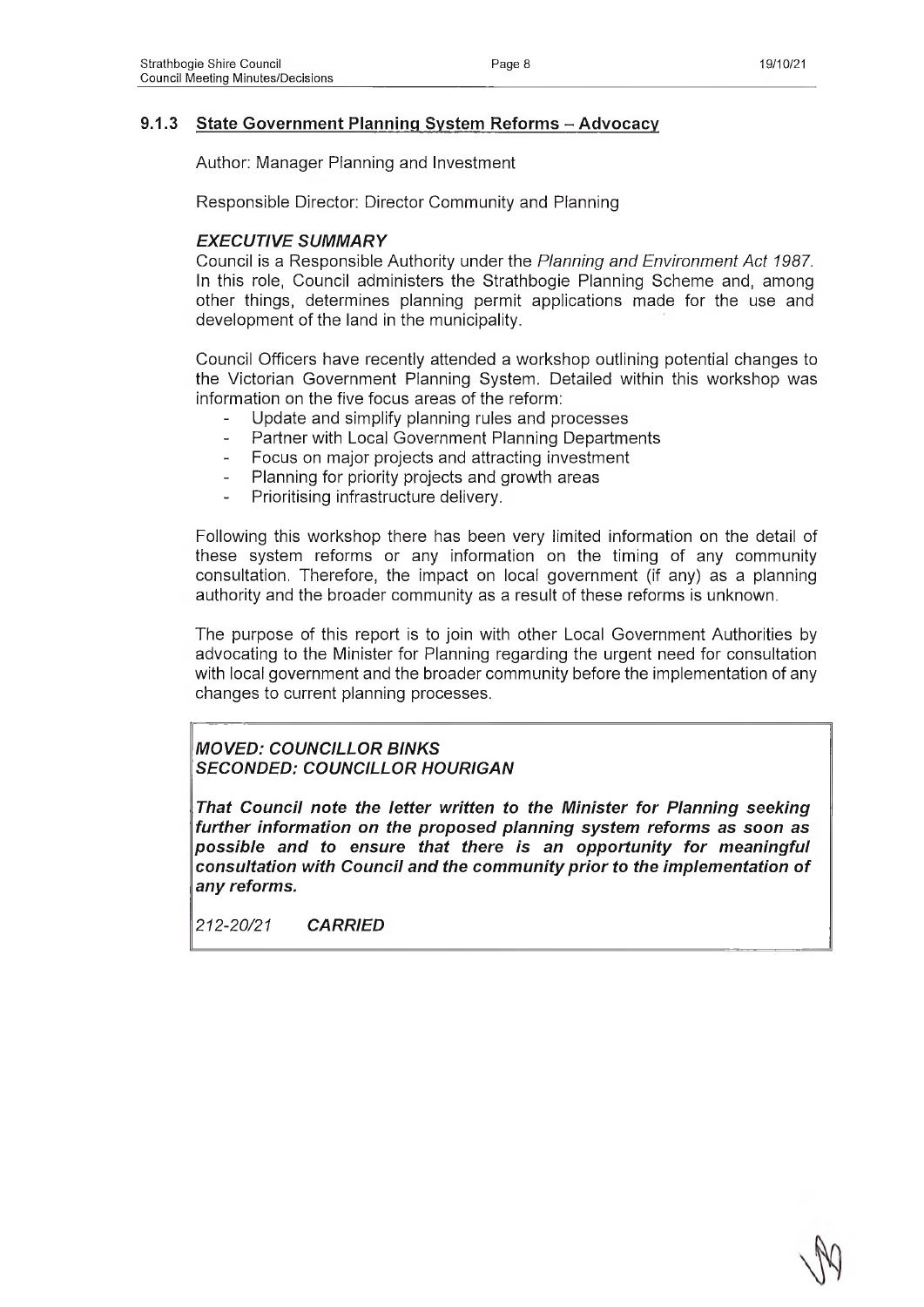#### **9.1.4 Planning Applications Received and Planning Applications Determined -1 to 30 September 2021**

Author: Director Community and Planning

Responsible Director: Director Community and Planning

#### *EXECUTIVE SUMMARY*

This report provides listings of all Planning Applications Received (Attachment 1) and Planning Applications Determined (Attachment 2) for the period 1 to 30 September 2021 are provided for information.

It is noted that there were 31 planning applications received during the reporting period. The 31 applications comprised of 21 new planning permit applications, 6 requests for an extension of time, 2 requests for endorsement of plans to form part of the planning permit, 1 request for an amended planning permit and 1 request for a correction of planning permit conditions.

During the reporting period there were 16 planning permits and 1 Notice of Decision to Grant a planning permit issued. No planning applications lapsed or were withdrawn during this period.

# *MOVED: COUNCILLOR DICKINSON SECONDED: COUNCILLOR HOURIGAN*

*That Council:*

- *1. Note that there were 31 new planning applications received, and 17 planning permit applications decided on during the period 1st to 30th September 2021.*
- *2. Note the report.*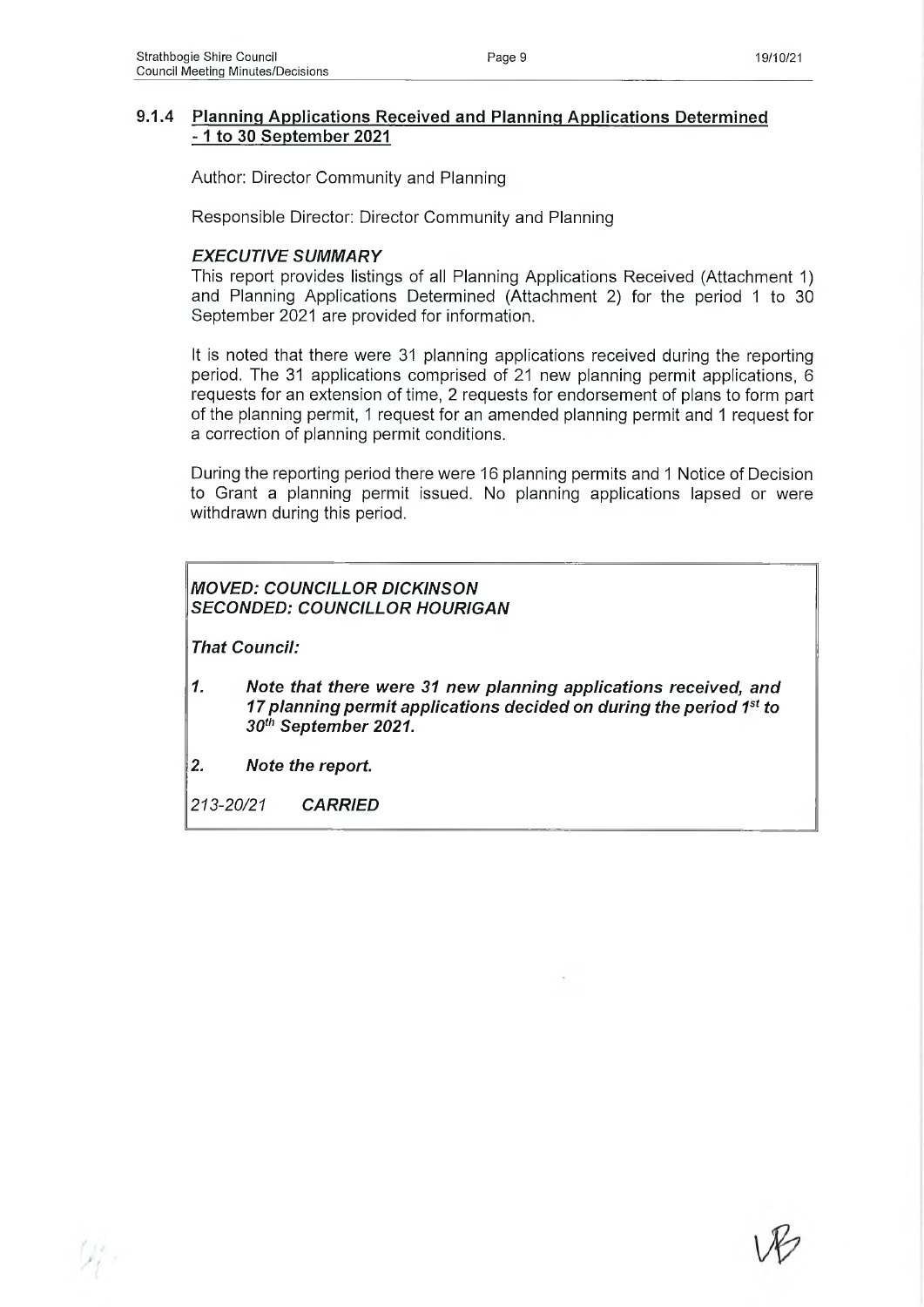# **9.2 COMMUNITY**

## **9.2.1 Domestic Animal Management Plan**

Author: Team Leader Compliance

Responsible Director: Director Corporate Services

#### *EXECUTIVE SUMMARY*

The *Domestic Animals Act 1994* (the Act) requires Council to prepare a Domestic Animal Management Plan every four years.

The plan must set out a method for evaluating whether the animal management services provided by council are adequate to give effect to requirements of the Act and the Domestic Animal Regulations 2015. The plan must also outline programs for the training of authorised officers along with programs, services, and strategies to address the key issues in relation to responsible pet ownership within the municipality.

The development of a draft Strathbogie Shire Domestic Animal Management Plan has been completed after considering the results of a public survey to establish the priorities and feedback of the community in relation to domestic animals within the municipal district. Public engagement provided Council with a variety of options to consider, but also provided Council with feedback from personal experiences with domestic animals in the community, or engagement with Authorised Officers attending to domestic animal issues in the community.

Council has considered all options put forward by community members and developed a draft plan that will meet the needs of the community that it serves and will publish an evaluation of the implementation of the plan in the Council annual report.

To further assist and inform the development of the 2021-2025 Strathbogie Shire Domestic Animal Management Plan, Council will put the draft plan on public exhibition for a final period of 14 days to seek further comment and feedback from the community prior to adopting the plan, noting that significant feedback has already been received.

#### *MOVED: COUNCILLOR HOURIGAN SECONDED: COUNCILLOR BINKS*

*That Council:*

- *1. Endorse the public exhibition of the draft plan (stage 3) to seek final input and feedback to further inform the development of the draft 2021-2025 Strathbogie Shire Domestic Animal Management Plan in accordance with section 68A of the Domestic Animals Act 1994; and*
- *2. Receive a further report detailing the outcomes of the public exhibition of the draft 2021-2025 Strathbogie Shire Domestic Animal Management Plan at a future Council meeting.*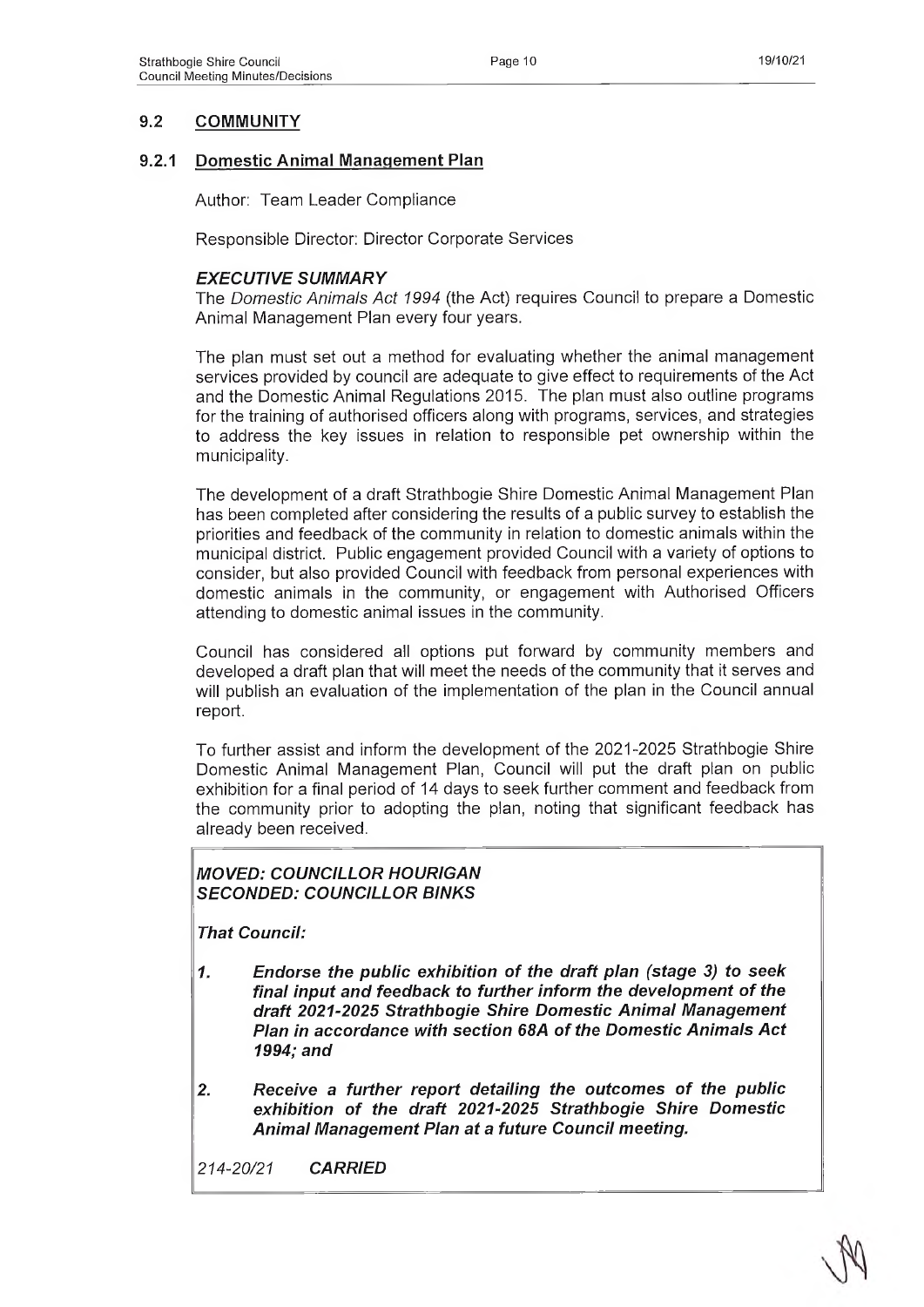## **9.2.2 Euroa Golf Club Inc - Application for Small Projects Grant**

Author: Community Development Officer

Responsible Director: Director Community and Planning

#### *EXECUTIVE SUMMARY*

The Euroa Golf Club have applied for a Small Projects Grant requesting \$1,000 from Council to put towards the purchase and installation of new carpet within their clubrooms.

The Small Projects Grants Program forms part of Councils overarching Community Grants Program and opens after the main first round of community grants offering an additional opportunity to apply for community grant funding. The Small Projects Grant Program is available for the remainder of the financial year or until available funds are exhausted.

Small Project Grants must meet the criteria for one of the four Community Grant Categories:

- o Active & Healthy Communities
- o Arts & Culture
- o Environmental & Sustainability
- o Facilities & Infrastructure

This Small Projects Grant application is the first received for the 2021/22 financial year where a budget of \$7,407 is available for the program. It is recommended that Council support this application in full (\$1,000) with \$6,407 remaining for the financial year or until available funds are exhausted.

*MOVED: COUNCILLOR MURRAY SECONDED: COUNCILLOR HAYES-BURKE*

*That Council endorse the request for \$1,000 to be funded from the 2021-22 budget for the Community Grants Program - Small Projects allocation, for the Euroa Golf Club to assist with their carpet replacement project.*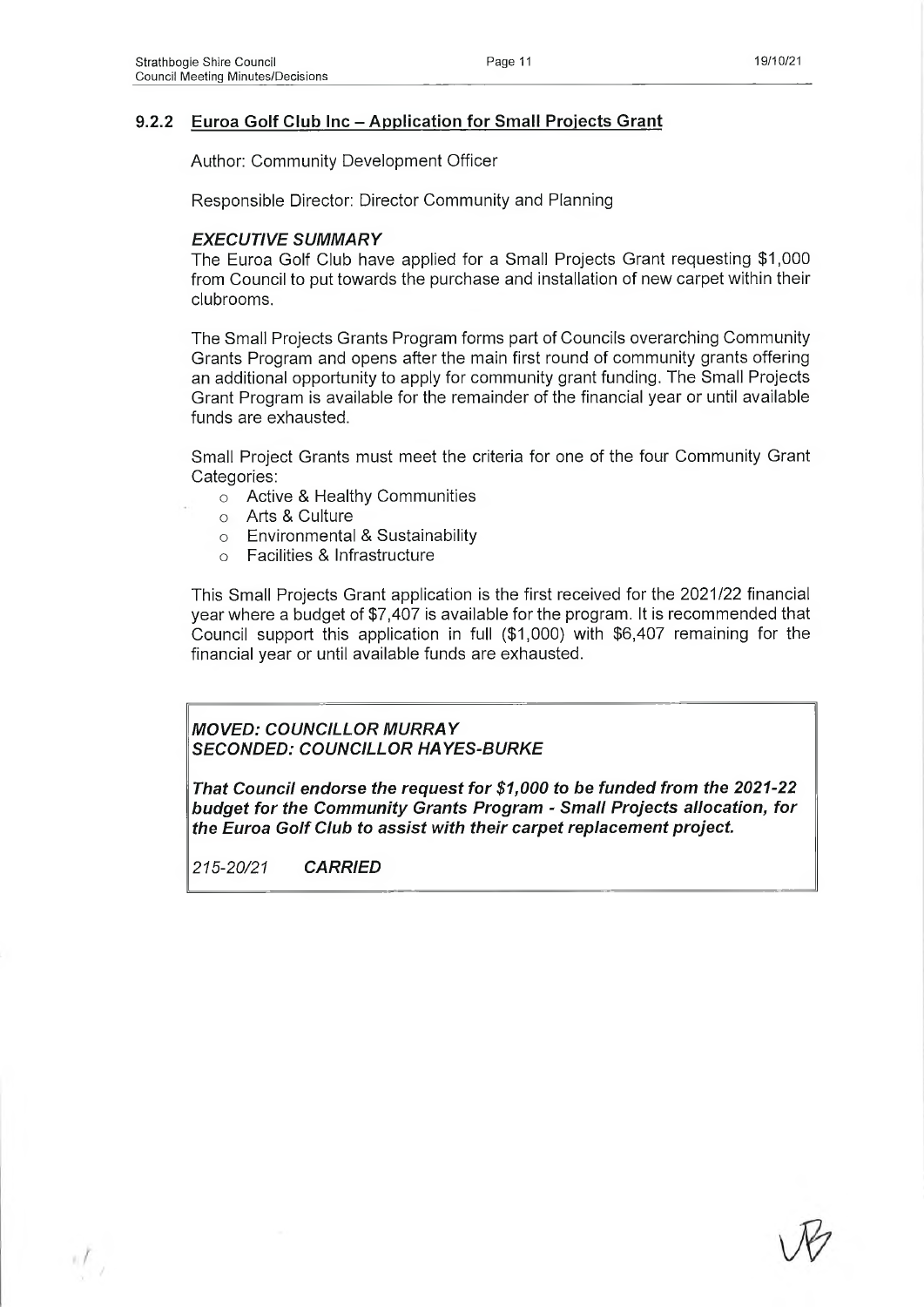#### **9.2.3 Memorandum of Understanding with the Taungurung Land and Waters Council**

Author: Director Community and Planning

Responsible Director: Director Community and Planning

# *EXECUTIVE SUMMARY*

Incorporated under the Commonwealth Corporations (Aboriginal and Torres Strait Islander) Act 2006, Taungurung Land and Waters Council (TL&WC) was established to represent the descendants of the Taungurung People, make decisions and act on any significant matters on their behalf, and enter into any agreements with any person, government agency, or authority in relation to the betterment of the Taungurung People and protection of Taungurung Country and interests. The Taungurung Land and Waters Council received Registered Aboriginal Status from the Victorian Government in April 2009, and the majority of lands which now comprises the Strathbogie Shire Local Government Area are recognised by the State Government as Taungurung Land.

Over the past eighteen months, Strathbogie Shire Council and TL&WC have been working closely continuing to further strengthen Council's commitment to our first nations peoples. An important step within this commitment, was the development of a draft Memorandum of Understanding (MOU) between Council and TL&WC to facilitate the ongoing process of reconciliation and Aboriginal self-determination.

At the August 2020 Council Meeting, a draft Memorandum of Understanding between Council and the TL&WC was presented to Council for consideration. The Council resolved to:

*Authorise the Mayor and the Chief Executive Officer to enter into a Memorandum of Understanding (MoU) with the Taungurung Land and Waters Council after having:*

- *1. A broad based discussion and information sessions with ratepayers, residents and the TL&WC; and*
- *2. As per the Council Plan, developing an MoU in conjunction with other LG As in the TL&WC area.*

A Notice of Motion to Rescind was subsequently presented at the September 2020 Council Meeting. At this Council Meeting, Council resolved to:

- *1. Undertake broad based consultation with ratepayers, residents and the TLaWC in relation to the development of a Memorandum of Understanding between Strathbogie Shire Council and the TLaWC.*
- *2. Receive a further report from Officers on the outcome of the consultation process.*

The formal consultation process on the draft MOU with the TL&WC commenced in June 2021. The responses received depicted strong community support for the development of the MOU, and in addition a number of suggestions were made to further strengthen the draft MOU and have been incorporated into the final document.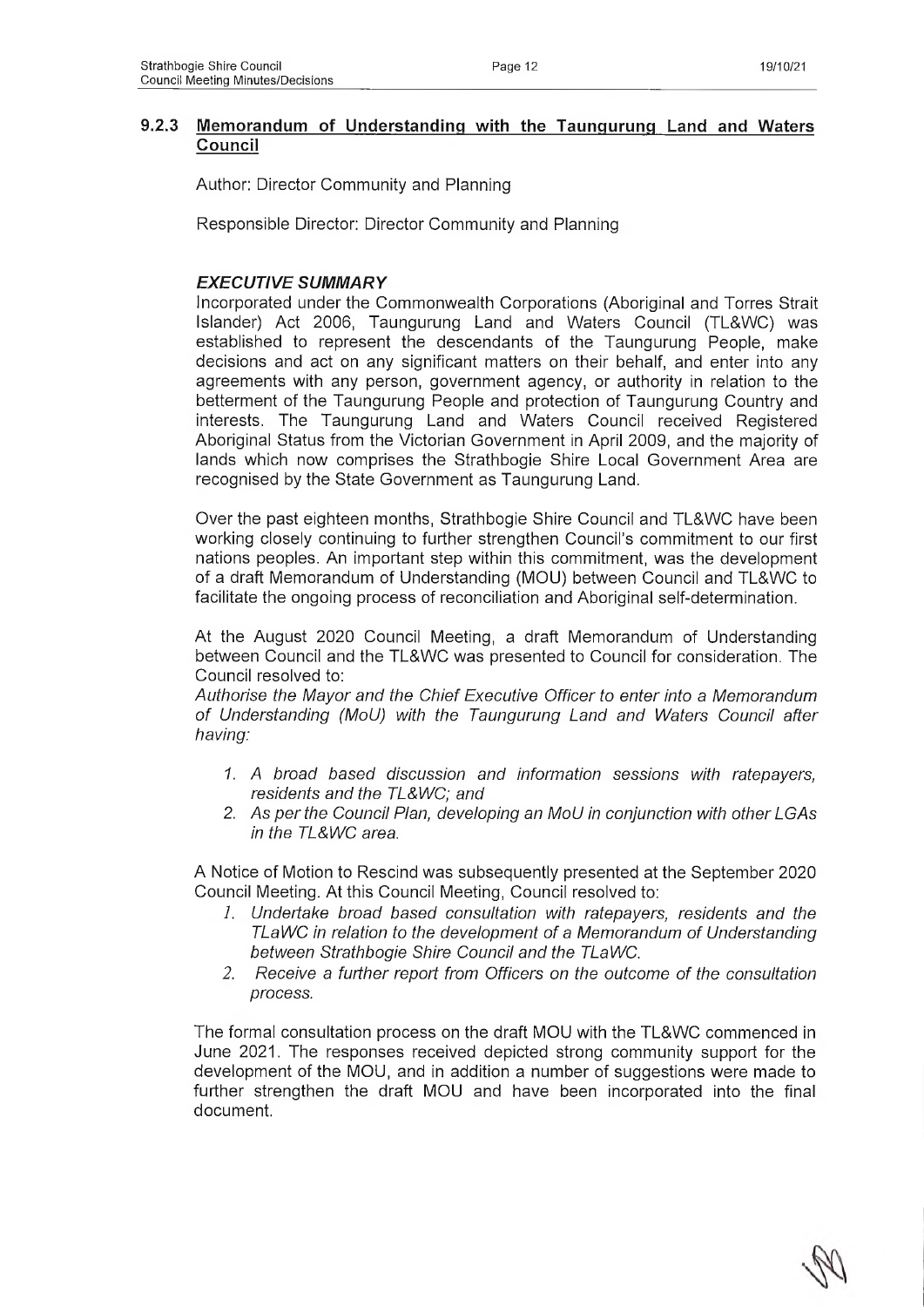#### 9.2.3 Memorandum of Understanding with the Taungurung Land and Waters Council (cont.)

Following the consultation period, it is now recommended that Council endorse the attached Memorandum of Understanding with the TL&WC.

*MOVED: COUNCILLOR BINKS SECONDED: COUNCILLOR HAYES-BURKE*

*That Council authorise the Mayor and Chief Executive Officer to enter into a Memorandum of Understanding with the Taungurung Land and Waters Council.*

*216-20/21 CARRIED*



 $\mathcal{L}_{\mathcal{L}}$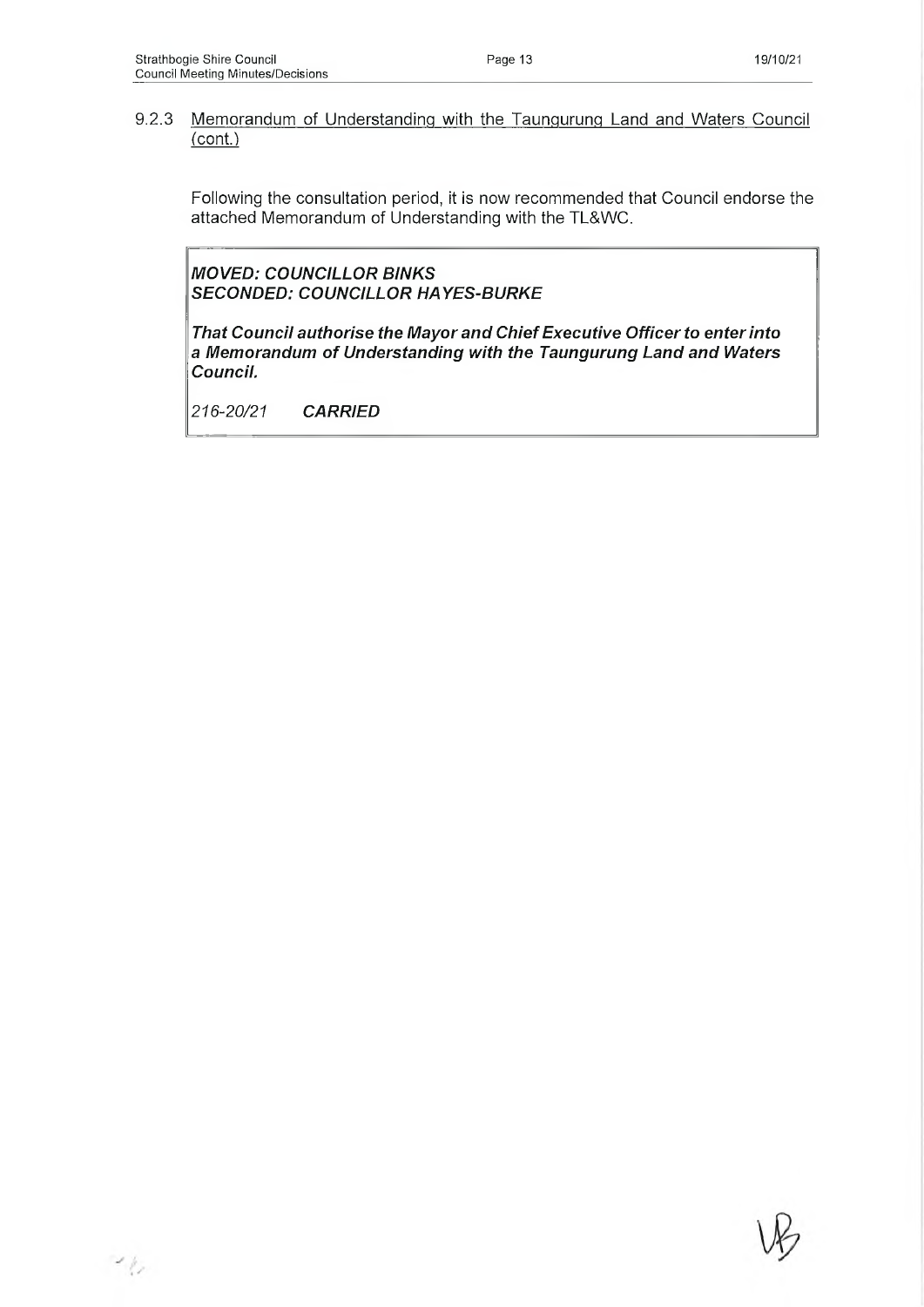## **9.2.4 Application for Sponsorship - Avenel Museum and Courthouse Public Recreation and Playground Reserve Inc. ~ Roaming Rhythms Event**

Author: Manager Tourism and Community Services

Responsible Director: Director Community and Planning

#### *EXECUTIVE SUMMARY*

The Avenel Museum and Courthouse Public Recreation and Playground Reserve Inc are auspicing the Roaming Rhythms Event and have submitted a request for sponsorship of \$3,500 from Council to be put towards the Roaming Rhythms Event.

The event will be held over two (2) days on 11 and 12 December 2021, which will be held in various locations around Avenel.

The funds will be utilised for the following purpose:

- 1. Cost of professional musicians; and
- 2. Marquee Hire.

Their application was of a good standard with most questions addressed and scored 20/25 against the measured criteria of the Sponsorship Program. There is currently \$27,000 of available funding remaining of the  $2021 - 2022$  financial year budget allocation for the sponsorship program, with four (4) sponsorship applications submitted for consideration at the October 2021 Council Meeting.

| Strathbogie Shire's SPONSORSHIP BUDGET 2021 - 2022 |                  |             |          |
|----------------------------------------------------|------------------|-------------|----------|
| <b>Total Budget Allocation</b>                     | \$30,000         |             |          |
|                                                    | <b>Requested</b> | Recommended |          |
| Euroa Little Theatre                               | \$3,000          | \$3,000     | Approved |
| Nagambie Carols                                    | \$3,919          | \$3,000     | Pending  |
| Euroa Twilight Shopping                            | \$3,000          | \$3,000     | Pending  |
| Euroa Festival Prelude                             | \$5,000          | \$3,000     | Pending  |
| Avenel Roaming Rhythms                             | \$3,500          | \$3,000     | Pending  |
| <b>Unconfirmed TOTAL budget</b>                    |                  |             |          |
| remaining                                          | \$11,581         | \$15,000    |          |

This application for sponsorship aligns with the following priority focus areas of Council for the Sponsorship Program which are to:

- 1. Promote community engagement and participation
- 2. Support gender equality and social inclusion
- 3. Contribute to building health and vibrant communities

This report seeks approval for the provision of this sponsorship request for \$3,000.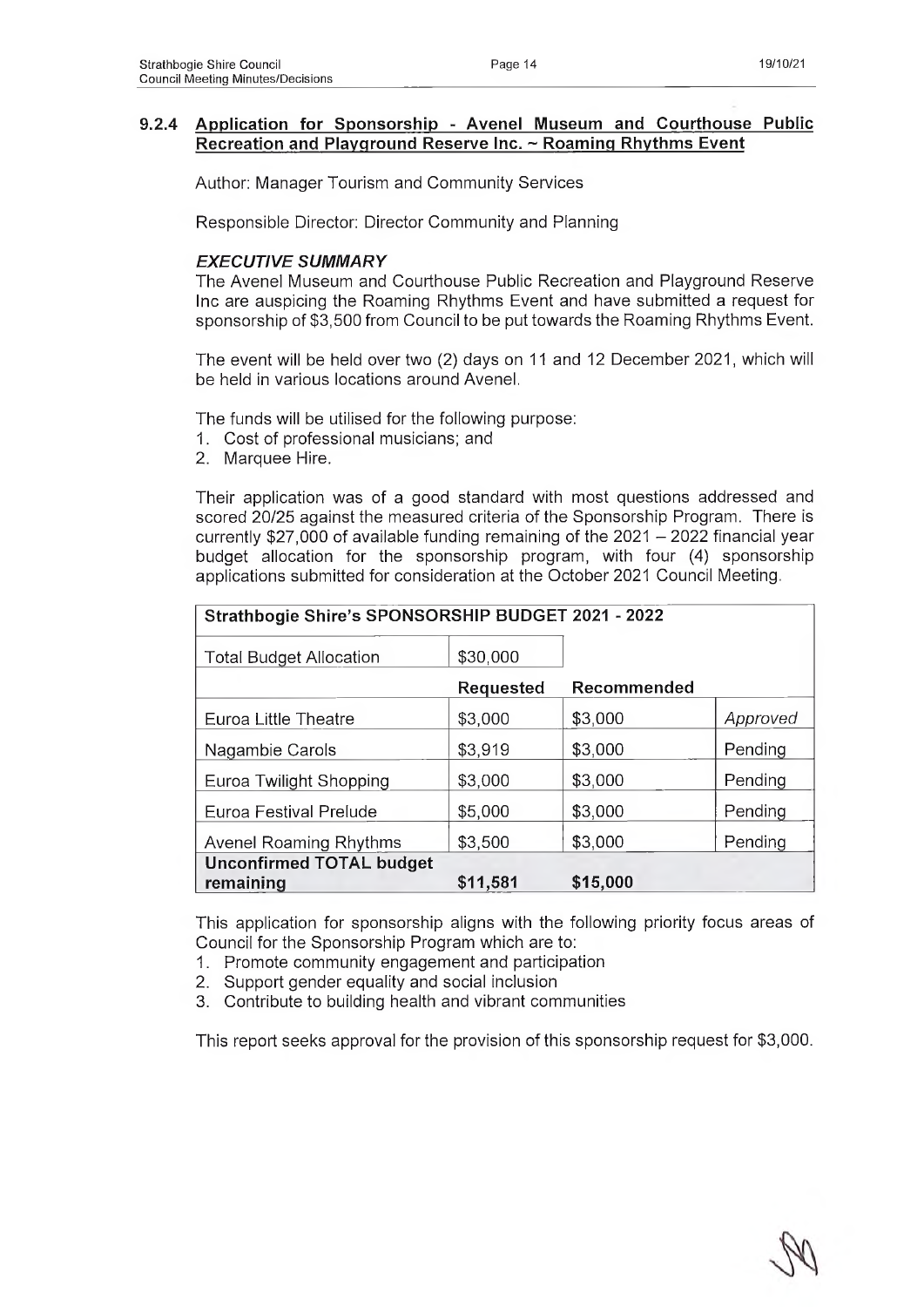9.2.4 Application for Sponsorship - Avenel Museum and Courthouse Public Recreation and Playground Reserve Inc. ~ Roaming Rhythms Event (cont.)

# *MOVED: COUNCILLOR MURRAY SECONDED: COUNCILLOR BINKS*

*That Council:*

- *1. Endorse sponsorship of \$3,000 to be funded from the 2021 22 budget allocations for community sponsorship, to the Avenel Museum & Courthouse Inc to assist with the Roaming Rhythms Event being held in December 2021; and*
- *2. Work with the Avenel Museum & Courthouse Inc to reduce overall waste produced at the event through the implementation of the objectives of both the Waste Wise Events Guidelines and Sustainable Strathbogie 2030 in being "A Zero Waste Shire". Future funding is contingent on post event evaluation with demonstrated evidence of compliance of the Waste Wise Event Guidelines required.*
- *3. Make it a condition of the sponsorship funding that Avenel Museum & Courthouse Inc must comply with COVID-19 directions issued by the Chief Health Officer/Department of Health at the time of the event. Future funding is contingent on post event evaluation with demonstrated evidence of compliance of these directions is required.*

*217-20/21 CARRIED*

*J*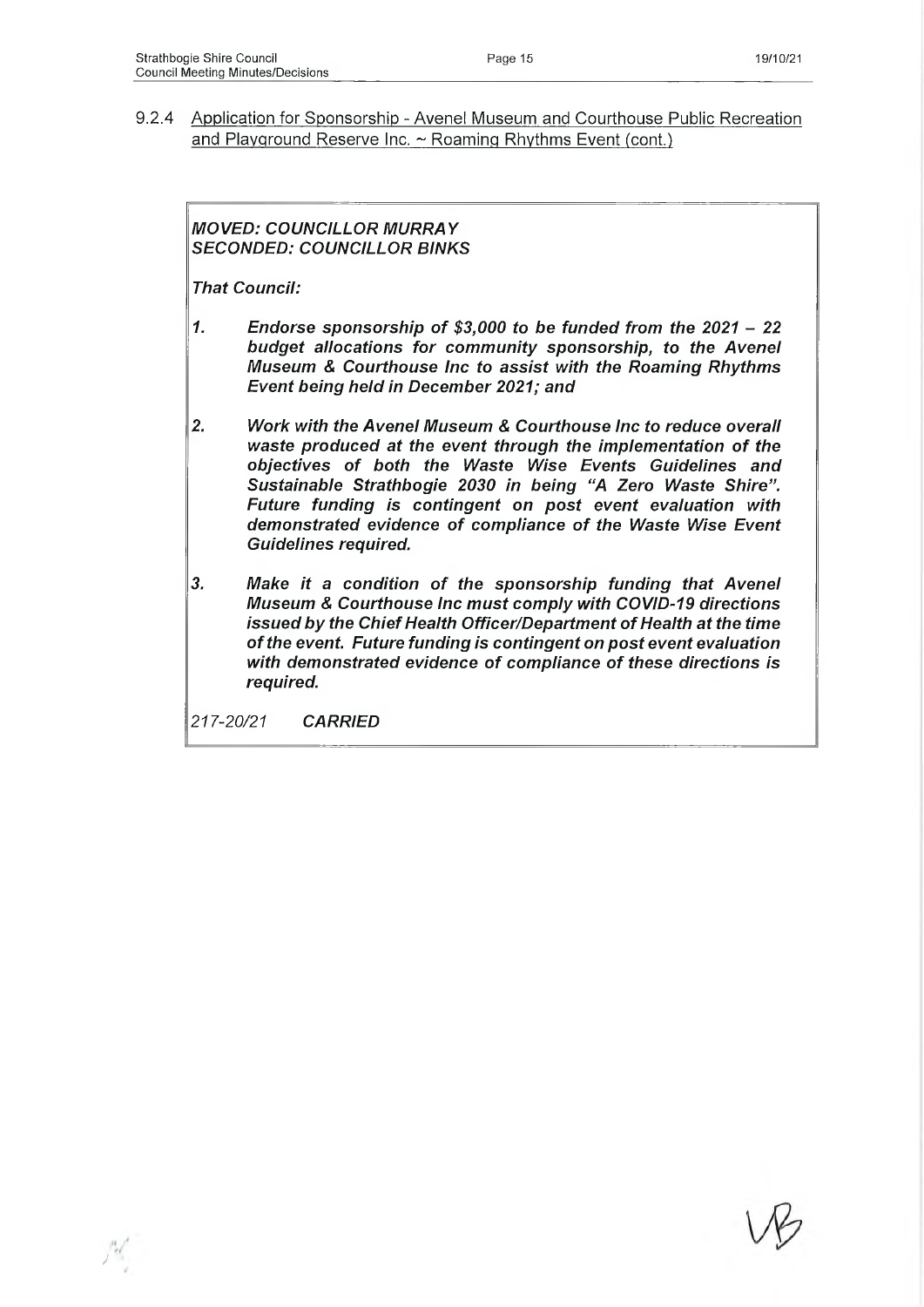## *Cr Hourigan declared her general conflict interest prior to the commencement of discussion on this item and left the meeting at 6.59 p.m.*

Author: Manager Tourism and Community Services

Responsible Director: Director Community and Planning

## *EXECUTIVE SUMMARY*

The Euroa Chamber of Business and Commerce Inc have submitted a request for sponsorship of \$5,000 from Council to be put towards the Euroa Music Festival Prelude Event being held on Friday 25 March 2022, in Binney Street, Euroa.

The funds will be utilised for the following purpose:

- 1. Hire of Tables and Chairs and other associated infrastructure
- 2. Hire of Sound Stage and AV equipment

Their application was of a good standard with most questions addressed and scored a 16/25 against the measured criteria of the Sponsorship Program. There is currently \$27,000 of available funds remaining of the  $2021 - 2022$  financial year budget allocation for the sponsorship program, with four (4) sponsorship applications submitted for consideration at the October 2021 Council Meeting.

| Strathbogie Shire's SPONSORSHIP BUDGET 2021 - 2022 |                  |             |          |
|----------------------------------------------------|------------------|-------------|----------|
| <b>Total Budget Allocation</b>                     | \$30,000         |             |          |
|                                                    | <b>Requested</b> | Recommended |          |
| Euroa Little Theatre                               | \$3,000          | \$3,000     | Approved |
| Nagambie Carols                                    | \$3,919          | \$3,000     | Pending  |
| Euroa Twilight Shopping                            | \$3,000          | \$3,000     | Pending  |
| Euroa Festival Prelude                             | \$5,000          | \$3,000     | Pending  |
| Avenel Roaming Rhythms                             | \$3,500          | \$3,000     | Pending  |
| <b>Unconfirmed TOTAL</b>                           |                  |             |          |
| budget remaining                                   | \$11,581         | \$15,000    |          |

This application for sponsorship aligns with the following priority focus areas of Council for the Sponsorship Program which are to:

- 1. Promote community engagement and participation
- 2. Contribute to building healthy and vibrant communities

This report seeks approval for the provision of this sponsorship request.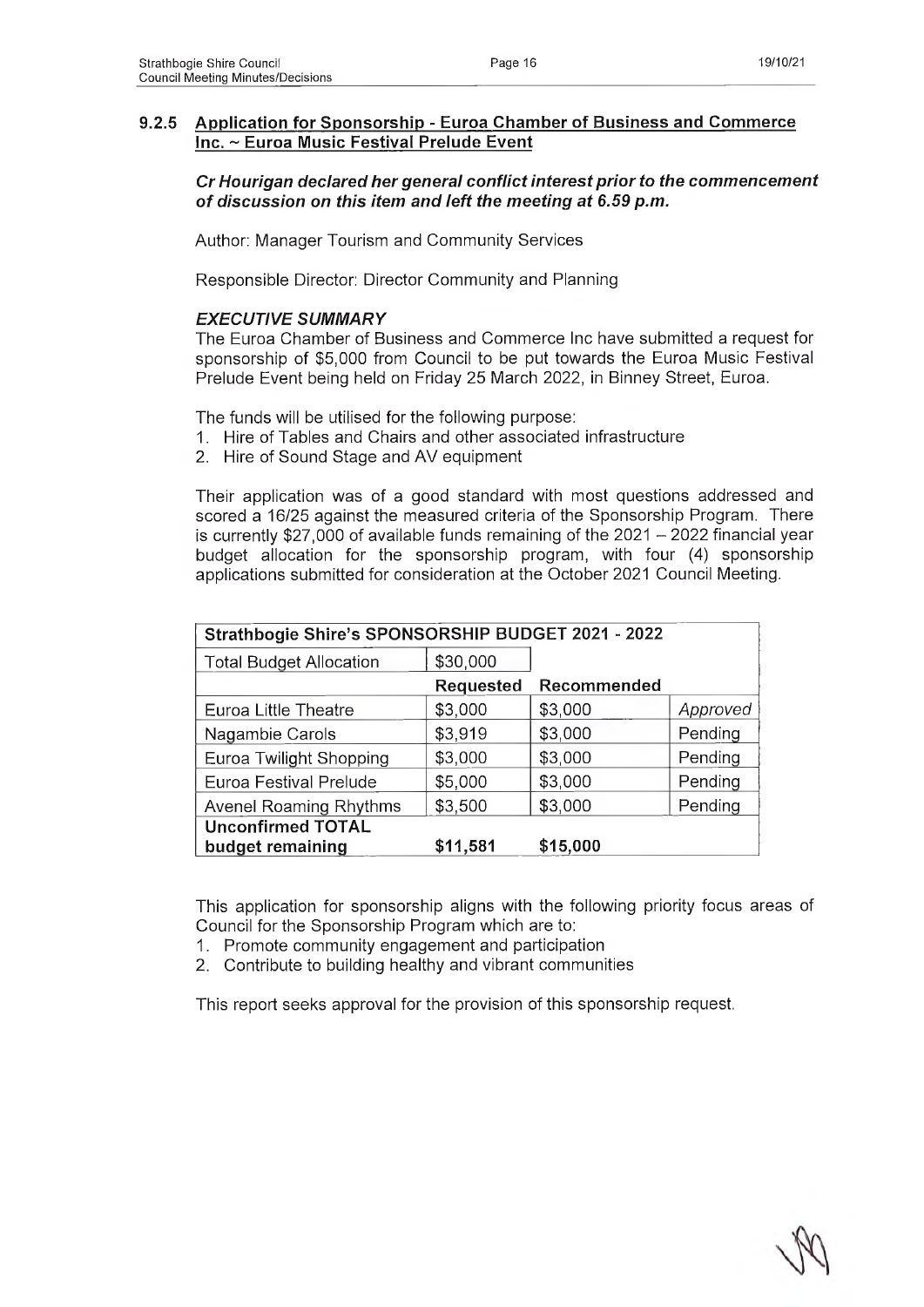9.2.5 Application for Sponsorship - Euroa Chamber of Business and Commerce Inc. ~ Euroa Music Festival Prelude Event (cont.)

## *MOVED: COUNCILLOR HAYES-BURKE SECONDED: COUNCILLOR MURRAY*

*That Council:*

- *1. Endorse sponsorship of \$3,000 to be funded from the 2021 22 budget allocations for community sponsorship, to the Euroa Chamber of Commerce to assist with the Euroa Music Festival Prelude Event being held in March 2022; and*
- *2. Work with the Euroa Chamber of Commerce to reduce overall waste produced at the event through the implementation of the objectives of both the Waste Wise Events Guidelines and Sustainable Strathbogie 2030 in being "A Zero Waste Shire". Future funding is contingent on post event evaluation with demonstrated evidence of compliance of the Waste Wise Event Guidelines required.*
- *3. Make it a condition of the sponsorship funding that Euroa Chamber of Business and Commerce Inc must comply with COVID-19 directions issued by the Chief Health Officer/Department of Health at the time of the event. Future funding is contingent on post event evaluation with demonstrated evidence of compliance of these directions is required.*

*218-20/21 CARRIED*

A *I*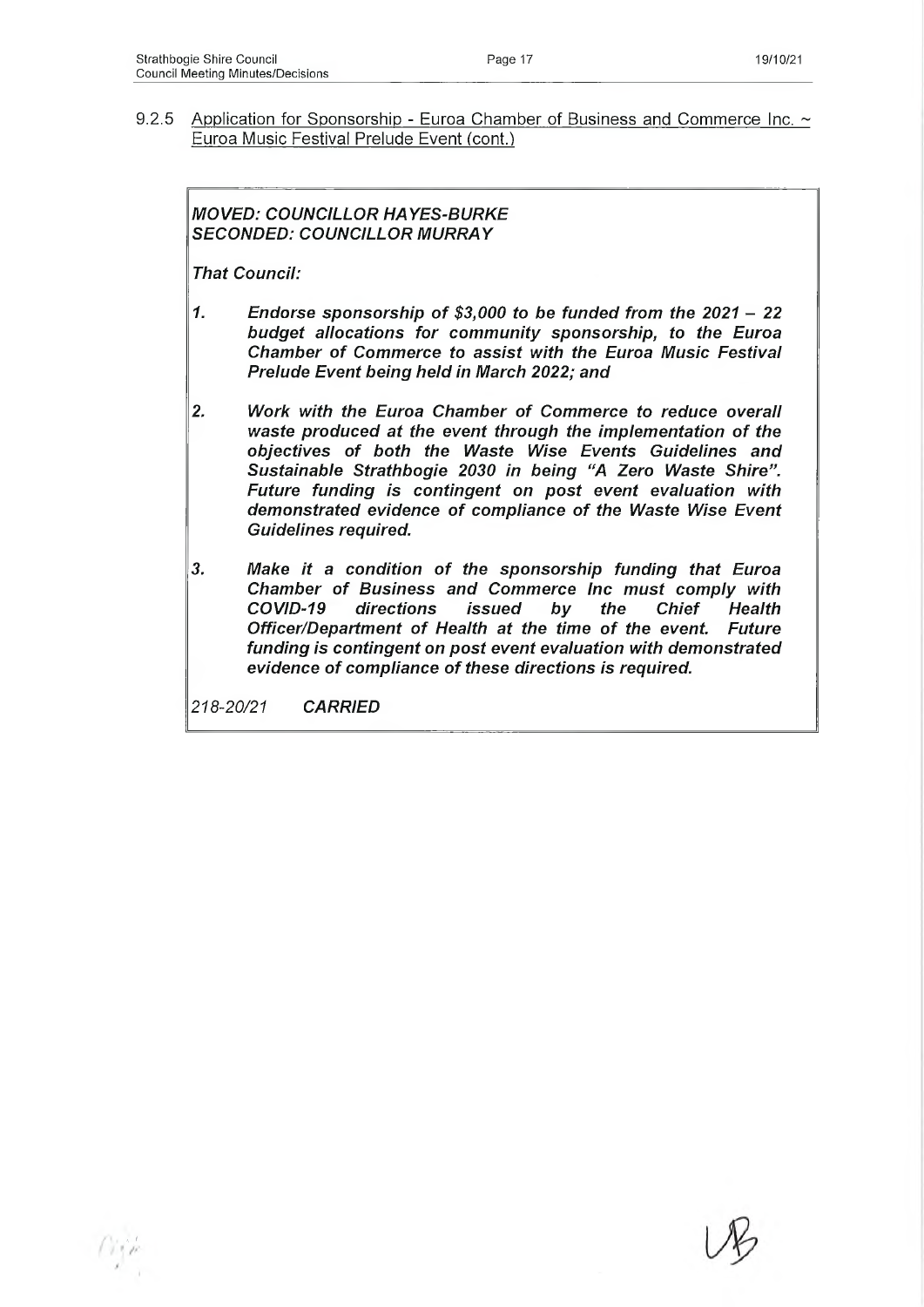# **9.2.6 Application for Sponsorship - Euroa Chamber of Business and Commerce Inc. ~ Euroa Twilight Christmas Shopping Event**

Author: Manager Tourism and Community Services

Responsible Director: Director Community and Planning

## *EXECUTIVE SUMMARY*

Euroa Chamber of Business and Commerce Inc (ECC) have applied for sponsorship for the Euroa Twilight Christmas Shopping Event on 9 or 10 December 2021 (the ECC are still to finalise the exact date) to be held in Binney Street, Euroa.

The funds will be utilised for the following purpose:

3. Hire of tables, chairs and other associated infrastructure.

Their application was of a good standard with most questions addressed and scored a 16/25 against the measured criteria of the Sponsorship Program. There is currently \$27,000 of available funds remaining of the  $2021 - 2022$  financial year budget allocation for the sponsorship program, with four (4) sponsorship applications submitted for consideration at the October 2021 Council Meeting.

| Strathbogie Shire's SPONSORSHIP BUDGET 2021 - 2022 |                  |             |          |
|----------------------------------------------------|------------------|-------------|----------|
| <b>Total Budget Allocation</b>                     | \$30,000         |             |          |
|                                                    | <b>Requested</b> | Recommended |          |
| Euroa Little Theatre                               | \$3,000          | \$3,000     | Approved |
| Nagambie Carols                                    | \$3,919          | \$3,000     | Pending  |
| Euroa Twilight Shopping                            | \$3,000          | \$3,000     | Pending  |
| Euroa Festival Prelude                             | \$5,000          | \$3,000     | Pending  |
| <b>Avenel Roaming Rhythms</b>                      | \$3,500          | \$3,000     | Pending  |
| <b>Unconfirmed TOTAL</b><br>budget remaining       | \$11,581         | \$15,000    |          |

This application for sponsorship aligns with the following priority focus areas of Council for the Sponsorship Program which are to:

- 4. Promote community engagement and participation
- 5. Support gender equality and social inclusion and improve accessibility
- 6. Contribute to building health and vibrant communities

This report seeks approval for the provision of this sponsorship request.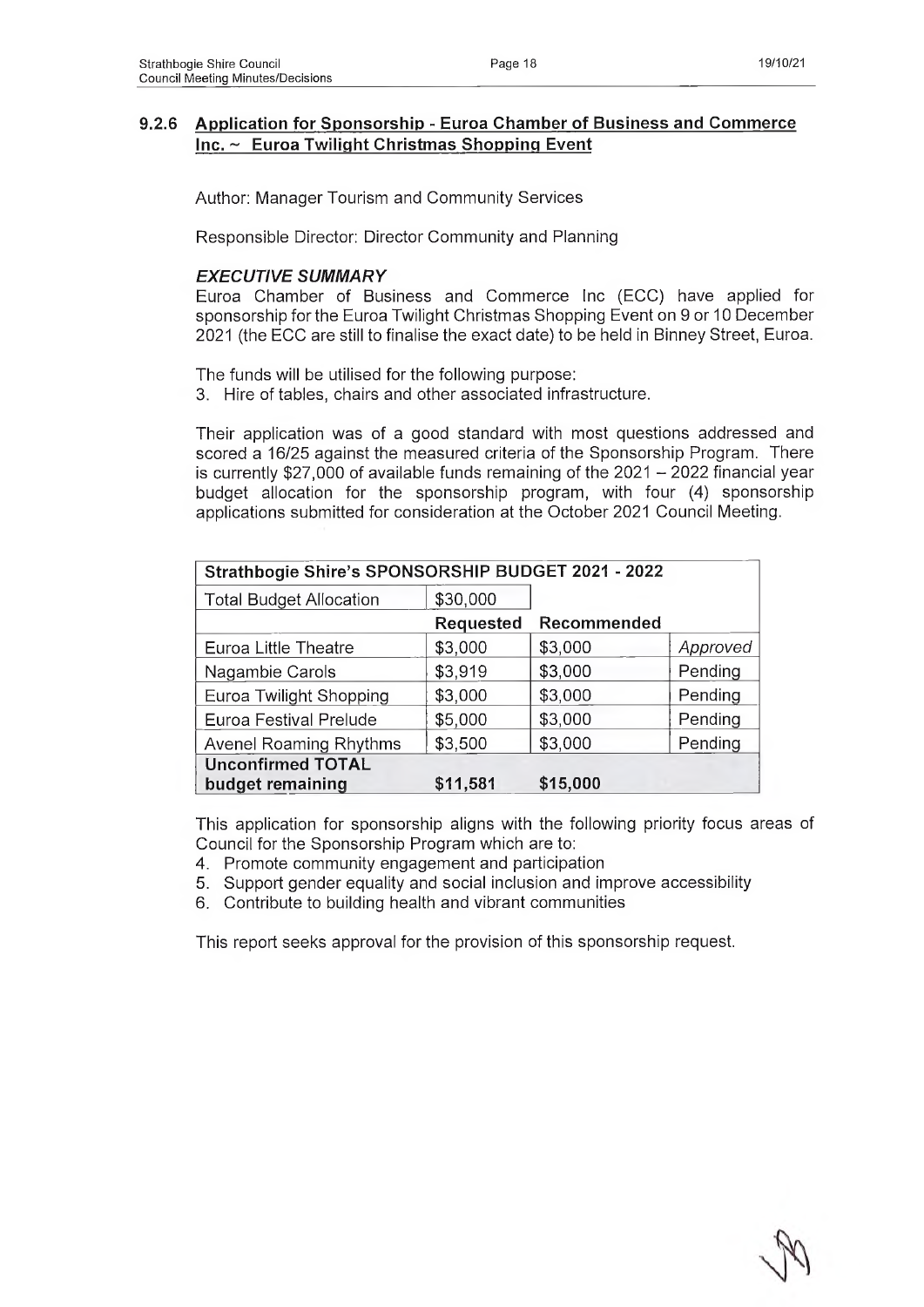9.2.6 Application for Sponsorship - Euroa Chamber of Business and Commerce Inc. ~ Euroa Twilight Christmas Shopping Event (cont.)

# *MOVED: COUNCILLOR BINKS SECONDED: COUNCILLOR HAYES-BURKE*

*That Council:*

- *1. Endorse sponsorship of \$3,000 to be funded from the 2021 22 budget allocation for community sponsorship, to the Euroa Chamber of Commerce to assist with the Euroa Twilight Shopping Event being held in December 2021; and*
- *2. Work with the Euroa Chamber of Commerce to reduce overall waste produced at the event through the implementation of the objectives of both the Waste Wise Events Guidelines and Sustainable Strathbogie 2030 in being "A Zero Waste Shire". Future funding is contingent on post event evaluation with demonstrated evidence of compliance of the Waste Wise Event Guidelines required.*
- *3. Make it a condition of the sponsorship funding that Euroa Chamber of Business and Commerce Inc must comply with COVID-19 directions issued by the Chief Health Officer/Department of Health at the time of the event. Future funding is contingent on post event evaluation with demonstrated evidence of compliance of these directions is required.*

*219-20/21 CARRIED*

 $\mathcal{N}$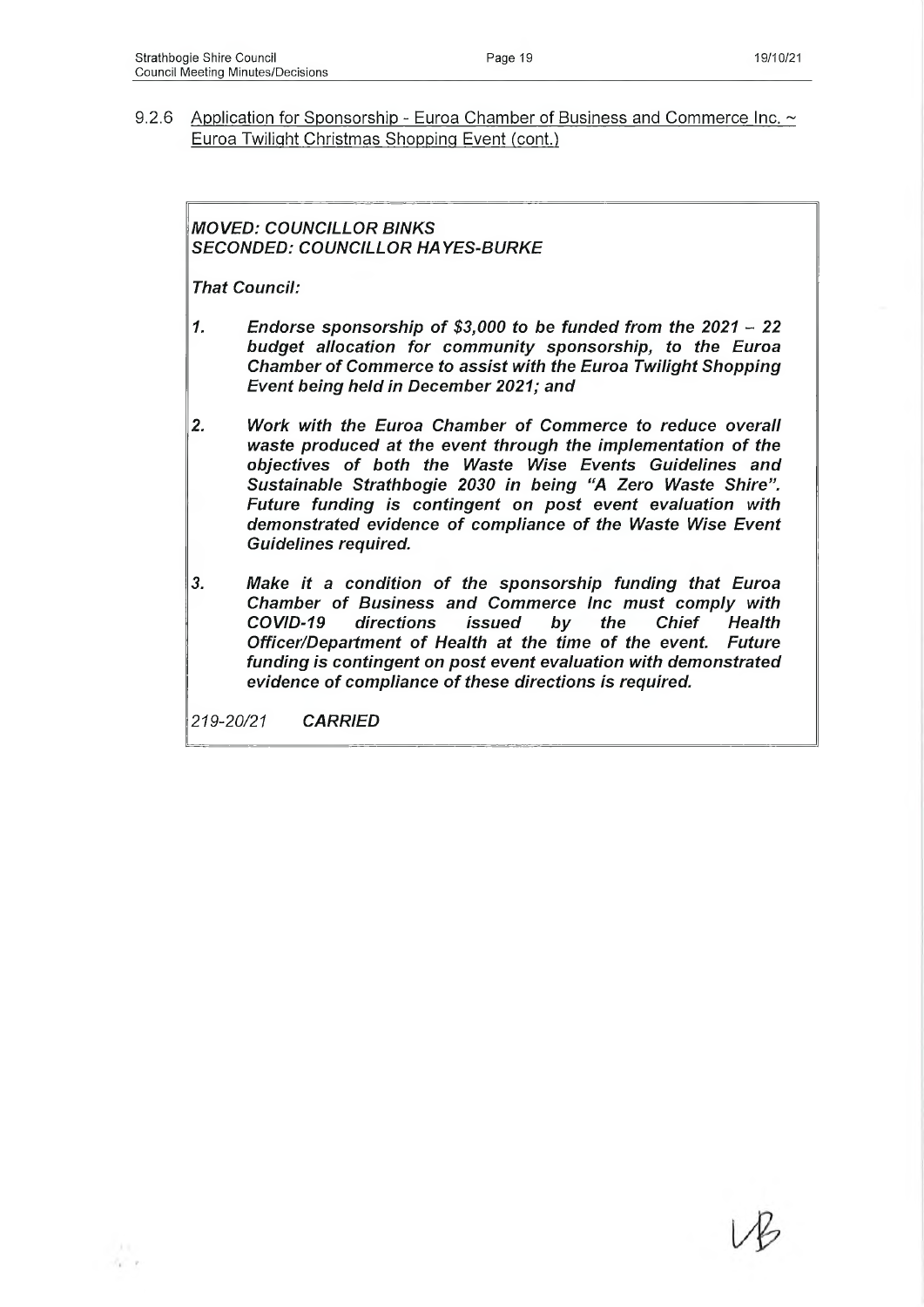# *Cr Hourigan returned to the meeting at 7.07 p.m.*

Author: Manager Tourism and Community Services

Responsible Director: Director Community and Planning

## *EXECUTIVE SUMMARY*

The GoFish Nagambie Pty Ltd have submitted a request for sponsorship from Council to be put towards the GoFish Nagambie 2022 Event being held on Thursday 10 February - Sunday 13 February 2022, located at the Nagambie Lakes Regatta Centre, Loddings Lane, Nagambie.

Their request is as follows:

| <b>Cash Component</b>                            |                 |  |  |
|--------------------------------------------------|-----------------|--|--|
| Cash sponsorship (to be used for Marketing)      | \$5,000 ex GST  |  |  |
| In kind Component                                |                 |  |  |
| Hire of Regatta Centre $@$ \$1,688/day x 5 days  | \$8,440 ex GST  |  |  |
| <b>Additional Cost to be absorbed by Council</b> |                 |  |  |
| Additional Waste Management                      | \$1,318 ex GST  |  |  |
| <b>Total Sponsorship Request Amount</b>          | \$14,758 ex GST |  |  |

Whilst their application for sponsorship aligns with most priority focus areas for the Sponsorship Program, under the Sponsorship Guidelines their application is not eligible. The Sponsorship Guidelines determine that the following are not eligible to apply:

- An individual
- An unincorporated not for profit community group, organisation or club without an appropriate auspicing body
- Any group who has an overdue acquittal from a previous funding application
- Any group already receiving other financial support from Council where their funding and service agreement precludes access to other Council funding
- Private, profit-making organisations.

GoFish Nagambie Pty Ltd is registered as an Australian Private Company on the Australian Business Register.

Since the event inception in 2019 (no event held in 2020 due to the coronavirus global pandemic), council has provided support to the event through the provision  $of:$ 

- Complementary venue hire of the Regatta Centre, Nagambie;
- Council officer time over and above normal support to an event; and
- Additional waste management services (at a cost to Council).

There was no formal documentation in place to detail this commitment, however the Council Resolutions from both the November 2018 and February 2020 Council Ordinary Meeting Minutes identify the commitment to support that Council has previously provided to this event.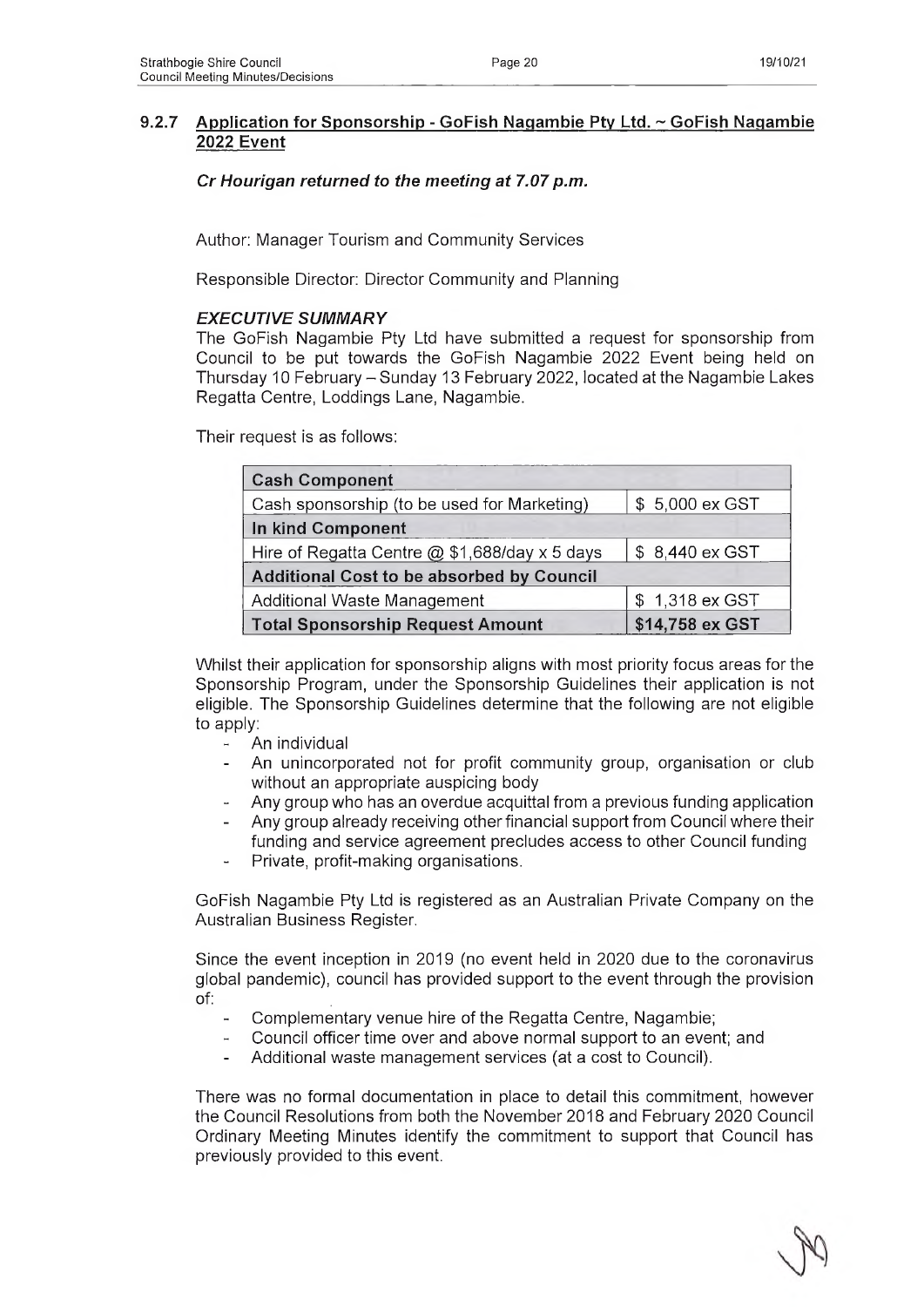#### 9.2.7 Application for Sponsorship - GoFish Nagambie Pty Ltd. ~ GoFish Naqambie 2022 Event (cont.)

It is recommended that Council not provide financial 'cash' support to this event application due to the entity of GoFish Nagambie Pty Ltd being deemed 'ineligible' for cash sponsorship support under the endorsed guidelines of Council's formal Sponsorship Program. There are no stipulations in the current Sponsorship Guidelines around providing 'in-kind' support.

# *MOVED: COUNCILLOR ANDREWS SECONDED: COUNCILLOR DICKINSON*

*That Council:*

*1. Decline support for the request for \$5,000 cash sponsorship to GoFish Nagambie Pty Ltd as they are deemed ineligible for 'cash' sponsorship support under the endorsed guidelines of Council's formal Sponsorship Program;*

*2. Support the request to provide 'in-kind' sponsorship support to GoFish Nagambie Pty Ltd to support the delivery of the GoFish Nagambie 2022 event in the form of: a. Five (5) days of complimentary venue hire of the Regatta Centre to a value of \$8,444; and b. In-kind staff support during normal business hours.*

- *3. Absorb the cost of additional waste management collection to a value of \$1,318.00;*
- *4. As in previous years, work with GoFish Nagambie to reduce overall waste at the event to provide alternatives to single use items to support the objectives of the Sustainable Strathbogie 2030 in being "A Zero Waste Shire"; and*
- *5. Request as in previous years, that GoFish Nagambie provide a briefing of the outcomes of the event to Council.*
- *6. Make it a condition of the sponsorship funding that GoFish Nagambie Pty Ltd must comply with COVID-19 directions issued by the Chief Health Officer/Department of Health at the time of the event. Future funding is contingent on post event evaluation with demonstrated evidence of compliance of these directions is required.*

*\Jh*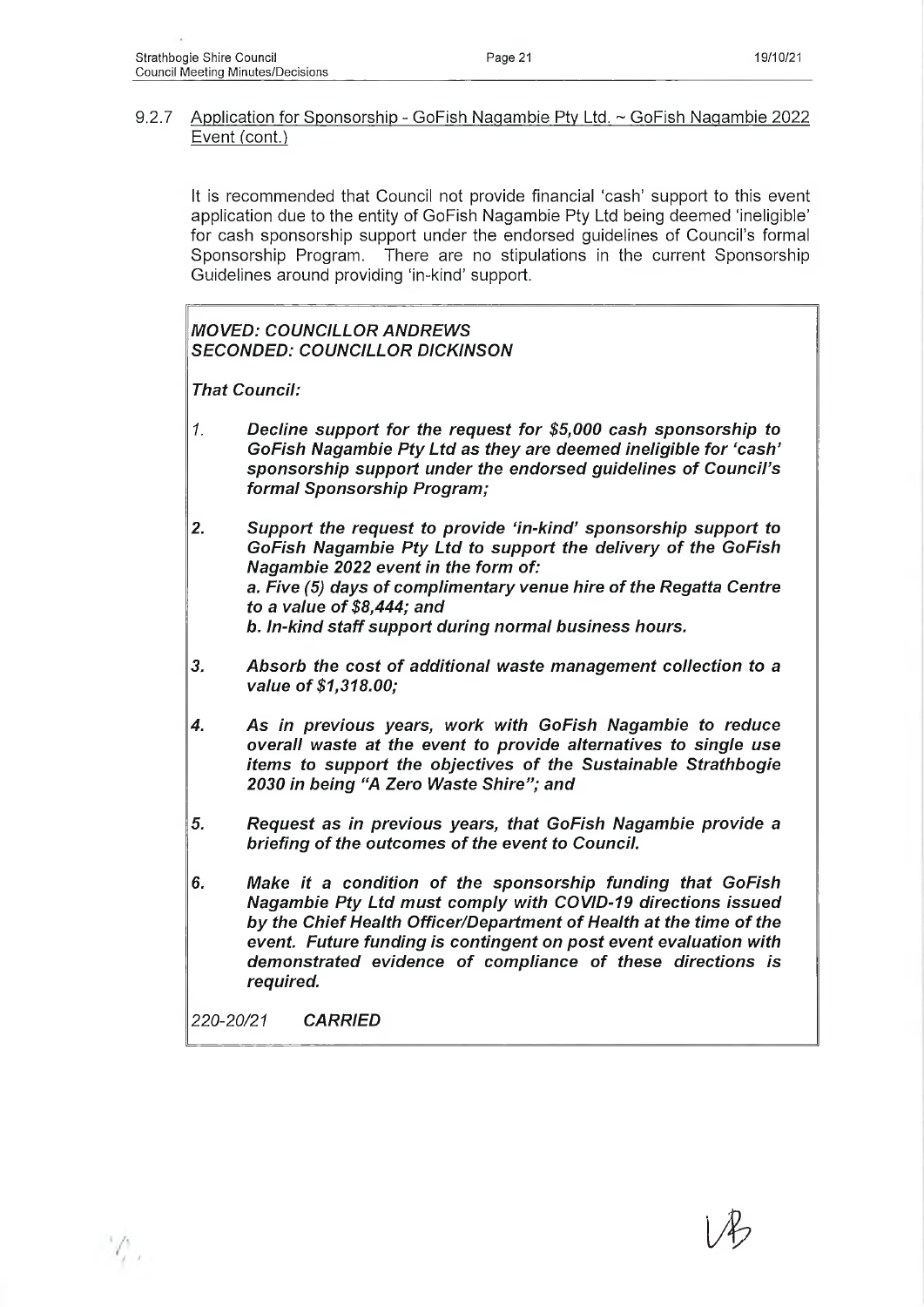# **9.2.8 Application for Sponsorship - Naqambie Community Christmas Carols Committee ~ Nagambie Christmas Carols Event**

Author: Manager Tourism and Community Services

Responsible Director: Director Community and Planning

# *EXECUTIVE SUMMARY*

The Nagambie Community Christmas Committee have submitted a request for sponsorship of \$3,919 from Council to be put towards the Nagambie Christmas Carols Event on 5 December 2021.

The funds are proposed to be utilised for the following purpose:

- 1. Hire of audio equipment
- 2. Cost of musicians
- 3. Associate catering costs

Their application was of a good standard with most questions addressed and scored a 19/25 against the measured criteria of the Sponsorship Program. There is currently  $$27,000$  of available funding remaining of the  $2021 - 2022$  financial year budget allocation for the sponsorship program, with four (4) sponsorship applications submitted for consideration at the October 2021 Council Meeting.

| Strathbogie Shire's SPONSORSHIP BUDGET 2021 - 2022 |          |                   |         |
|----------------------------------------------------|----------|-------------------|---------|
| <b>Total Budget Allocation</b>                     | \$30,000 |                   |         |
|                                                    | Requeste | <b>Recommende</b> |         |
|                                                    | d        | d                 |         |
|                                                    |          |                   | Approve |
| Euroa Little Theatre                               | \$3,000  | \$3,000           | d       |
| Nagambie Carols                                    | \$3,919  | \$3,000           | Pending |
| Euroa Twilight Shopping                            | \$3,000  | \$3,000           | Pending |
| Euroa Festival Prelude                             | \$5,000  | \$3,000           | Pending |
| Avenel Roaming Rhythms                             | \$3,500  | \$3,000           | Pending |
| <b>Unconfirmed TOTAL</b>                           |          |                   |         |
| budget remaining                                   | \$11,581 | \$15,000          |         |

This application for sponsorship aligns with the following priority focus areas of Council for the Sponsorship Program which are to:

1. Promote community engagement and participation

2. Contribute to building healthy and vibrant communities

This report seeks approval for the provision of \$3,000 towards this sponsorship request.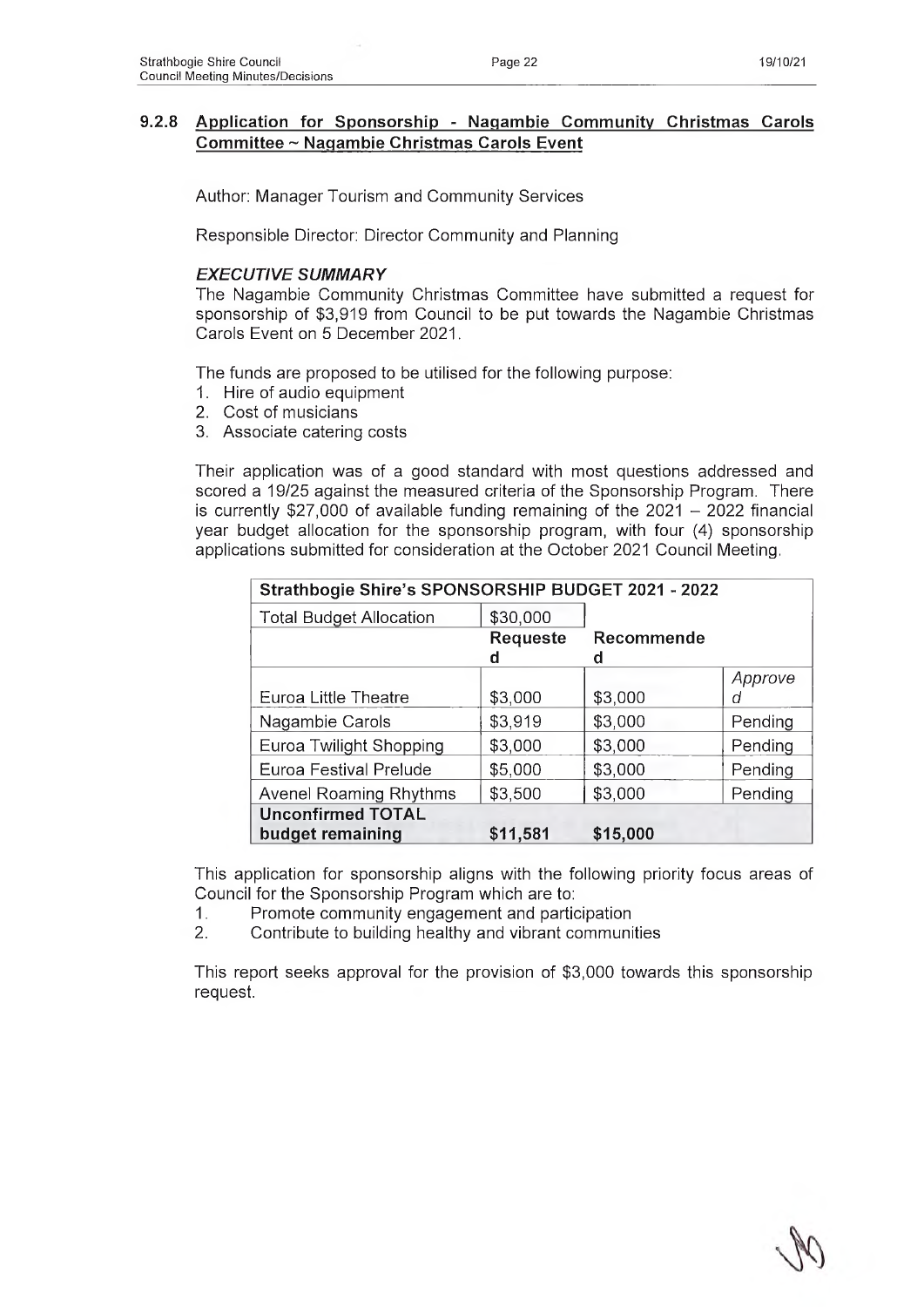9.2.8 Application for Sponsorship - Nagambie Community Christmas Carols Committee ~ Nagambie Christmas Carols Event (cont.)

# *MOVED: COUNCILLOR BINKS SECONDED: COUNCILLOR MURRAY*

*That Council:*

- *1. Endorse sponsorship of \$3,000 to be funded from the 2021 22 budget allocations for community sponsorship, to the Nagambie Community Christmas Committee to assist with the Nagambie Christmas Carols Event being held on 5 December 2021; and*
- *2. Work with the Nagambie Community Christmas Committee to reduce overall waste produced at the event through the implementation of the objectives of both the Waste Wise Events Guidelines and Sustainable Strathbogie 2030 in being "A Zero Waste Shire". Future funding is contingent on post event evaluation with demonstrated evidence of compliance of the Waste Wise Event Guidelines required.*
- *3. Make it a condition of the sponsorship funding that the Nagambie Community Christmas Carols Committee must comply with COVID-19 directions issued by the Chief Health Officer/Department of Health at the time of the event. Future funding is contingent on post event evaluation with demonstrated evidence of compliance of these directions is required.*

*221-20/21 CARRIED*

 $\mathcal{N}_{P_{\mathcal{L}}}$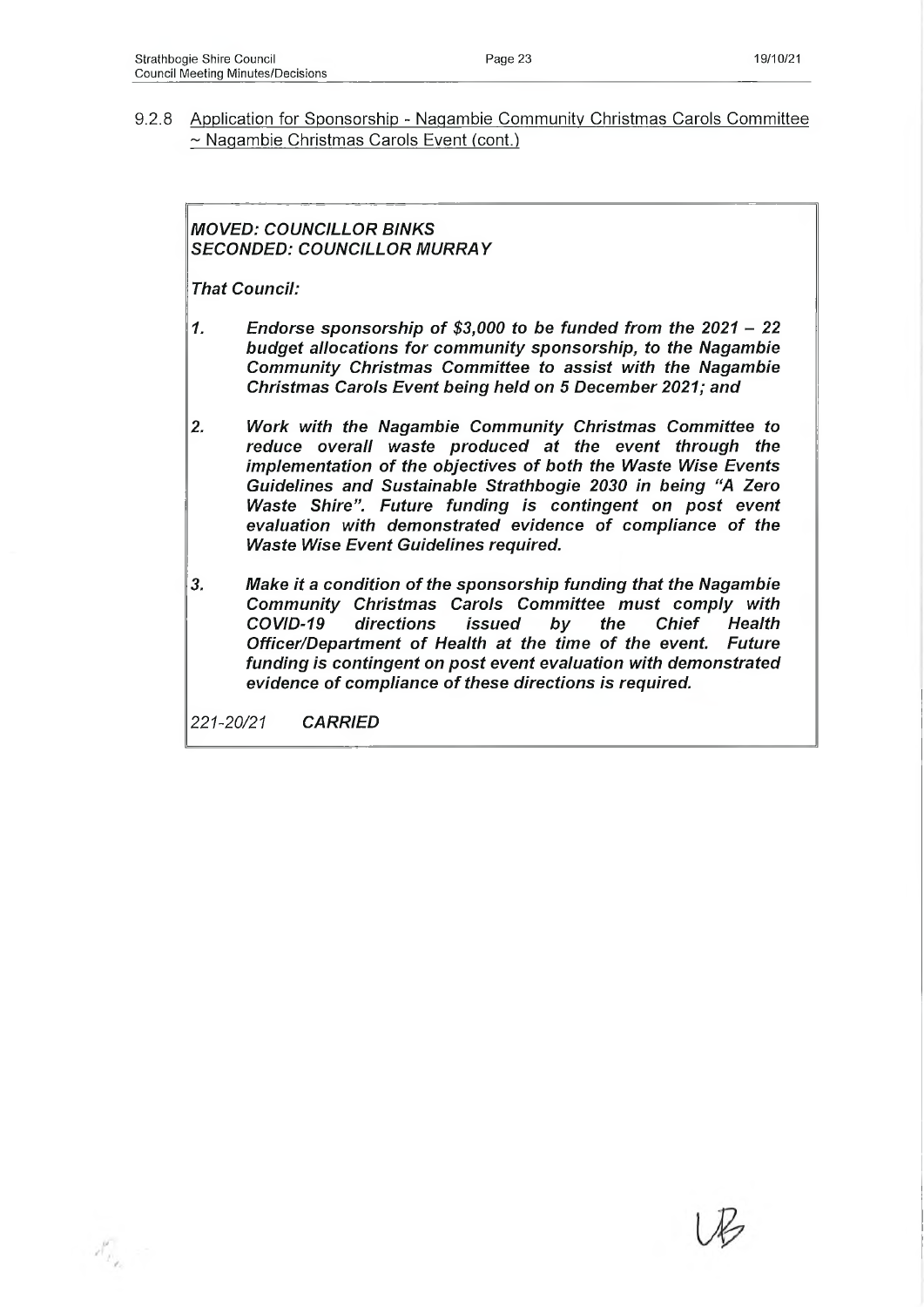# **9.2.9 EveryAGE Counts Campaign**

Author: Coordinator Community Services and Inclusion

Responsible Director: Director Community and Planning

#### *EXECUTIVE SUMMARY*

EveryAGE Counts is an advocacy campaign aimed at tackling ageism against older Australians.

Ageism is stereotyping, discrimination and mistreatment based solely on a person's age. When it is aimed at older people, ageism comes from negative attitudes and beliefs about what it means to be older. Ageism exists when someone is considered 'too old' for something like a job or promotion. Essentially, it is a lack of respect for older people. It affects people's self-confidence, quality of life, job prospects and health. At its extreme, ageism contributes to elder abuse.

The Strathbogie Local Government Area has an ageing community and is committed to tackling the issue of ageism.

All Local Governments have been approached by the Municipal Association of Victoria (Local Government peak body) to join them in a state-wide campaign to reduce ageism in our community.

*MOVED: COUNCILLOR DICKINSON SECONDED: COUNCILLOR HAYES-BURKE*

*That Council participate in the Municipality Association of Victoria advocacy by providing our support to the EveryAGE Counts initiative to reduce ageism in our community.*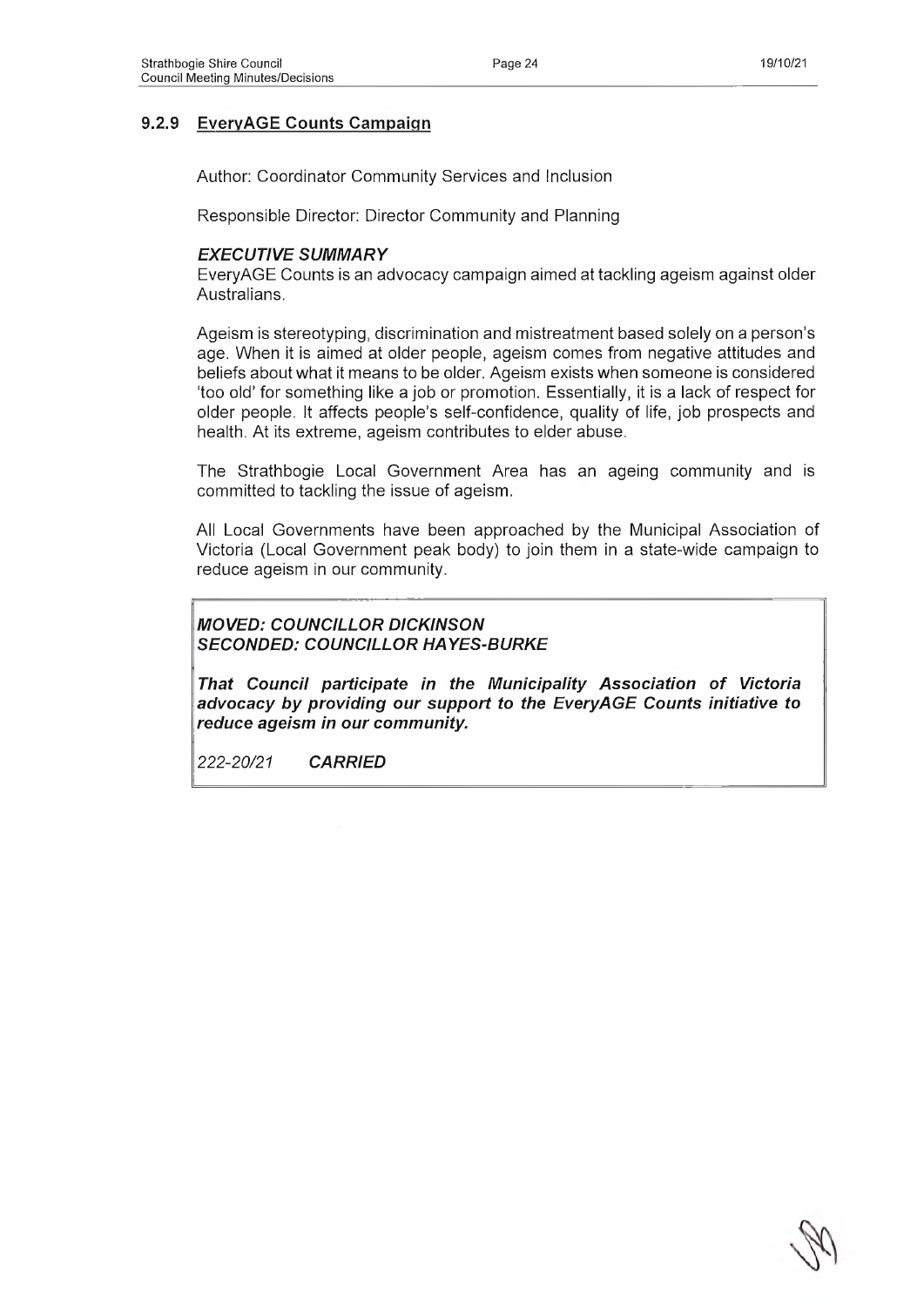#### **9.2.10 Events Management Framework**

Author: Manager Tourism and Community Services

Responsible Director: Director Community and Planning

#### *EXECUTIVE SUMMARY*

Strathbogie Shire Council (SSC) plans, manages, supports and delivers a range of events, functions and festivals held in Council facilities and on Council owned land. The purpose of this Events Management Framework (Framework) is to provide a structure to guide the delivery and support of safe and successful internal and external events and festivals throughout the municipality.

The development of this Framework is a direct result of the findings from the Internal Audit Report conducted by AFS & Associates in April 2021 into the Event Management procedures at Strathbogie Shire Council.

The Framework has been developed in line with the recommendations of the Internal Audit Report. The Framework applies to all Council and Community run events conducted on land owned/managed by Strathbogie Shire Council. The Framework is a supporting document to the Events Policy adopted by Council at the August 2021 Council Meeting and will be reviewed and updated in 12 months using feedback from officers and event organisers.

#### *MOVED: COUNCILLOR HOURIGAN SECONDED: COUNCILLOR BINKS*

*That Council note the Strathbogie Shire Council Events Management Framework to guide the delivery of safe and successful internal and external events and festivals.*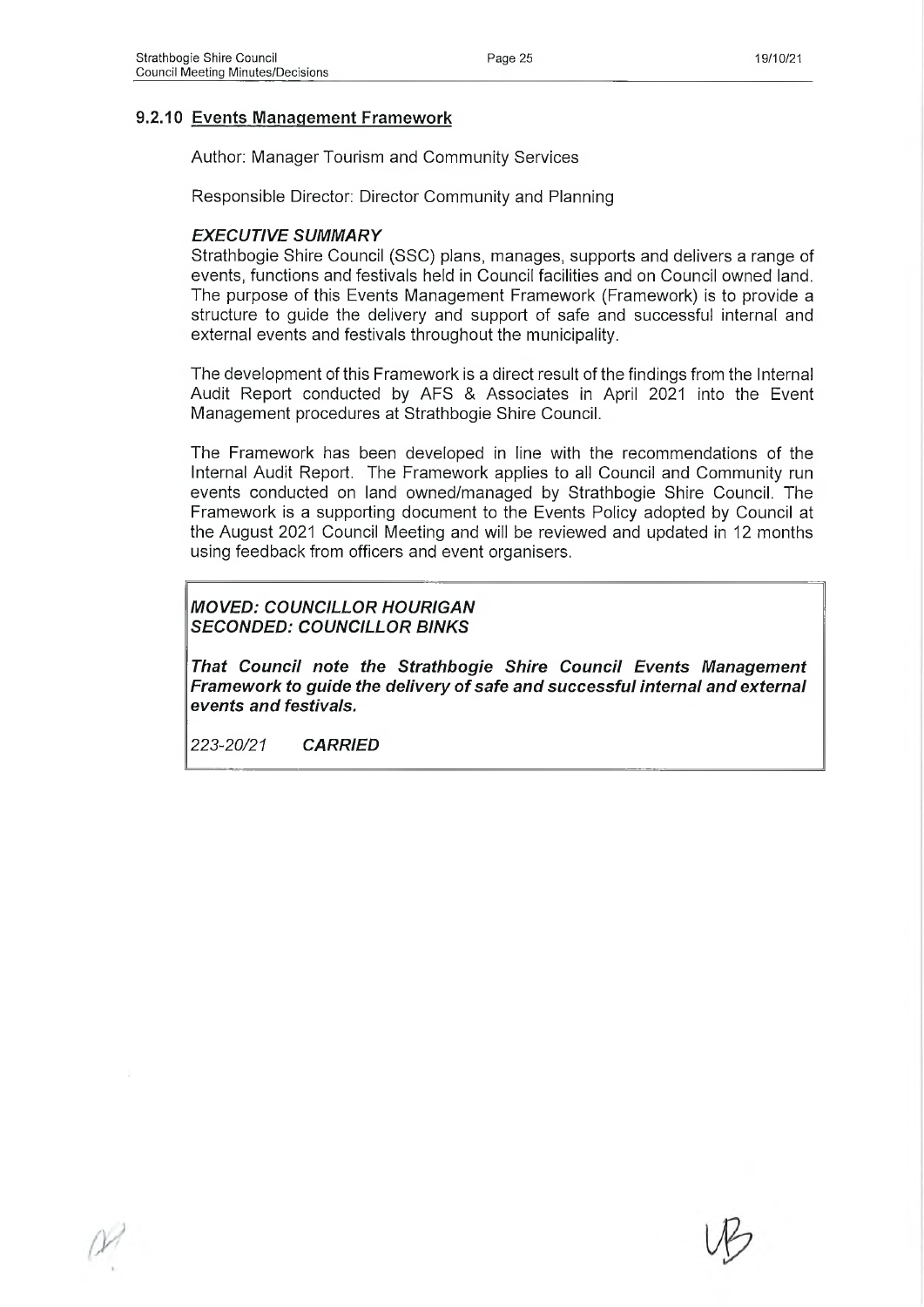## **9.2.11 Mangalore Airport Inland Rail - Freight Intermodal Business Case**

Author: Economic Development and Projects Coordinator

Responsible Director: Director Planning and Community

#### *EXECUTIVE SUMMARY*

Mangalore Airport was established in 1939 for training Royal Australian Air Force Pilots and is currently owned by the Mangalore Airport Corporation.

In late 2019, Strathbogie Shire successfully applied for funding under the Inland Rail Interface Improvement Program to prepare a business case for the construction of a freight intermodal at Mangalore Airport. This site is particularly attractive for such a facility given its location at the apex of the Hume and Goulburn Valley Freeways and the Inland Rail (Melbourne Sydney, Brisbane) and Goulburn Valley/ Tocumwal line.

High profile accounting firm Ernst and Young was appointed to assist in the preparation of this business case. Mangalore Airport Corporation also joined the project and has been invaluable in providing technical advice throughout the discussions. In addition to owning and operating Mangalore airport, the operators also have considerable experience in the rail freight industry and own/operate the Ettamogah freight intermodal north of Albury.

The project requires that the business case achieve progression through five gateways. In November 2020 Ernst and Young submitted the project to gateway two. The project appears to have stalled at this point with only sporadic communications from Ernst and Young who advise that more senior government consultants are requesting further information.

The principal obstruction to further progress is the request by these consultants for Mangalore Airport Corporation to provide details of their customer base who may use a future freight intermodal at the site as well as other details of intellectual property held by them. Aside from the fact that it is not normal practice to predict customer numbers and identities prior to development of a project, Mangalore Airport Corporation has advised that it will not subject its current customers to interrogation by government consultants. They also have some concerns regarding the security of any information provided to these consultants. Mangalore Airport Corporation have sighted one instance where one of their customers was approached regarding this project and this approach has caused substantial damage in the relationship between Mangalore Airport and its customers who do not wish to be interviewed at this juncture of the project with such probing questions regarding their current and future business activity.

Despite ongoing discussions and meetings, the project has not progressed and there has been no further communication from government sources since early August 2021.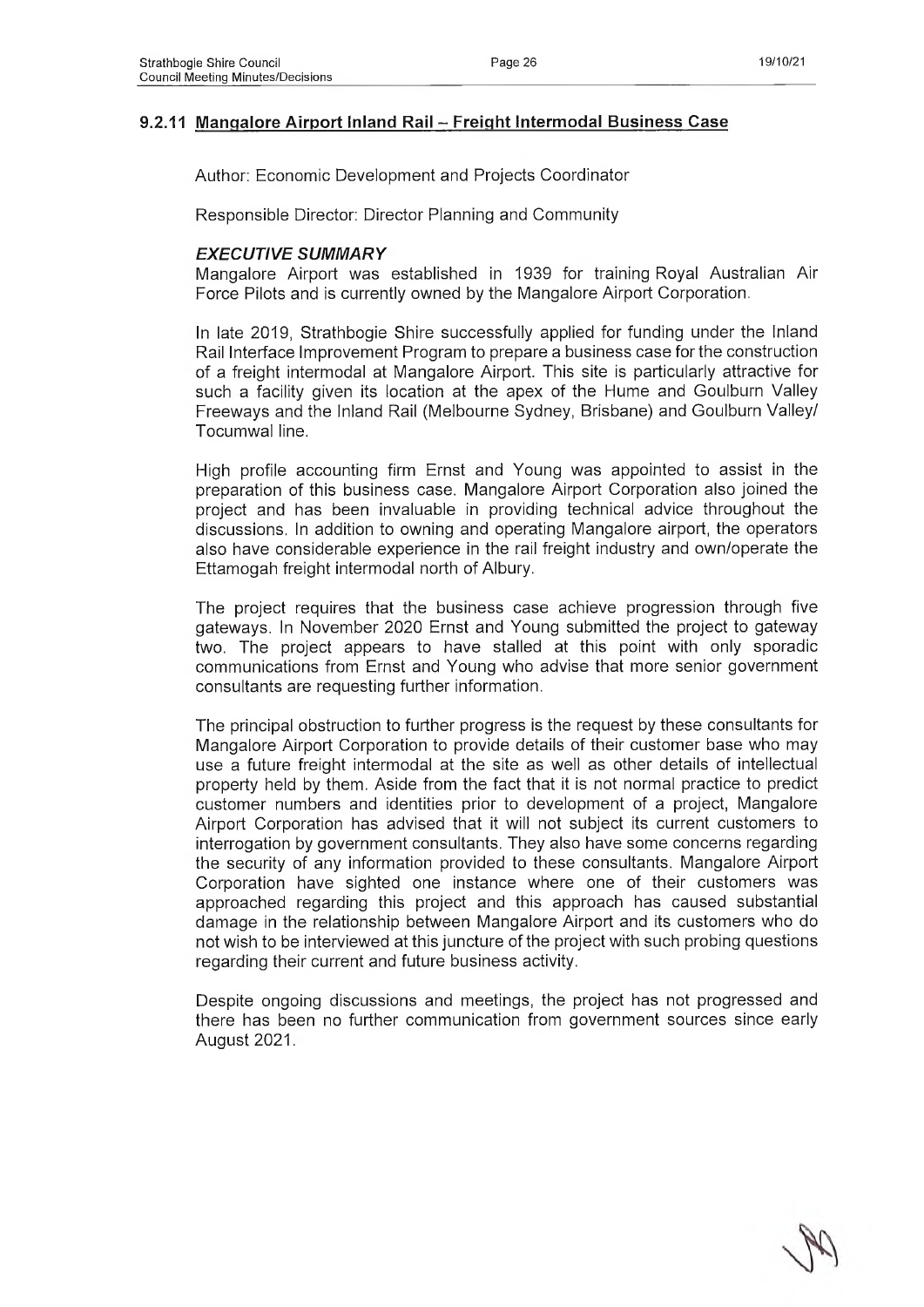#### 9.2.11 Mangalore Airport Inland Rail - Freight Intermodal Business Case (cont.)

#### *MOVED: COUNCILLOR DICKINSON SECONDED: COUNCILLOR BINKS*

*That Council write to the following Minister and Members of Parliament seeking their advocacy support for the urgent continuation of the Mangalore Freight Intermodal Business Case by ensuring that Mangalore Airport Corporation's Intellectual property and commercial confidentiality Is protected:*

- *The Honourable Barnaby Joyce Minister for Infrastructure, Transport and Regional Development*
- *The Honourable Scott Buchholz Assistant Minister for Road Safety and Freight Transport*
- *The Honourable Nola Marino Assistant Minister for Regional Development and Territories*
- *Senator The Honourable Bridget McKenzie Minister for Régionalisation, Regional Communications and Regional Education*
- *The Honourable Damian Drum Member for Nicholls*
- *Dr Helen Haines Member for Indi*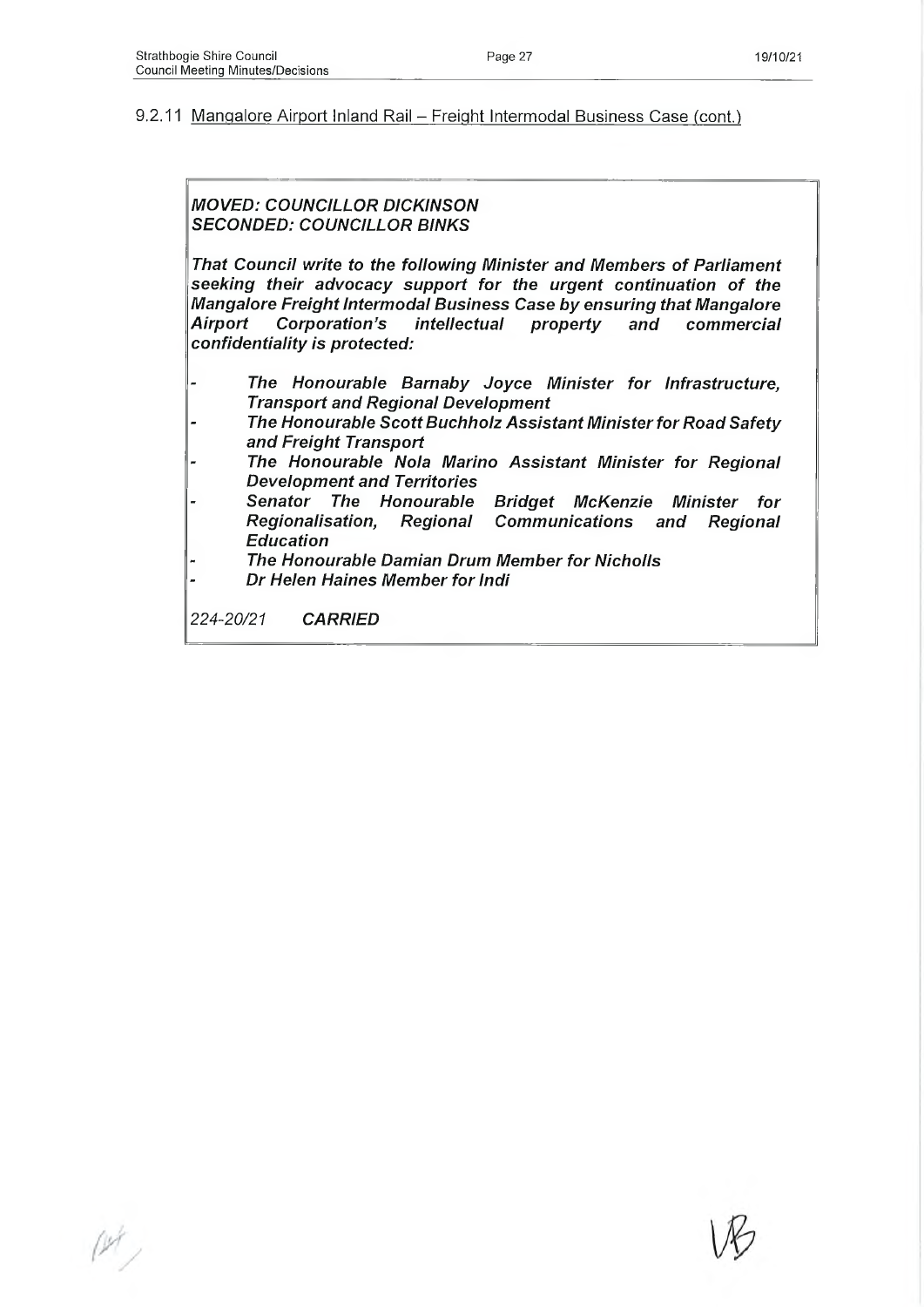## **9.2.12 Regional Co-Investment Fund**

Author: Economic Development Coordinator

Responsible Director: Director Community & Planning

#### *EXECUTIVE SUMMARY*

The short falls in digital connectivity across Strathbogie Shire have previously been identified and recorded by Strathbogie Shire Council. Accessible and capable digital infrastructure is recognised as a fundamental infrastructure need for future development of the region as well as an essential requirement for public safety and community well-being as recognised and in place in Melbourne metropolitan cities.

During the last 12 months, Strathbogie Shire Council has undertaken considerable advocacy and negotiation on this issue with NBN Co and other levels of government. Details of this advocacy has previously been reported to Council. This advocacy has highlighted that lack of digital connectivity limits business growth and the implementation of contemporary business practice across the Shire, essential emergency resilience is significantly compromised as highlighted by the recent bushfire experiences with the region and highlights the ongoing inequity between rural and metropolitan Victoria and Australia more broadly.

In September 2020, the federal government announced the introduction of the \$300 million NBN's Regional Co-investment Funding scheme to improve broadband services for Australia's rural, regional and remote communities. Under this scheme it is expected that co investors such as local government will seek funding from other levels of government such as the Commonwealth Regional Connectivity Fund and the state government's Connecting Victoria scheme.

In July 2021 Strathbogie Shire was invited to make submissions under the scheme. Under these guidelines two eligible projects under the "fibre to the premises" stream were identified for the towns of Avenel and Violet Town. Both towns currently rely on wireless technology for connection and were considered the highest priority for the provision of fibre to the premises as they offer the most community and economic benefit and would significantly reduce pressure on the wireless network.

The next step in the process is the signing of a funding agreement with NBN which will be premised on the basis that that Council and ratepayers do not have to commit funds for this base infrastructure but would seek to leverage funds from other sources.

Council firmly believes that apart from the obvious cost and burden shift to small rural Councils and their communities, we must also question why Councils are being asked to make up the gap in the base NBN service just to bring us closer to a level that the metropolitan Melbourne communities enjoy for granted. This arrangement clearly highlights the ongoing inequity of service levels between regional and metropolitan Victoria.

Following the receipt of these confidential build quotations, further discussions were held with representatives from NBN Co who advised that it is unlikely that both projects would receive funding and that a priority town would need to be determined in the event that funding was only made available for one. This report seeks Councils endorsement to prioritise Avenel and then Violet Town for possible funding.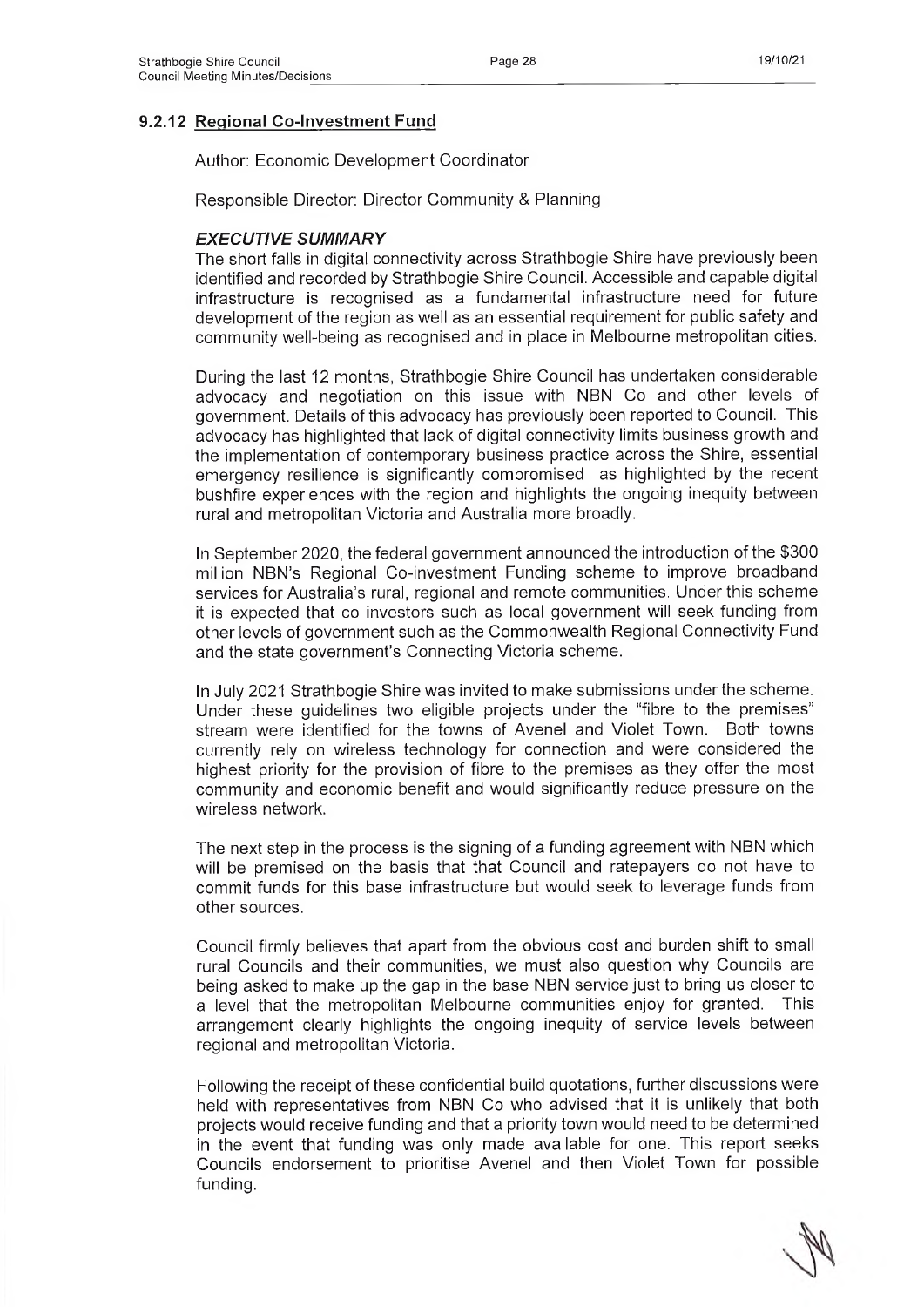#### 9.2.12 Regional Co-Investment Fund (cont.)

Furthermore, officer recommend that these projects are fully funded through grants sources from State and Federal sources and should not come at any cost to Council and ratepayers.

*MOVED: COUNCILLOR BINKS SECONDED: COUNCILLOR MURRAY*

*That Council:*

- *1. Note the details of the regional co-investment fund proposal and prioritise Avenel then Violet Town should funding become available to improve broadband services and connectivity;*
- *2. Endorse that this partnership with NBN Co be progressed on the firm premise that project/s are fully funded through external sources and not at any cost to Council and ratepayers; and*
- *3. Authorise officers to continue ongoing advocacy for improved digital connectivity by writing to Local and Federal Members of Parliament seeking their support for funding to improve digital connectivity for the Shire whilst highlighting the ongoing inequity of the cocontribution requirements of this scheme and disproportion of service levels between Regional and Metropolitan Melbourne.*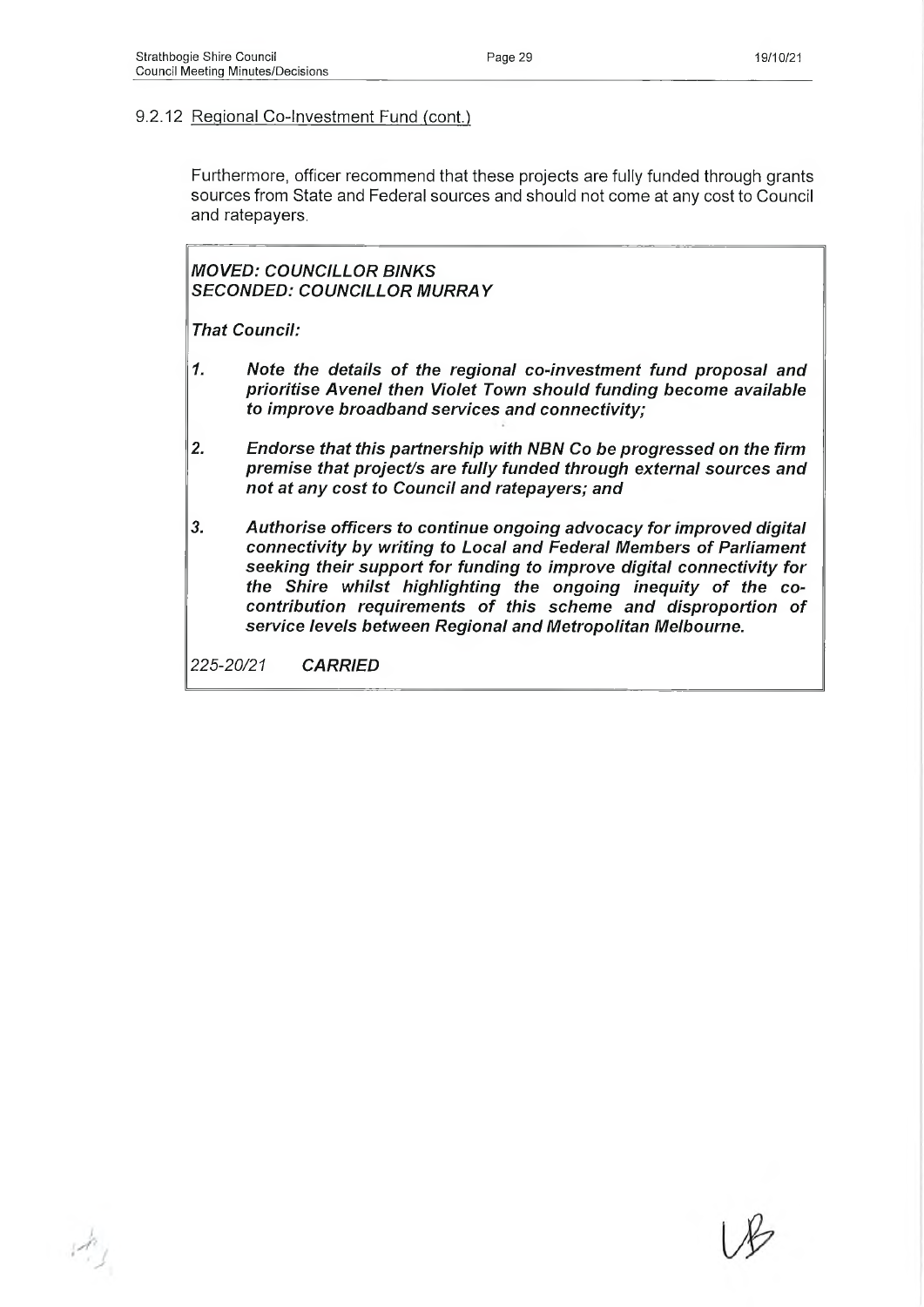## **9.2.13 Regional Telecommunications Advocacy**

Author: Economic Development Coordinator

Responsible Director: Director Community & Planning

## *EXECUTIVE SUMMARY*

Telecommunications and digital connectivity have been identified by Strathbogie Shire Council as an important and fundamental infrastructure issue in need of action and advocacy. This advocacy has highlighted:

- the lack of digital connectivity significantly limits business growth and the implementation of contemporary business practice across the Shire,
- that essential emergency resilience is significantly compromised as highlighted by the recent bushfire experiences with the Hume region; and
- the ongoing inequity between rural and metropolitan Melbourne.

The Council Plan 2017-2021 identified the need to advocate for improved telecommunications infrastructure and connectivity in the Strathbogie Shire. As a result, there has been a significant amount of effort applied to the task of telecommunications advocacy by Council over the past 13 months. These advocacy approaches have included:

- A submission in September 2020 to the **Joint Standing Parliamentary Inquiry** regarding into the business case for the NBN and experiences of small businesses;
- An application in September 2021 to NBNCO under the terms of their own **Regional Co-investment Fund (RCIF)** seeking build cost estimates for extension of broadband Fibre to Avenel and Violet Town (refer Attachments 1 and 2); and
- A submission in September 2021 to the Victorian Government's **Connecting Victoria** initiative. This \$550 Million programme sought submissions on the funding of improvements and efficiencies in delivery of telecommunications at specific locations in regional Victoria;

Most recently, on 30 September 2021, Strathbogie Shire made a submission to the Federal Government Regional Telecommunications Review 2021. This Commonwealth review process is undertaken every three years. The basis of the submission was that whilst some new investments under the Commonwealth's Regional Connectivity Programme have been announced, they do not address the real and significant short falls of the National Broadband Network (NBN) in the region. It is important to note that 66% of NBN connections are by Satellite or Fixed wireless. Fibre and business grade fibre connections do not extend to many areas within Strathbogie Shire. Weak and intermittent mobile phone signals do not support modern communications access particularly for our strong agriculture industry which is the largest and most significant industry within the Shire.

Through our advocacy efforts, the Council is in pursuit of greater investments by Telstra, NBNCO and for support by State and Federal governments. This report is to inform our community of our continued advocacy for better telecommunications and digital connectivity telecommunications in Strathbogie Shire.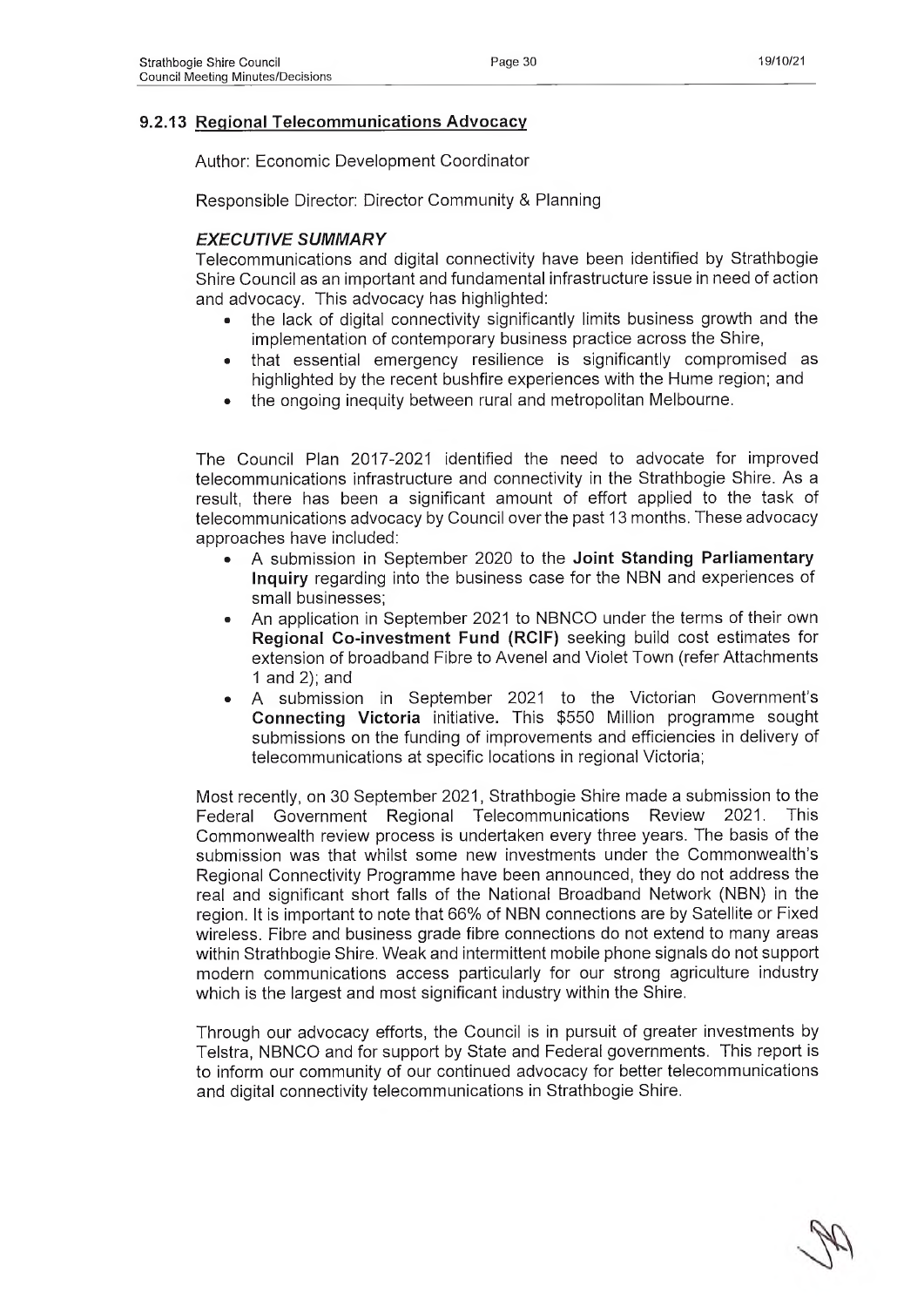# 9.2.13 Regional Telecommunications Advocacy (cont.)

*MOVED: COUNCILLOR BINKS SECONDED: COUNCILLOR HOURIGAN*

*That Council note the report and the Strathbogie Shire submissions made to the Regional Telecommunications Review 2021 and Connecting Victoria programme.*

 $\mathcal{P}_i$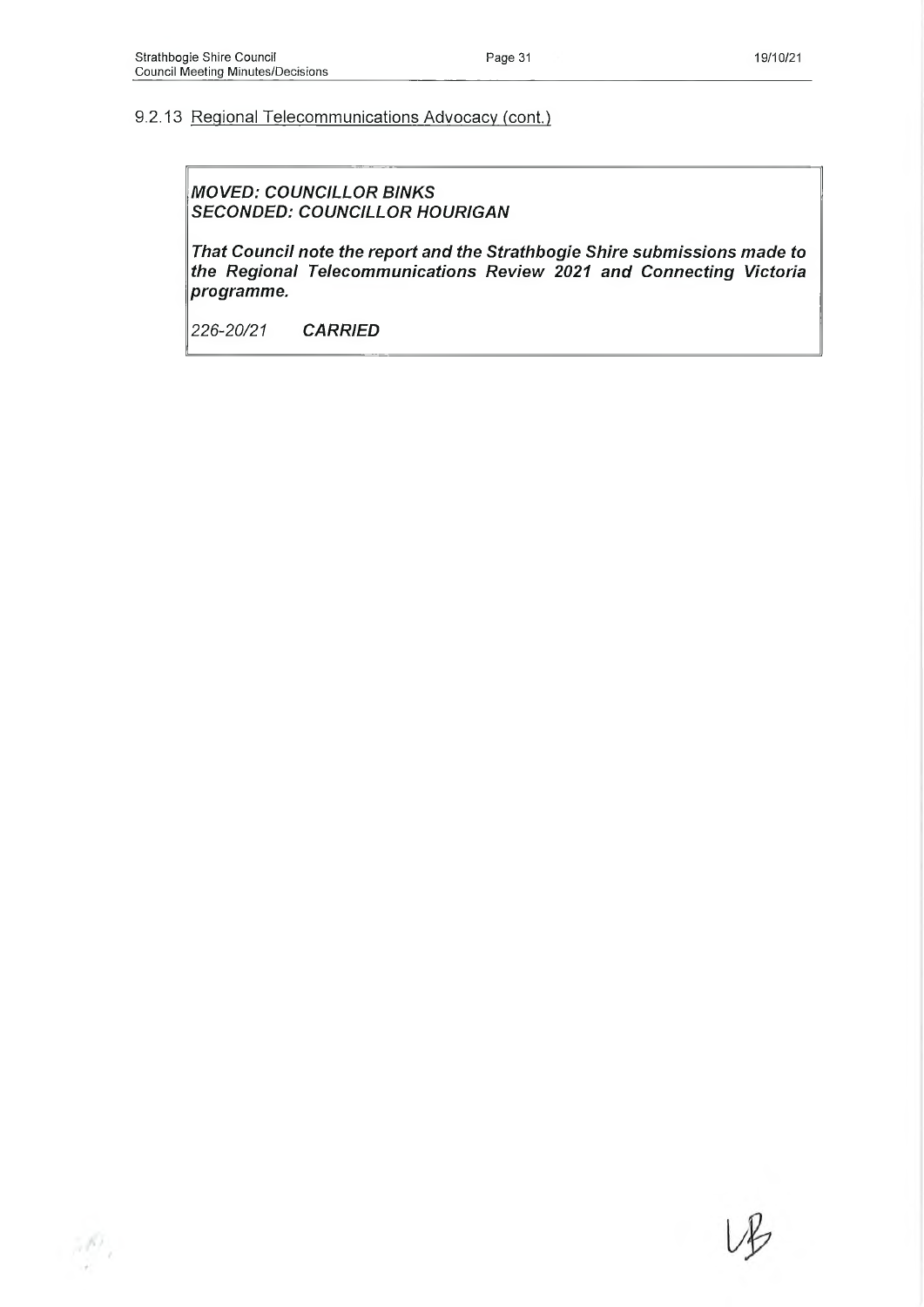## **9.2.14 Goulburn Broken Regional Catchment Strategy - Declaration of Support**

Author: Environment and Waste Coordinator

Responsible Director: Director Corporate Operations

#### *EXECUTIVE SUMMARY*

Over the last 12 months the Goulburn Broken Catchment Management Authority (GBCMA) has been consulting with the community and government agencies on their updated Regional Catchment Strategy. This process is now complete and is ready to be submitted to the Minister for Water for its final endorsement. The Goulburn Broken Catchment Management Authority has requested that stakeholders in the region now pledge their support for the Strategy.

## *MOVED: COUNCILLOR BINKS SECONDED: COUNCILLOR HAYES-BURKE*

*That Council pledge their formal support for the Goulburn Broken Regional Catchment Strategy.*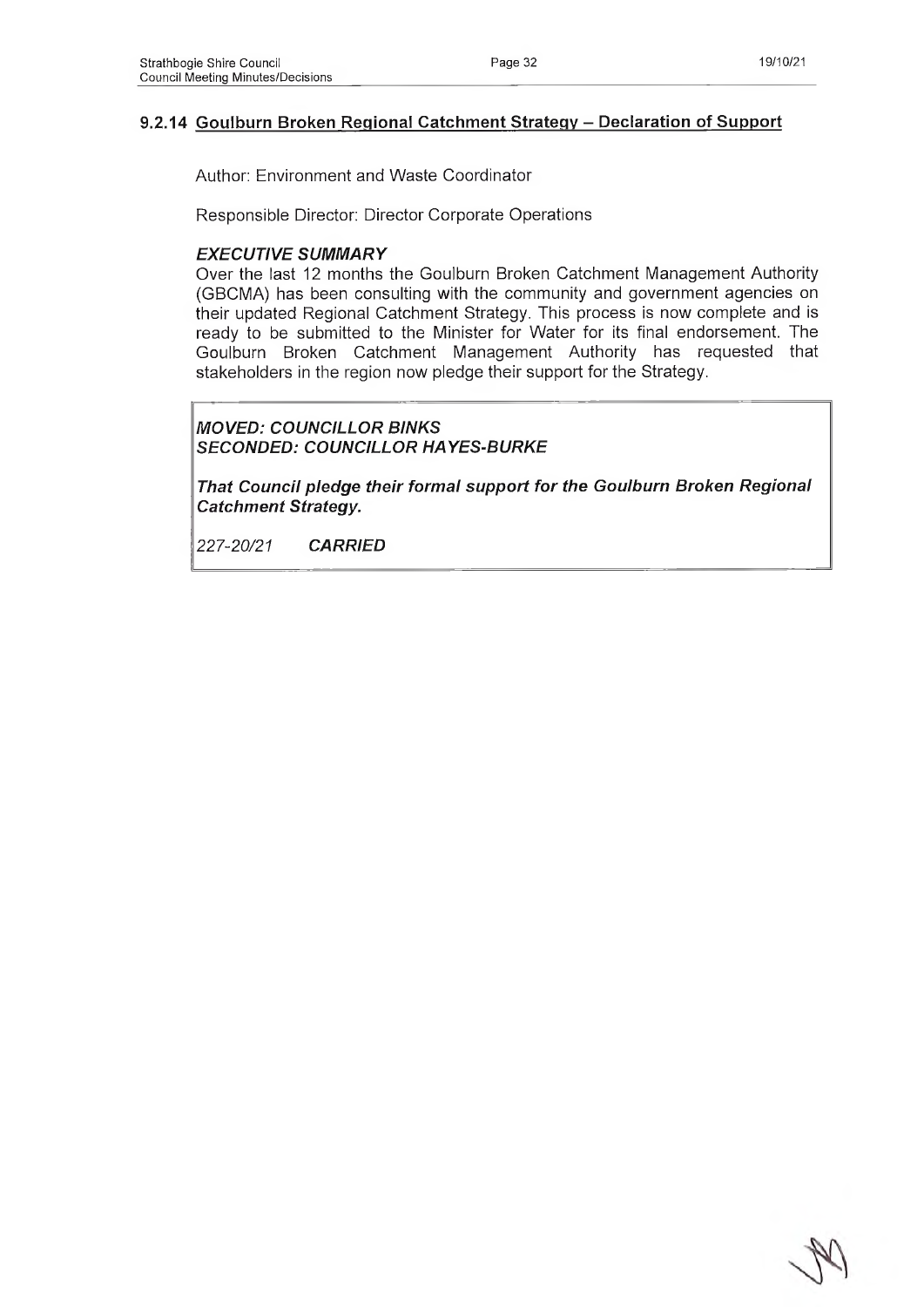# **9.3 INFRASTRUCTURE**

#### **9.3.1 Tender for Contract No. 21/22-05: Major Culverts Renewal Program**

Author: Manager Projects Delivery, Project Officer

Responsible Director: Director Community and Planning

#### *EXECUTIVE SUMMARY*

This project is being raised to address maintenance of Council Road assets to ensure that Strathbogie Shire has safe and quality local roads. The 2021-22 Major Culverts Renewal Program comprising of four (4) culverts on various Council roads were prioritized based on the outcome of third-party Road Conditions Assessments undertaken on behalf of Council. This project forms part of Council's adopted Capital Work Program for the 2021-22 financial year.

Through public advertisement in local and state-wide newspapers, Council invited tenders for the work under Contract 21/22-05, between 30/07/2021 and 01/09/2021. Ten (10) tenderers submitted tenders for the work. These tenders have been assessed and evaluated by Council Officers and a summary of results is shown in the attached table (Attachments 1 and 2). Having considered the results of the evaluation, it is recommended that Council award this contract to MACA Civil Pty Ltd.

# *MOVED: COUNCILLOR DICKINSON SECONDED: COUNCILLOR MURRAY*

*That Council:*

- *1. Receives and notes the outcome of the tender assessment process for Contract No 21/22-05 Major Culverts Renewal Program- Lump Sum as set out in the confidential appendices attached to this report;*
- *2. Awards the tender for Contract No 21/22-05 Major Culverts Renewal Program - Lump Sum to MACA Civil Pty Ltd based In Dandenong for a total amount of \$263,752.00* **+** *GST;*
- *3. Authorises officers to advise the unsuccessful tenderers; and*
- **4.** *Authorises the Chief Executive Officer to execute the Contract by signing and affixing with the Common Seal of Strathbogie Shire Council.*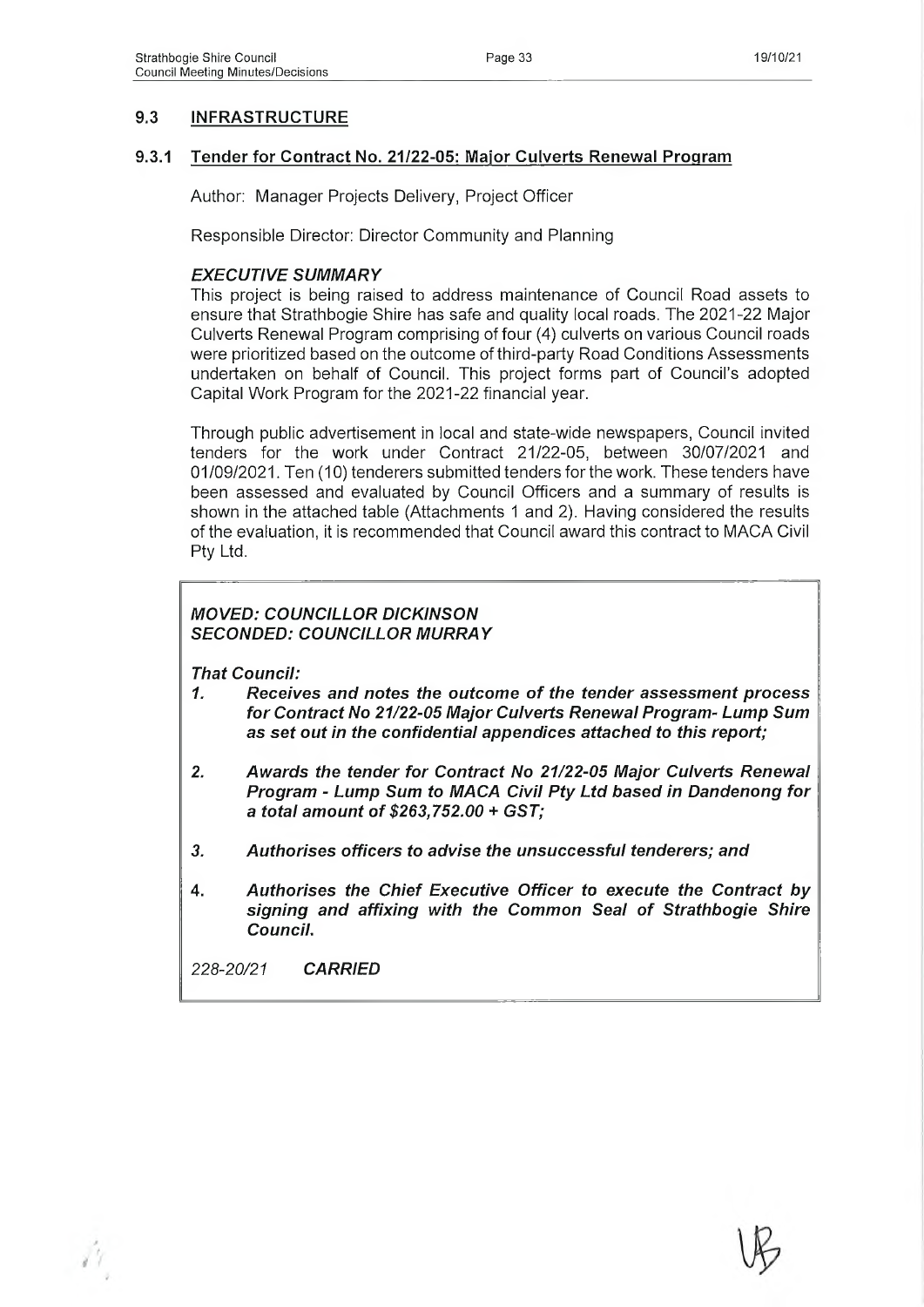## **9.3.2 Tender for Contract No 21/22-06: 2021-22 Roads Reseal Program**

Author: Project Officer Projects Delivery

Responsible Director: Director Community & Planning

## *EXECUTIVE SUMMARY*

As part of the Strathbogie Shire Council's approved budget, selected municipal roads require resealing to improve safety, increase life of the roads, to lower ongoing maintenance costs and decrease frequency of maintenance activities. To implement the resealing program, tender documentation was prepared for the public advertisement.

Under this contract for 2021/22, it is planned to reseal approximately 19 sections of the Council roads which were prioritised based on the road conditions assessment. This reseal program also includes line marking, installation of Raised Reflective Pavement Markers (RRPMs) and guideposts as required.

Through public advertisement in local and state newspapers, Council invited tenders for the work under Contract No. 21/22-06, Roads Reseal Program between 30/07/2021 and 01/09/2021. Six (6) tenderers submitted tenders for the work. These tenders have been assessed and evaluated by Council Officers and a summary of results is detailed in the report.

Having given consideration to the results of the evaluation, it is recommended that Council awards the lump sum contract to Rich River Asphalt Pty Ltd for a total amount of \$419,953.27 + GST. Council have approved a capital budget of \$794,000.00 for the reseal program achieving a potential saving of \$374,000.00.

# *MOVED: COUNCILLOR MURRAY SECONDED: COUNCILLOR HAYES-BURKE*

*That Council:*

- *1. Notes the outcome of the tender assessment process for Contract No 21/22-06 Roads Reseal Program - Lump Sum as set out In the confidential appendices attached to this report;*
- *2. Awards the tender for Contract No 21/22-06 Roads Reseal Program - Lump Sum to Rich River Asphalt Pty Ltd based in Echuca for a total amount of \$419,953.27* **+** *GST;*
- *1. Authorises officers to advise the unsuccessful tenderers; and*
- *2. Authorises the Chief Executive Officer to execute the Contract by signing and affixing with the Common Seal of Strathbogie Shire Council.*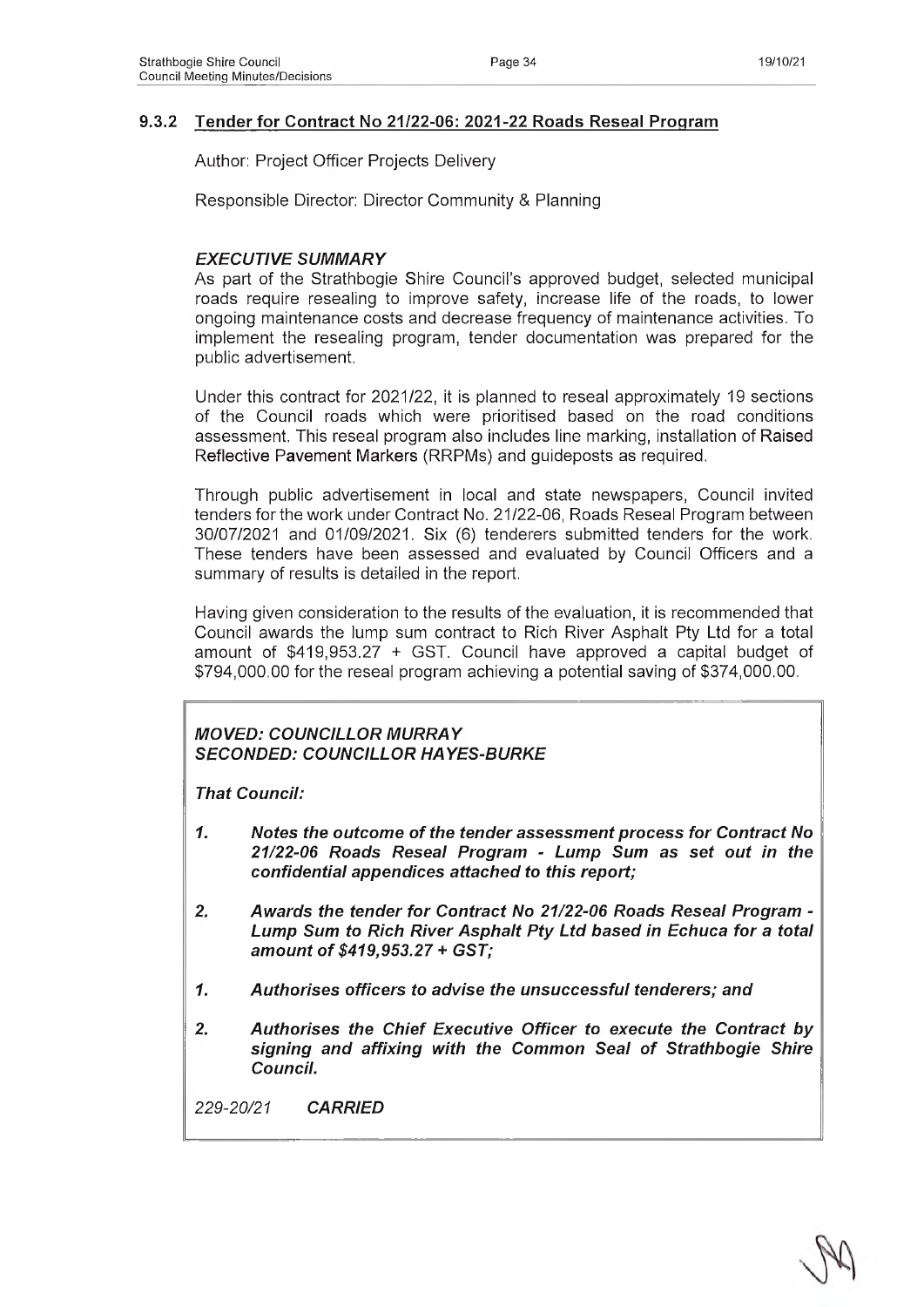## **9.3.3 Tender for Contract No. 21/22-13: Design and Construction of Nagambie Water Splash Park**

Author: Manager Projects Delivery, Senior Project Officer

Responsible Director: Director Community and Planning

## *EXECUTIVE SUMMARY*

The opportunity to build a water-based playground on the Nagambie Lake's edge as an alternative to a traditional pool found strong support during consultation with the community in 2017. It was considered that this would be an additional drawcard feature in this popular location that would support local economic development and tourism planning. Therefore, provision of a purpose designed Nagambie Splash Park at Buckley Park through this contract has been proposed and included in Council Capital Work Program for the Financial Year 2021-22.

Through public advertisement in local and national newspapers, Council invited tenders for Design and Construction of the Water Splash Park under Contract 21/22-13, between 20/08/2021 and 15/09/2021. Six (6) tenderers submitted tenders for the work. These tenders have been assessed and evaluated by Council Officers and a summary of results is shown in the attached table (Attachments 1 and 2). Having considered the results of the evaluation, it is recommended that Council awards tender, contract number 21/22-13 Design and Construction of Nagambie Water Splash Park to Exco Construct Pty Ltd.

## *MOVED: COUNCILLOR HOURIGAN SECONDED: COUNCILLOR DICKINSON*

*That Council:*

- *1. Receives and notes the outcome of the tender assessment process for Contract No 21/22-13 Design and Construction of Nagambie Water Splash Park - Lump Sum as set out in the confidential appendices attached to this report;*
- *2. Awards the tender for Contract No 21/22-13 Design and Construction of Nagambie Water Splash Park - Lump Sum to Exco Construct Pty Ltd for a total sum of \$849,410.00 + GST;*
- *3. Authorises officers to advise the unsuccessful tenderers;*
- *4. Authorises the Chief Executive Officer to execute the Contract by signing and affixing with the Common Seal of Strathbogie Shire Council; and*
- *5. Note that construction will commence on 29 November 2021 with an anticipated completion date of 31 August 2022.*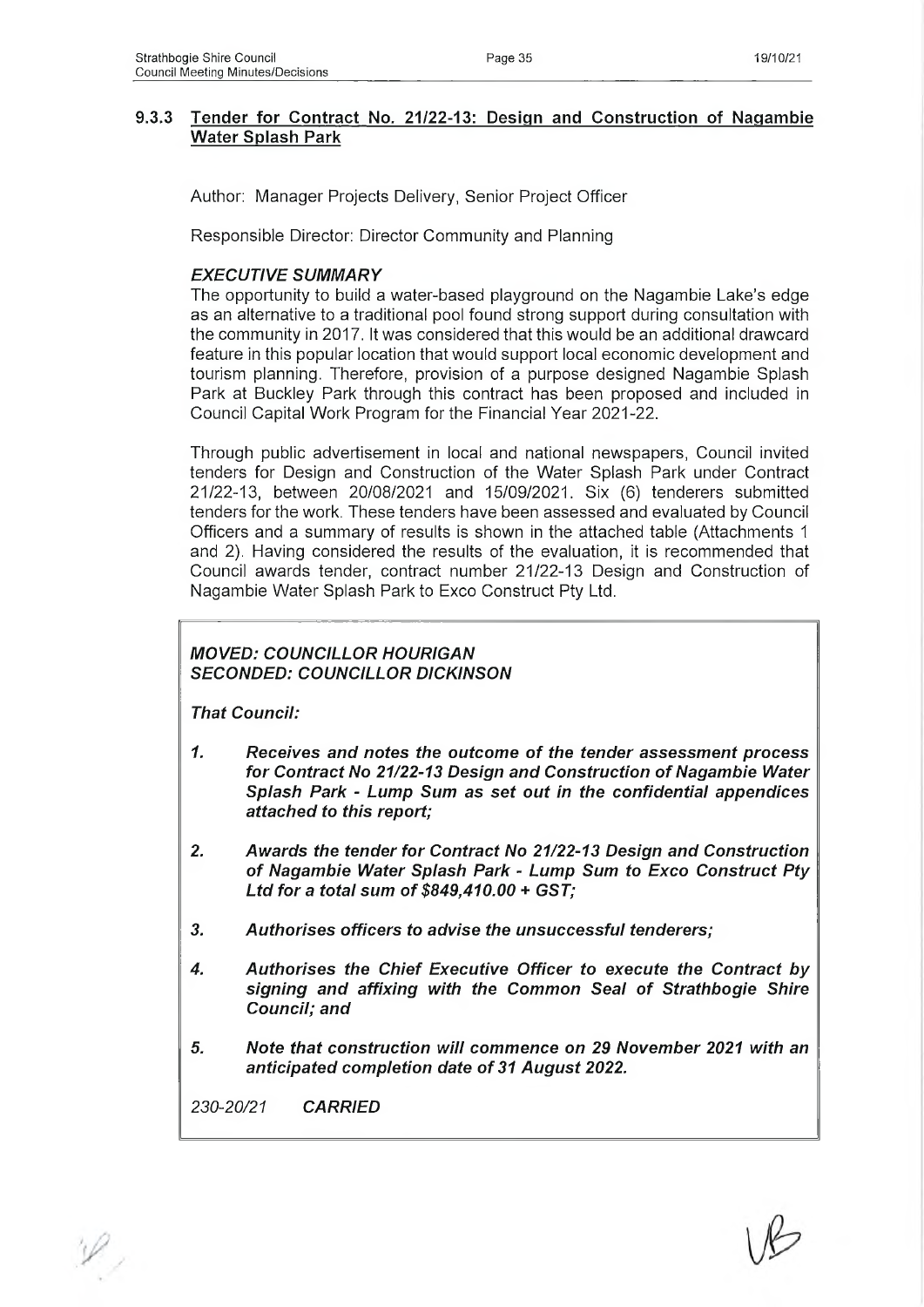#### **9.3.4 Contracts Awarded Under Delegation (as approved in Council's 2021/22 Capital Works Budget)**

Author: Manager Projects

Responsible Directors: Director Community & Planning / Director Corporate **Operations** 

#### *EXECUTIVE SUMMARY*

The purpose of this report is to inform Council and the community of the status of request for tenders that have been awarded under delegation and those that have been publicly advertised but are yet to be awarded as of 1 October 2021. This report specifically relates to works that form part of Council's 2021/22 capital works budget.

# *MOVED: COUNCILLOR MURRAY SECONDED: COUNCILLOR HAYES-BURKE*

*That Council note:*

- *1. Contracts awarded under delegated authority by Director; and*
- *2. Contracts awarded under delegated authority by Manager.*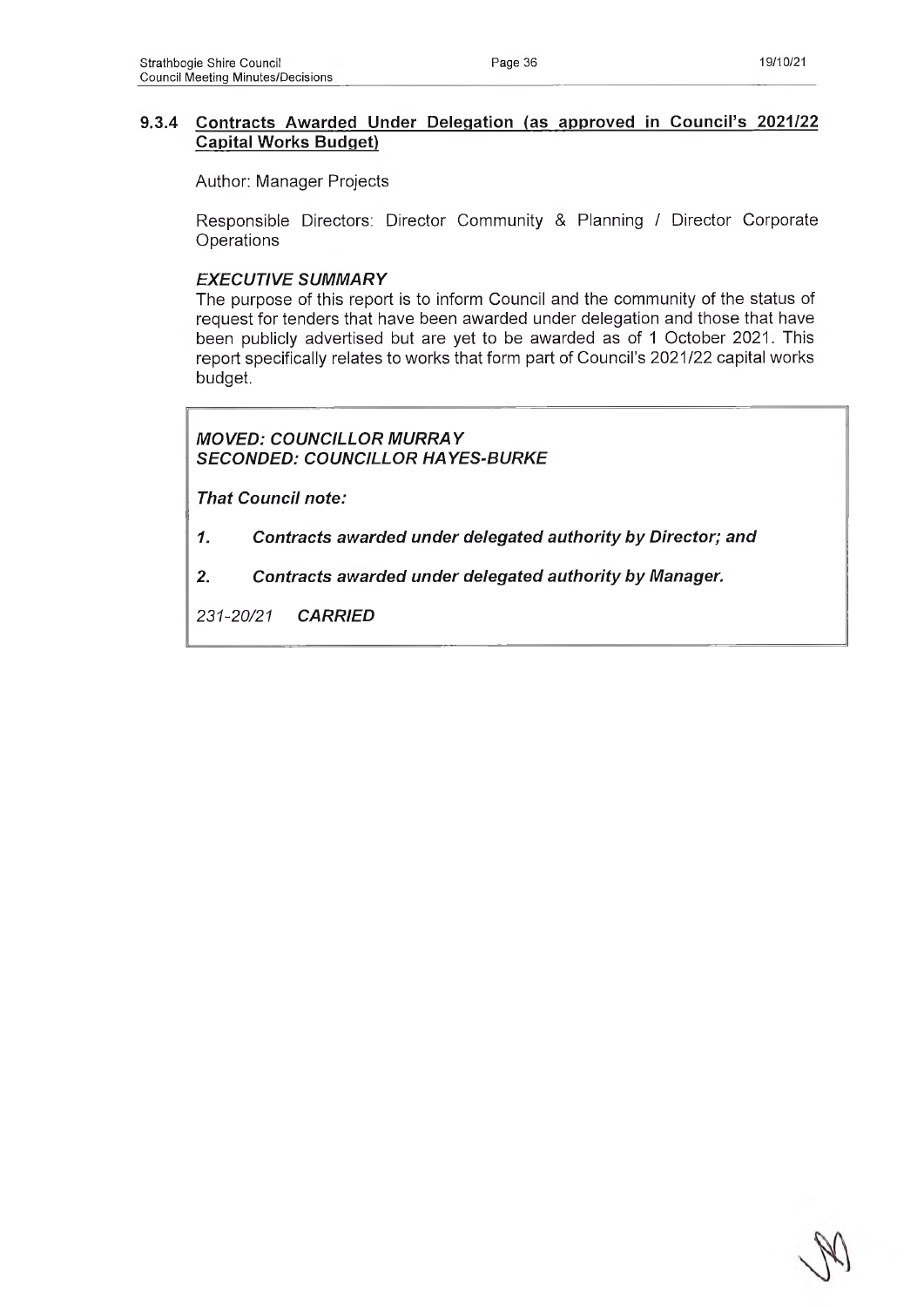# **9.4 CORPORATE**

#### **9.4.1 Municipal Association of Victoria Workcare Scheme**

Author: Director Corporate Operations

Responsible Director: Director Corporate Operations

#### *EXECUTIVE SUMMARY*

This report informs Council of the potential financial impost on Council, following a decision by Worksafe not to renew the licence of the Municipal Association of Victoria's (MAV) WorkCare Scheme.

Strathbogie Council was a member of the WorkCare Scheme (the Scheme) from 2017 until the Scheme ceased operations on 30 June 2021.

With the Scheme having now come to an end, its council members and their communities, the majority of whom are regional and rural councils, will be required to absorb significant financial cost as required by WorkSafe. It is an ongoing financial burden that will be felt by members potentially until the latter half of 2027.

As of 30 June 2021, WorkSafe's valuation estimated the scheme members' unpaid claims was \$74 million, of which \$59.6 m is funded by existing assets held by MAV.

## *MOVED: COUNCILLOR BINKS SECONDED: COUNCILLOR HAYES-BURKE*

*That Council:*

- *1. Note the decision not to renew the licence of the MAV Workcare Scheme;*
- *2. Note that Council liability is \$306,300 of which \$276,000 has been invoiced and is due for payment by 31 October 2021; and*
- *3. Make provision for Council's liability of in the mid-year budget review and subsequent budgets as required.*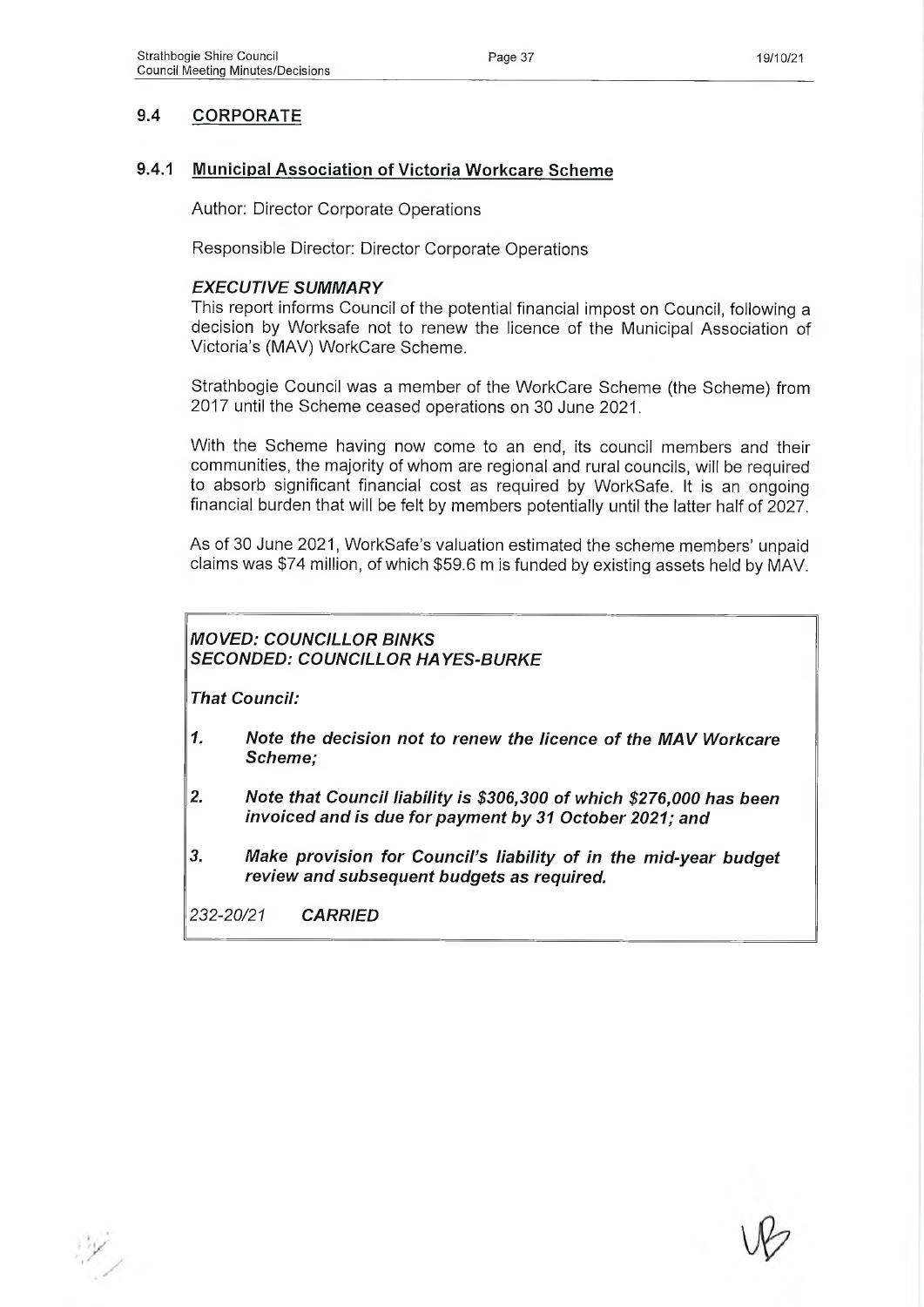# **9.5 GOVERNANCE AND CUSTOMER SERVICE**

#### **9.5.1 Draft Chief Executive Officer Employment and Remuneration Policy**

*The Chief Executive Officer declared her material conflict of interest and left the meeting at 8.20 p.m. prior to the commencement of discussion on this item.*

Author: Executive Manager, Governance & Customer Service

#### *EXECUTIVE SUMMARY*

Section 45 of the *Local Government Act 2020* (the Act) requires Council to prepare and adopt a Chief Executive Officer (CEO) Employment and Remuneration policy.

The Policy must set out provisions for the recruitment and appointment process, setting of contract provisions, performance monitoring and the annual review process. The Act also mandates that the policy must set out how Council will seek independent advice for these processes.

Independent input will be sought through the creation of a CEO Employment and Remuneration Committee (the Committee). The committee is to be comprised of the Mayor, two Councillors and an independent member. The independent member is to have experience in human resources or the law, experience in senior executive performance reviews, an understanding of the Strathbogie Shire and its community, along with an understanding of good governance practices.

Further independent advice will be provided to the Committee and Council for the recruitment of any future CEOs through the appointment of an experienced executive recruitment consultant.

The Committee will be responsible for the administration of the policy and will provide recommendations to Council around remuneration, performance reviews, setting key performance indicators and the recruitment of a CEO.

A new requirement is that remuneration is to be in line with determinations by the *Victorian Independent Remuneration Tribunal and Improving Parliamentary Standards Act 2019* for executives within the public service.

The policy requires an annual review to be conducted by Council's Audit and Risk Committee. Any recommendations in relation to changes will flow through to Council accordingly.

It is recommended that the independent member position on the Committee be filled by the Municipal Monitor, Janet Dore, for the next 12 months. An open expression of interest process should then be undertaken at the end of Ms Dore's term to fill the independent member's position for a term of up to four (4) years.

It is also recommended that Council appoint the two Councillor members and the Mayor to the Committee immediately so that the CEO Employment and Remuneration Committee can commence preparations for the annual review of the CEO in January 2022.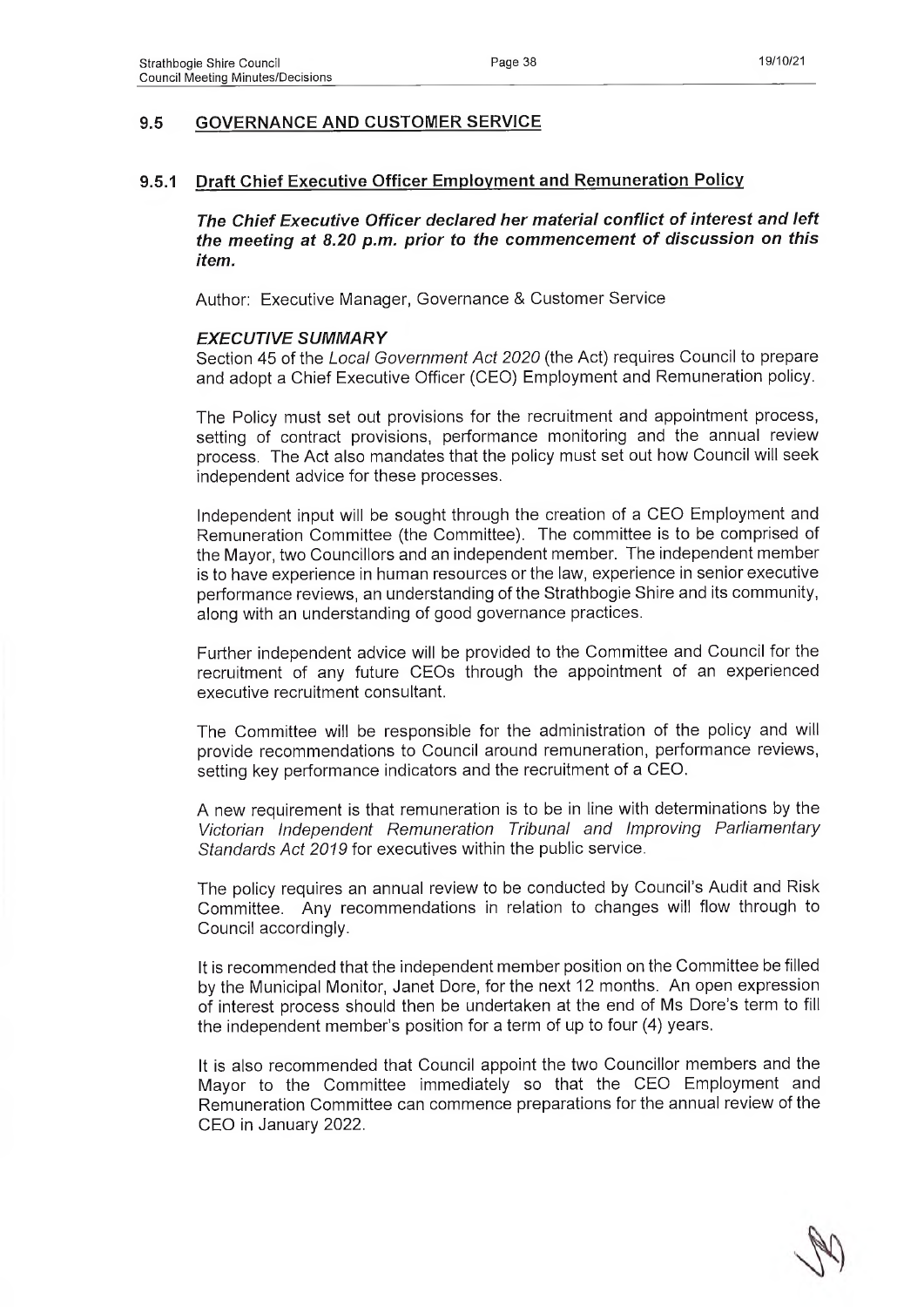## 9.5.1 Draft Chief Executive Officer Employment and Remuneration Policy (cont.)

The policy requires a stipend for the independent member to be set, which is proposed to be in line with that of Audit and Risk Committee members, which is currently \$356 per meeting.

*MOVED: COUNCILLOR MURRAY SECONDED: COUNCILLOR HAYES-BURKE*

*That Council:*

- *1. Adopt the draft Chief Executive Officer Employment and Remuneration Policy, which has been prepared in accordance with section 45 of the Local Government Act 2020;*
- *2. Appoint the Mayor and two Councillors to sit on the CEO Employment and Remuneration Committee for the next 12 months, being the Mayor and Councillors Hourigan and Binks;*
- *3. Appoint the Municipal Monitor, Janet Dore, as the independent member of the CEO Employment and Remuneration Committee for the next 12 months;*
- *4. Set the stipend for the Independent Member of the CEO Employment and Remuneration Committee to be \$356 per meeting, to be indexed in accordance with the rate cap percentage for local councils set by the State government each year;*
- *5. Undertake an open expression of interest process for suitably qualified independent member to sit on the CEO Employment and Remuneration Committee for a term of up to four (4) years once the Municipal Monitor's term has ended; and*
- *6. Make the adopted CEO Employment and Remuneration Policy available to the public through the Council's website.*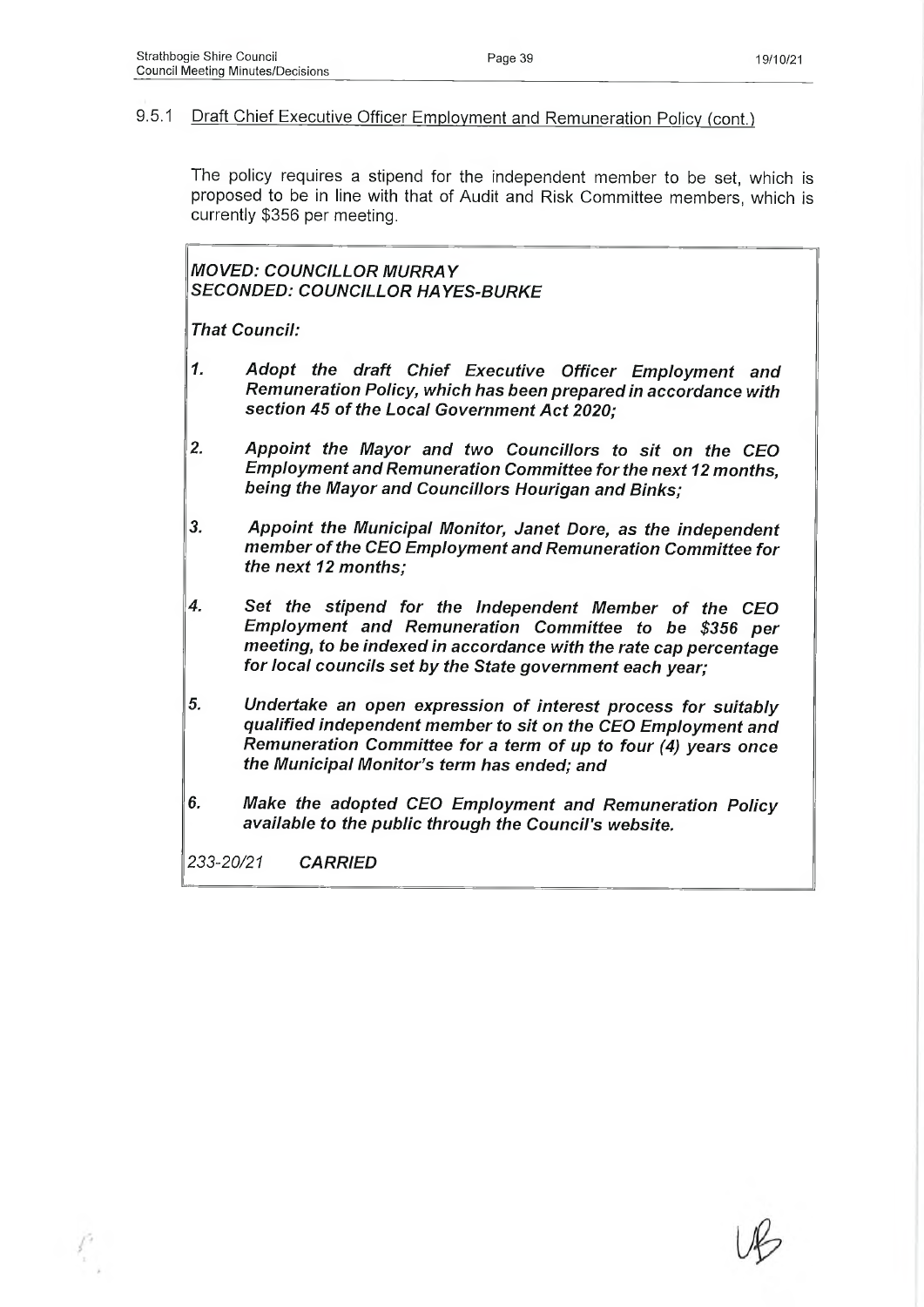# **9.5.2 Monthly Performance Report**

# *The Chief Executive Officer returned to the meeting at 8.29 p.m.*

The October 2021 Monthly Performance Report includes reports as follows:-

- Building Department September 2021 Statistics
- Planning Department Planning Application Approvals Development Cost (Capital Improved Value) - September 2021
- Customer Enquiry Analysis Report Report for September 2021
- Waste Management Reporting ~ Year to Date -- September 2021
- Actioning of Council Reports Resolutions Council Meeting 21 October 2021
- Outstanding Actions of Council Resolutions to 30 September 2021
- Review of Council Policies and Adoption of new Policies September/October 2021
- Records of Informal Council Briefings / Meetings 1 to 30 September 2021

# *MOVED: COUNCILLOR BINKS SECONDED: COUNCILLOR HOURIGAN*

*That the report be noted.*